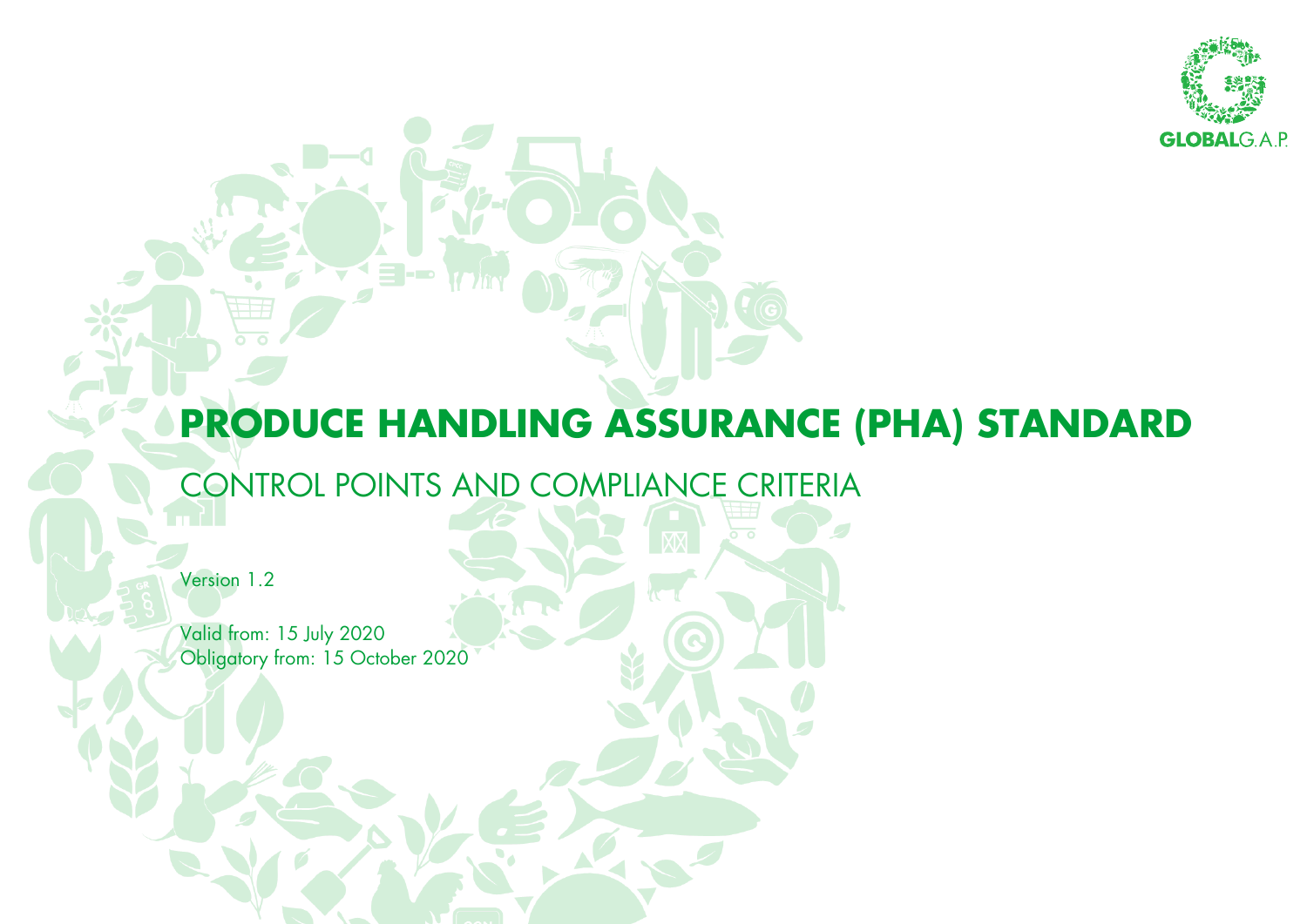

#### **TABLE OF CONTENTS** PHA  $\overline{1}$  $G$ FNFRAI  $\mathcal{P}$  $\mathcal{R}$  $SIIPPIIFR APPROVAI$  and the contract of the contract of the contract of the contract of the contract of the contract of the contract of the contract of the contract of the contract of the contract of the contract of the contract  $\overline{A}$ MASS BALANCE 14 5 6  $\overline{7}$ INCIDENT MANAGEMENT 17  $\mathsf{R}$ 9  $10$ <sup>26</sup> يست بين المستخدمات المستخدمات المستخدمات المستخدمات المستخدمات المستخدمات المستخدمات المستخدمات المستخدمات المستخدمات المستخدمات المستخدمات المستخدمات المستخدمات المستخدمات المستخدمات المستخدمات المستخدمات المستخدمات  $11$  $12$  $\Delta$ IR SUPPI Y 31  $13$ 14 15 16 PEST CONTROL 35 17 18 19  $20$ FOUJIPMENT CALIBRATION 38  $21$ 22

# 200715\_GG\_CPCC\_PHA\_V1\_2\_en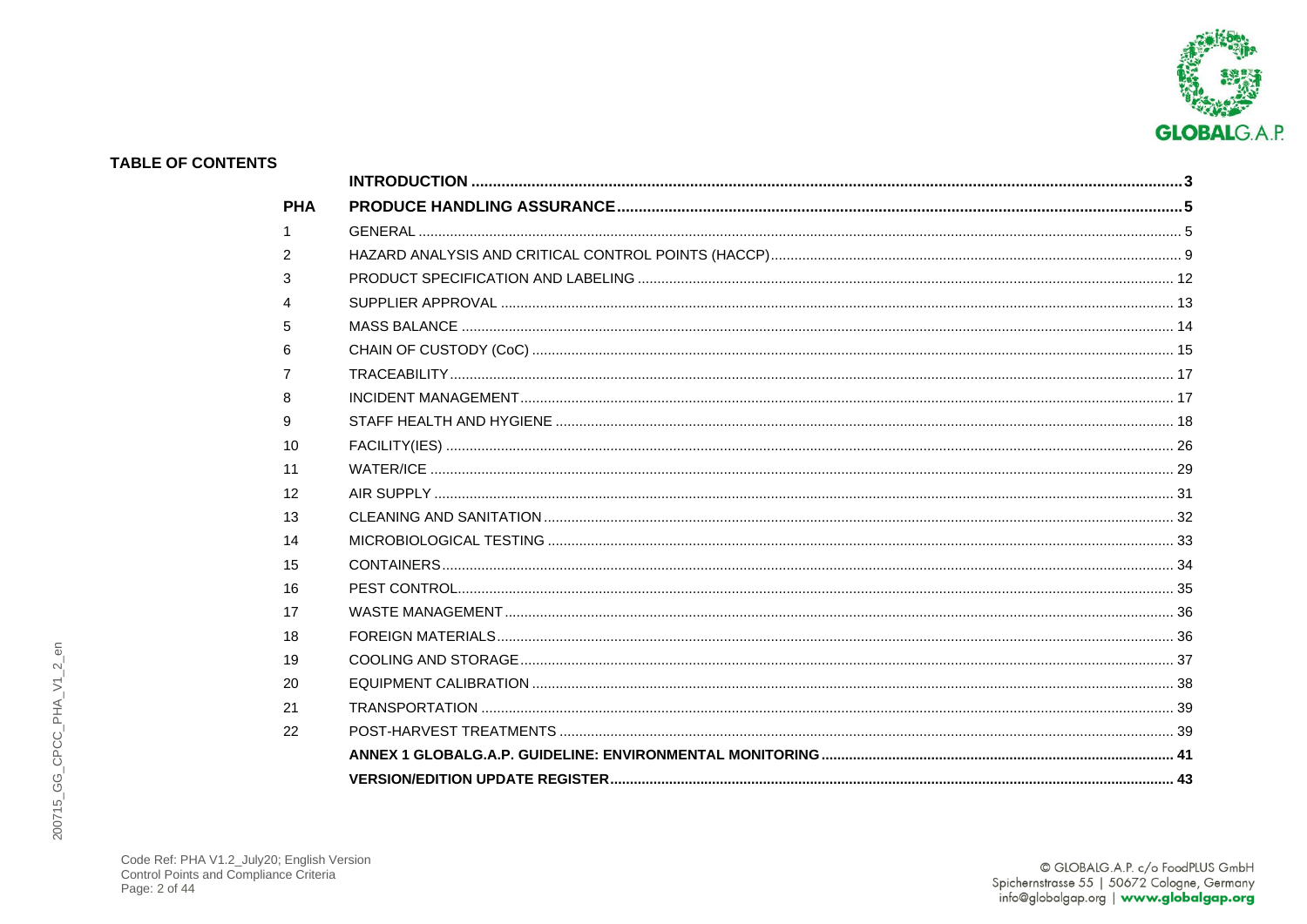

#### <span id="page-2-0"></span>**INTRODUCTION**

- a) The Produce Handling Assurance (PHA) Standard sets minimum requirements for the management of food safety of parties seeking certification. The standard sets current good manufacturing practices, hazard analysis and preventive controls, traceability and segregation, and assesses overall food safety management system practices. This includes supplier management, management of food safety related incidents, and additional requirements for the operation, site(s), personnel, and production practices.
- b) GLOBALG.A.P. provides the standard and framework for independent, recognized 3<sup>rd</sup> party certification of pre-process handling operations based on ISO/IEC Guide 65. Certification of the pre-process handling – packing house, pre-processing, cooling/cold storage, and storage/distribution – of products ensures that only those that reach a certain level of compliance with current Good Manufacturing Practices (cGMPs) set out in the GLOBALG.A.P. normative documents are certified.
- c) FSMA Claims
	- (i) The Produce Handling Assurance (PHA) Standard is designed to include requirements of the USA Food and Drug Administration's Food Safety Modernization Act (FMSA) Produce Safety Rule (PSR, 21 C.F.R. Part 112) and Preventative Controls for Human Food Rule (PCHF, 21 C.F.R 117) as applicable in the covered handling facilities. The requirements of these two rules are adapted in the control points and compliance criteria, so that the user can make the necessary adjustments to implement the requirements of FSMA. However, every operation should review FSMA for compliance details that may not be covered in this module.
	- (ii) The PHA certificate can be provided to retailers and value-chain participants as evidence of an operation's efforts toward FSMA implementation. The PHA is not an assurance or guarantee of FSMA compliance, as legal compliance can only be determined by a regulatory authority, such as the United States Food and Drug Administration.
- d) Legislation relevant to control points and compliance criteria (CPCC) more demanding than GLOBALG.A.P. overrides the GLOBALG.A.P. requirement. Where there is no legislation (or legislation is not so strict), GLOBALG.A.P. provides a minimum acceptable level of compliance. Legal compliance of all applicable legislation per se is not a condition for certification. The audit carried out by the GLOBALG.A.P. CB is not replacing the responsibilities of public compliance agencies to enforce legislation. Existence of legislation relevant to a specific CPCC does not change the level of that control point to Major Must. The CPCC levels must be kept as defined in the CPCC documents and checklists approved and published in the GLOBALG.A.P. website.
- e) Definitions of terminology used in the 'GLOBALG.A.P. General Regulations' and 'Control Points and Compliance Criteria' are available in the 'General Regulations Part I, Annex I.4 - [GLOBALG.A.P. Definitions'](https://www.globalgap.org/.content/.galleries/documents/190201_GG_GR_Part-I_Annex_I-4_V5_2_en.pdf).
- f) Annexes referenced in the CPCC are mandatory.
- g) Only products included in the 'GLOBALG.A.P. Product List', published on the GLOBALG.A.P. website, can be registered for certification. The 'GLOBALG.A.P. Product List' is not limited and can be extended based on demand. Requests to add new products to the product list shall be send to the e-mail address: standard support@globalgap.org with the following information:
	- (i) Product
	- (ii) Scientific name
	- (iii) Any additional information e.g., cultivation, use, alternative names, pictures, etc. This can be supplied via a website link as well.
- h) The term "shall" is used throughout the GLOBALG.A.P. PHA Standard documents to indicate those provisions which, reflecting the requirements of GLOBALG.A.P., are mandatory.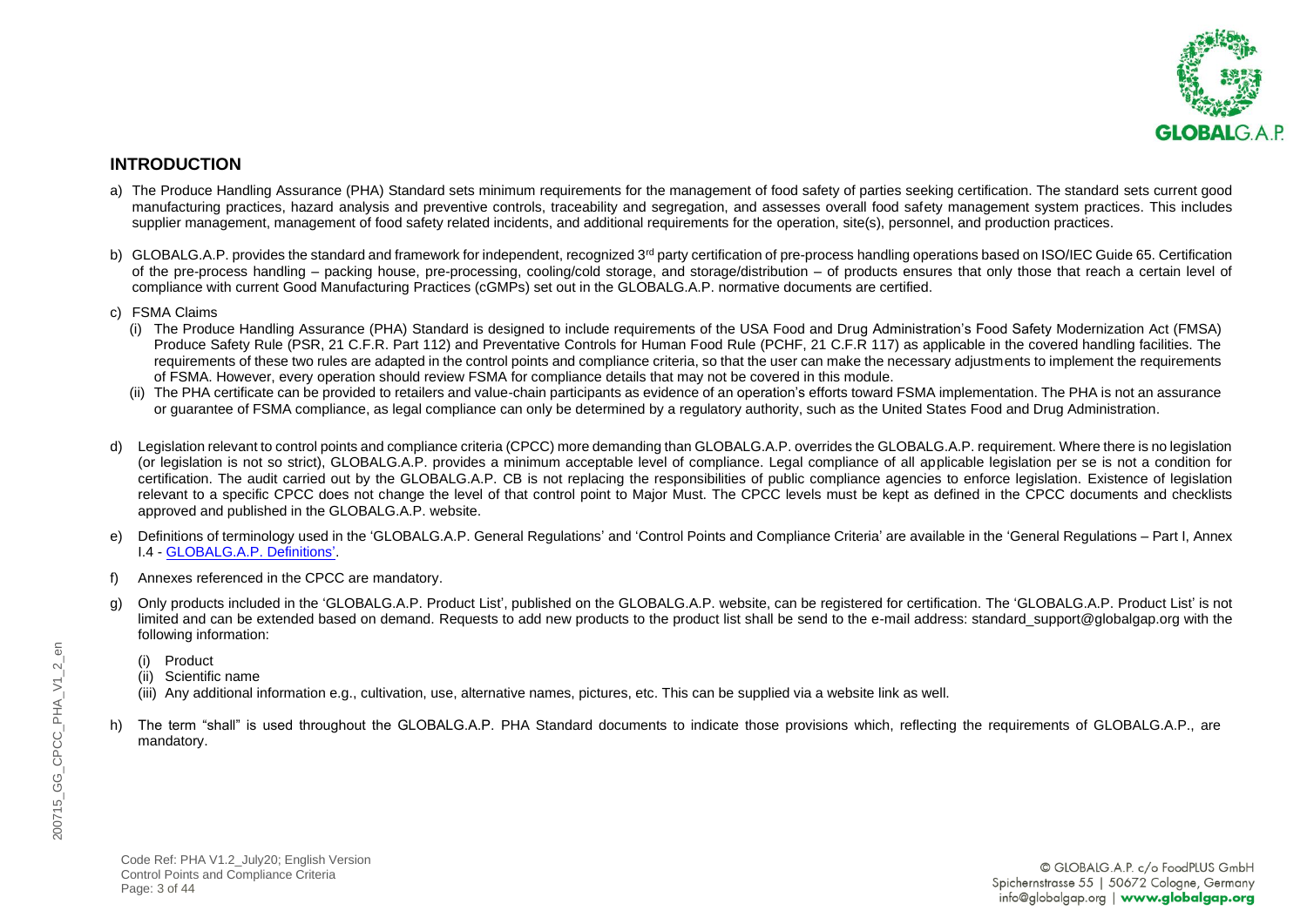

i) FoodPLUS GmbH and GLOBALG.A.P. approved certification bodies are not legally liable for the safety of the product certified under this standard and not liable for the data accuracy and completeness in the GLOBALG.A.P. database entered by the GLOBALG.A.P. certification body. Under no circumstances shall FoodPLUS GmbH, its employees or agents be liable for any losses, damage, charges, costs or expenses of whatever nature (including consequential loss) which any operation may suffer or incur by reason of, or arising directly or indirectly from the administration by FoodPLUS GmbH, its employees or agents or the performance of their respective obligations in connection with the scheme save to the extent that such loss, damage, charges, costs and/or expenses arise as a result of the finally and judicially determined gross negligence or willful default of such person.

#### **Copyright**

© Copyright: GLOBALG.A.P. c/o FoodPLUS GmbH: Spichernstr. 55, 50672 Cologne; Germany. Copying and distribution permitted only in unaltered form.

Code Ref: PHA V1.2\_July20; English Version Control Points and Compliance Criteria Page: 4 of 44

© GLOBALG.A.P. c/o FoodPLUS GmbH Spichernstrasse 55 | 50672 Cologne, Germany info@globalgap.org | www.globalgap.org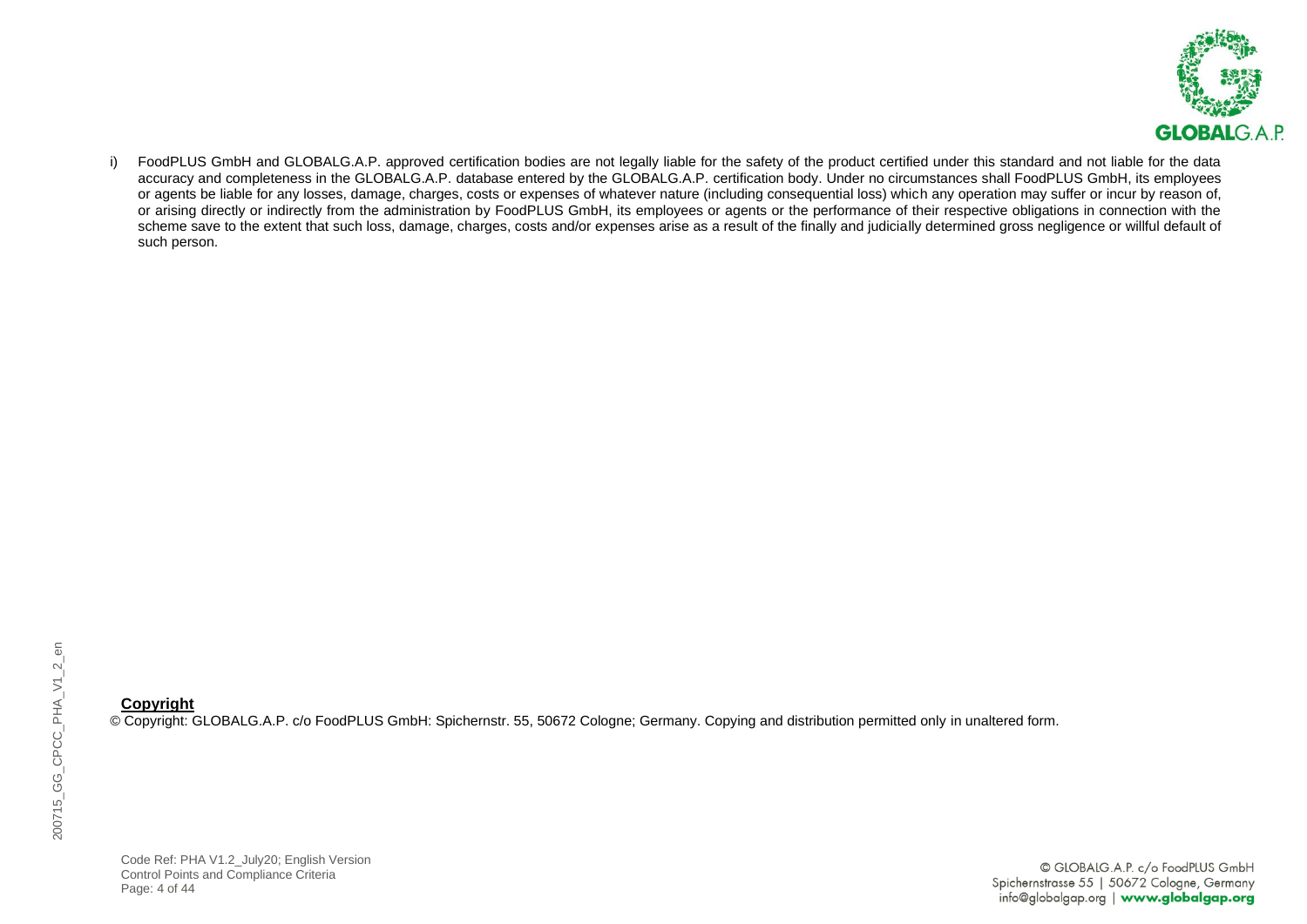

<span id="page-4-1"></span><span id="page-4-0"></span>

| N <sub>o</sub> | <b>Control Points</b>                                                                                                                                                                                                                                                        | <b>Compliance Criteria</b>                                                                                                                                                                                                                                                                                                                                                                                                                                                                                                                                                                                                                                                                                                                    | Level             |
|----------------|------------------------------------------------------------------------------------------------------------------------------------------------------------------------------------------------------------------------------------------------------------------------------|-----------------------------------------------------------------------------------------------------------------------------------------------------------------------------------------------------------------------------------------------------------------------------------------------------------------------------------------------------------------------------------------------------------------------------------------------------------------------------------------------------------------------------------------------------------------------------------------------------------------------------------------------------------------------------------------------------------------------------------------------|-------------------|
| <b>PHA</b>     | <b>PRODUCE HANDLING ASSURANCE</b>                                                                                                                                                                                                                                            |                                                                                                                                                                                                                                                                                                                                                                                                                                                                                                                                                                                                                                                                                                                                               |                   |
| 1              | <b>GENERAL</b>                                                                                                                                                                                                                                                               |                                                                                                                                                                                                                                                                                                                                                                                                                                                                                                                                                                                                                                                                                                                                               |                   |
| 1.1            | FOOD SAFETY MANAGEMENT SYSTEM                                                                                                                                                                                                                                                |                                                                                                                                                                                                                                                                                                                                                                                                                                                                                                                                                                                                                                                                                                                                               |                   |
|                | Policy, Responsibilities, Written Plan, Review, Internal Audit<br>The food safety management system reflects in an unambiguous manner the commitment of the operation to ensure that food safety is<br>implemented and maintained throughout the product handling processes. |                                                                                                                                                                                                                                                                                                                                                                                                                                                                                                                                                                                                                                                                                                                                               |                   |
| 1.1.1          | Is a food safety policy in place?                                                                                                                                                                                                                                            | A written policy shall outline a commitment to food safety, including how it is<br>implemented and how it is communicated to employees. The policy shall be<br>signed by management. The policy shall affirm management commitment to<br>improving the food safety system and supporting a food safety culture that<br>includes communication, training, feedback from employees, and performance<br>measurement of food safety-related activities. The policy shall be available to<br>employees and displayed in employee areas in the dominant language of the<br>workforce.<br>No N/A.                                                                                                                                                    | <b>Major Must</b> |
| 1.1.2          | Is there a written food safety plan that covers all activities?                                                                                                                                                                                                              | The food safety plan shall identify all products, locations and activities of<br>operation and shall cover management procedures for physical, chemical, and<br>biological risks identified in the hazard analysis, including all methods used to<br>comply with regulatory requirements (minimum and maximum thresholds,<br>sampling procedures, etc.). The food safety plan shall cover good manufacturing<br>practices, prerequisite programs, corrective actions and resolutions, which<br>minimize or prevent the hazards identified in the hazard analysis for all relevant<br>activities, including food defense and food fraud, evaluation of suppliers, and<br>identification of subcontractors and outsourced processes.<br>No N/A. | <b>Major Must</b> |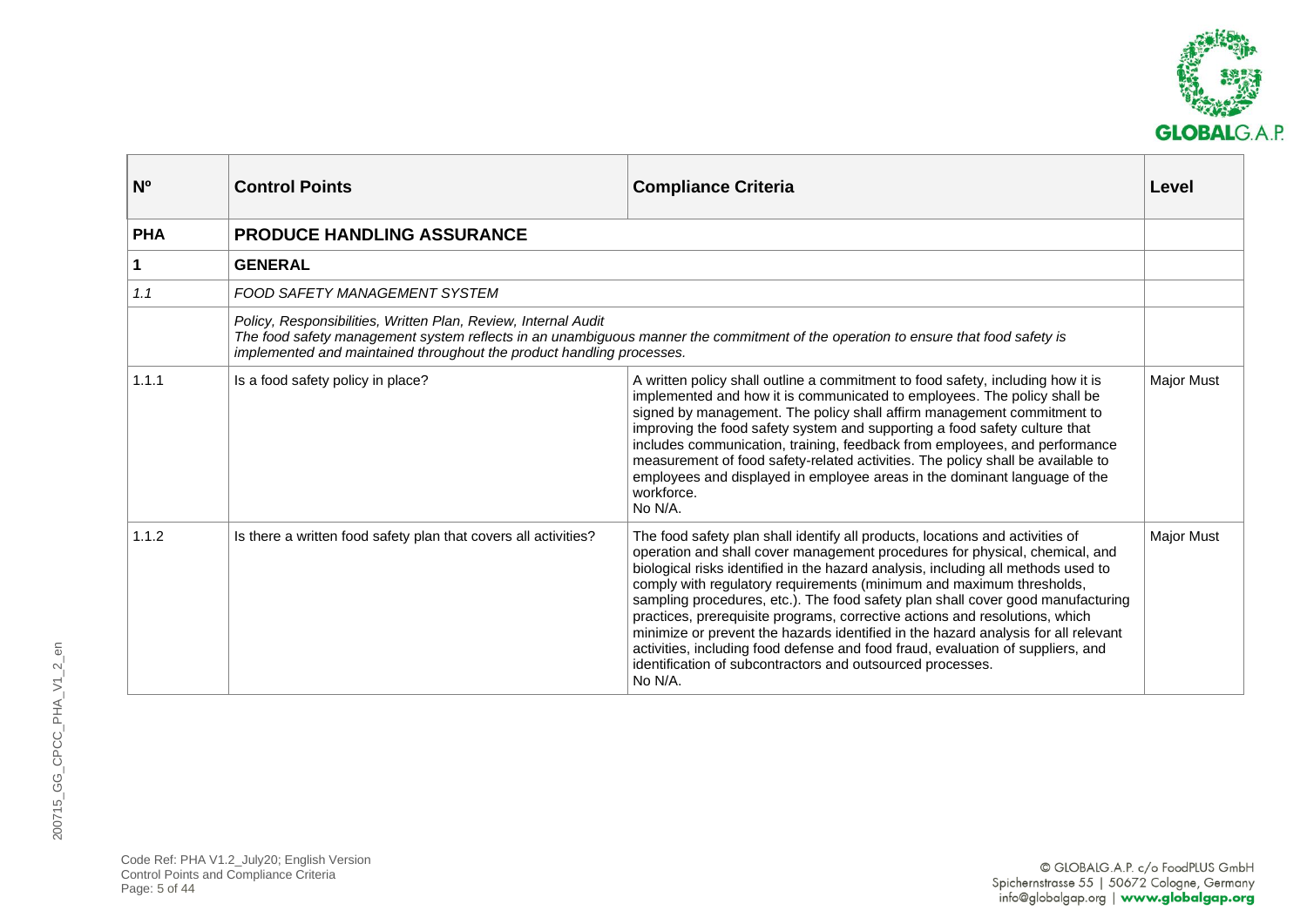

| N <sup>o</sup> | <b>Control Points</b>                                                                                                                         | <b>Compliance Criteria</b>                                                                                                                                                                                                                                                                                                                                                                                                                                                                                                                                                                                                                                                                                                                                                                                                                                                                                                                                                                                                                                                                                                                                                                                    | Level             |
|----------------|-----------------------------------------------------------------------------------------------------------------------------------------------|---------------------------------------------------------------------------------------------------------------------------------------------------------------------------------------------------------------------------------------------------------------------------------------------------------------------------------------------------------------------------------------------------------------------------------------------------------------------------------------------------------------------------------------------------------------------------------------------------------------------------------------------------------------------------------------------------------------------------------------------------------------------------------------------------------------------------------------------------------------------------------------------------------------------------------------------------------------------------------------------------------------------------------------------------------------------------------------------------------------------------------------------------------------------------------------------------------------|-------------------|
| 1.1.3          | Is the food safety plan reviewed at least annually?                                                                                           | The operation shall be responsible for reviewing their food safety plan at least<br>annually, documenting the review procedure, and revising the plan as necessary,<br>e.g., when significant changes in products, specifications, equipment, or the<br>facility occur, after system failure, etc. Update or revision dates and actions shall<br>be indicated. Senior management shall participate in all elements of the food<br>safety plan reviews and assess changes, corrective actions, required resources,<br>and support continuous improvement.<br>No N/A.                                                                                                                                                                                                                                                                                                                                                                                                                                                                                                                                                                                                                                           | <b>Major Must</b> |
| 1.1.4          | Has management designated individual(s) with roles,<br>responsibilities, and resources for food safety functions?                             | The food safety plan shall designate at least one competent supervisory<br>individual who has the responsibility and authority for food safety, to ensure<br>compliance of the food safety plan by all workers, visitors, contractors, and site<br>personnel with the hygiene requirements. This includes a provision for the<br>absence of key personnel. Twenty-four-hour contact information shall be<br>available for these individuals in case of food safety emergencies. These roles<br>and responsibilities shall be documented and communicated within the<br>organization. The management shall determine and provide the resources<br>needed to implement and maintain the food safety plan in a timely manner.<br>Descriptions of duties for all staff whose assigned activities may affect food safety<br>shall also be included.<br>Minimum competency criteria are set in the requirements of section 2.1.3 for<br>individual(s) with supervisory responsibility for implementation of the food safety<br>plan and responsible for carrying out the hazard analysis. Consideration shall be<br>given to the satisfactory ability to carry out this audit as an internal inspection.<br>No N/A. | <b>Major Must</b> |
| 1.1.5          | Has the operation implemented written procedures to conduct<br>an annual internal audit of all locations included in the food<br>safety plan? | Internal audits of the site shall be conducted at a minimum annually by an<br>assigned individual who is knowledgeable in this standard, utilizing this standard<br>to assist in the internal audit. All locations of the operation's food safety plan will<br>be audited and a written record of required corrective actions shall be<br>documented. Management shall review internal audits of the food safety plan and<br>HACCP-based plan to ensure suitability, adequacy, and effectiveness. Records<br>are kept.<br>No N/A.                                                                                                                                                                                                                                                                                                                                                                                                                                                                                                                                                                                                                                                                             | <b>Major Must</b> |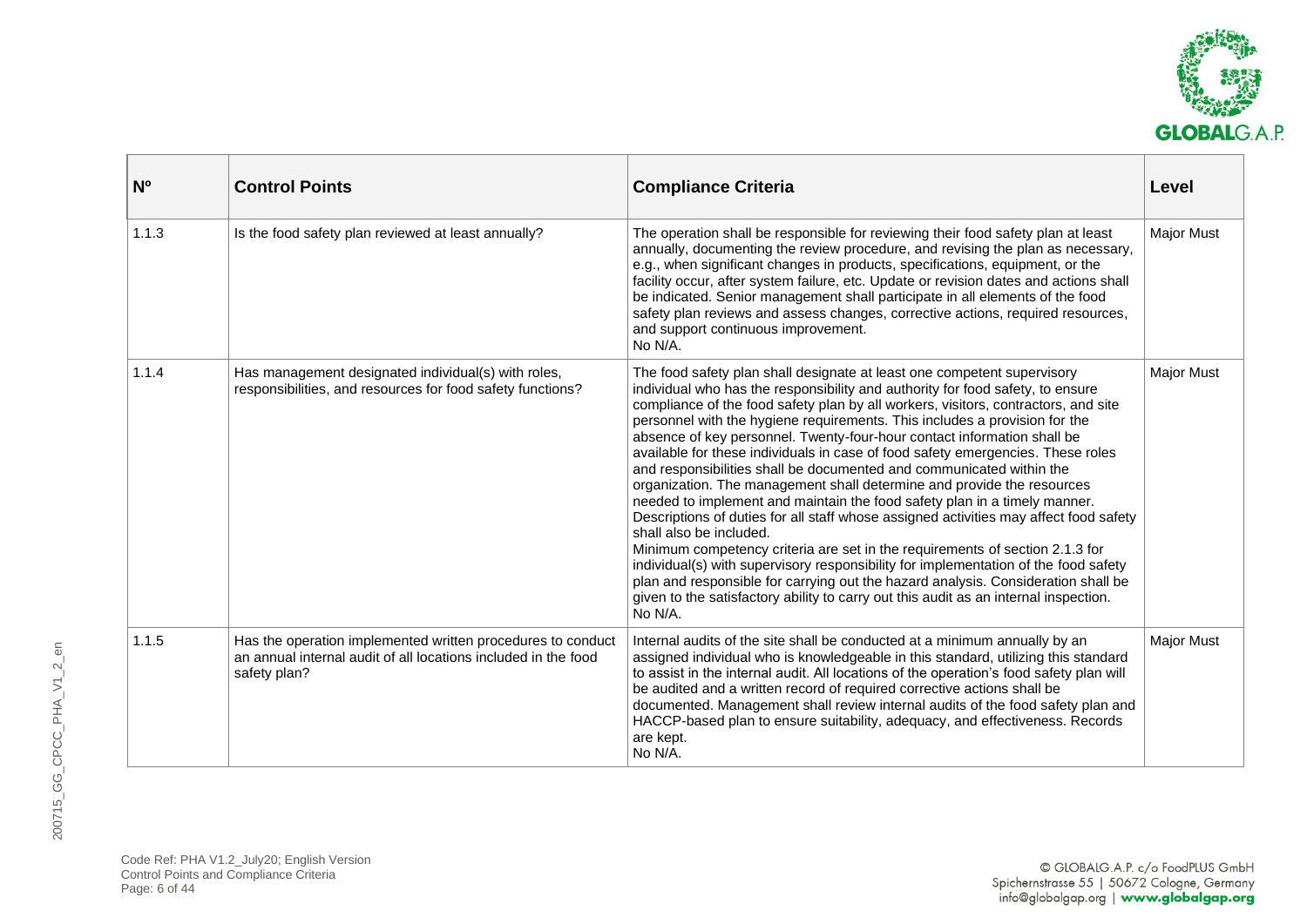

| N <sub>0</sub> | <b>Control Points</b>                                                                                                                                                                                                                                                                                                                                 | <b>Compliance Criteria</b>                                                                                                                                                                                                                                                                                                                                                                                                                                            | Level             |
|----------------|-------------------------------------------------------------------------------------------------------------------------------------------------------------------------------------------------------------------------------------------------------------------------------------------------------------------------------------------------------|-----------------------------------------------------------------------------------------------------------------------------------------------------------------------------------------------------------------------------------------------------------------------------------------------------------------------------------------------------------------------------------------------------------------------------------------------------------------------|-------------------|
| 1.2            | <b>FOOD DEFENSE</b>                                                                                                                                                                                                                                                                                                                                   |                                                                                                                                                                                                                                                                                                                                                                                                                                                                       |                   |
|                |                                                                                                                                                                                                                                                                                                                                                       | Food Defense is the effort to prevent, prepare for, respond to, and recover from acts of intentional adulteration of the food supply.                                                                                                                                                                                                                                                                                                                                 |                   |
| 1.2.1          | Has the operation developed a risk assessment for food<br>defense?                                                                                                                                                                                                                                                                                    | Potential intentional threats to food safety in all phases of the operation shall be<br>identified and assessed (e.g., inputs, employees, subcontractors, visitors, site<br>security, etc.). Food defense risk identification shall assure that all input comes<br>from safe and secured sources. Information of all employees and subcontractors<br>shall be available.<br>No N/A.                                                                                   | <b>Major Must</b> |
| 1.2.2          | Does the food defense plan specify the measures<br>implemented to mitigate risks?                                                                                                                                                                                                                                                                     | The operation shall have a documented management plan that specifies the<br>measures implemented to mitigate the risks from identified food defense threats.<br>No N/A.                                                                                                                                                                                                                                                                                               | <b>Major Must</b> |
| 1.3            | <b>FOOD FRAUD</b>                                                                                                                                                                                                                                                                                                                                     |                                                                                                                                                                                                                                                                                                                                                                                                                                                                       |                   |
|                | Food fraud may occur when suppliers provide input products/materials that do not match the specifications (e.g., counterfeit cleaning or sanitizing<br>chemicals, non-food grade packaging material, false claims on raw product, etc.). This may cause a public health crisis; therefore, operations shall<br>take measures to mitigate these risks. |                                                                                                                                                                                                                                                                                                                                                                                                                                                                       |                   |
| 1.3.1          | Does the operation have a food fraud vulnerability risk<br>assessment?                                                                                                                                                                                                                                                                                | A documented risk assessment to identify potential vulnerability to food fraud<br>(e.g., counterfeit products, post-harvest treatments, non-food grade packaging<br>material) is current and available. This assessment may be based on a generic<br>one but shall be customized to the scope of production. Where sites are required<br>to follow the FSMA Preventive Controls for Human Foods Rule, economically<br>motivated fraud shall be considered.<br>No N/A. | <b>Major Must</b> |
| 1.3.2          | Does the operation have an implemented food fraud mitigation<br>plan?                                                                                                                                                                                                                                                                                 | A documented food fraud mitigation plan specifying the measures the operation<br>has been implemented to address the identified food fraud threats shall be<br>available.<br>No N/A.                                                                                                                                                                                                                                                                                  | <b>Major Must</b> |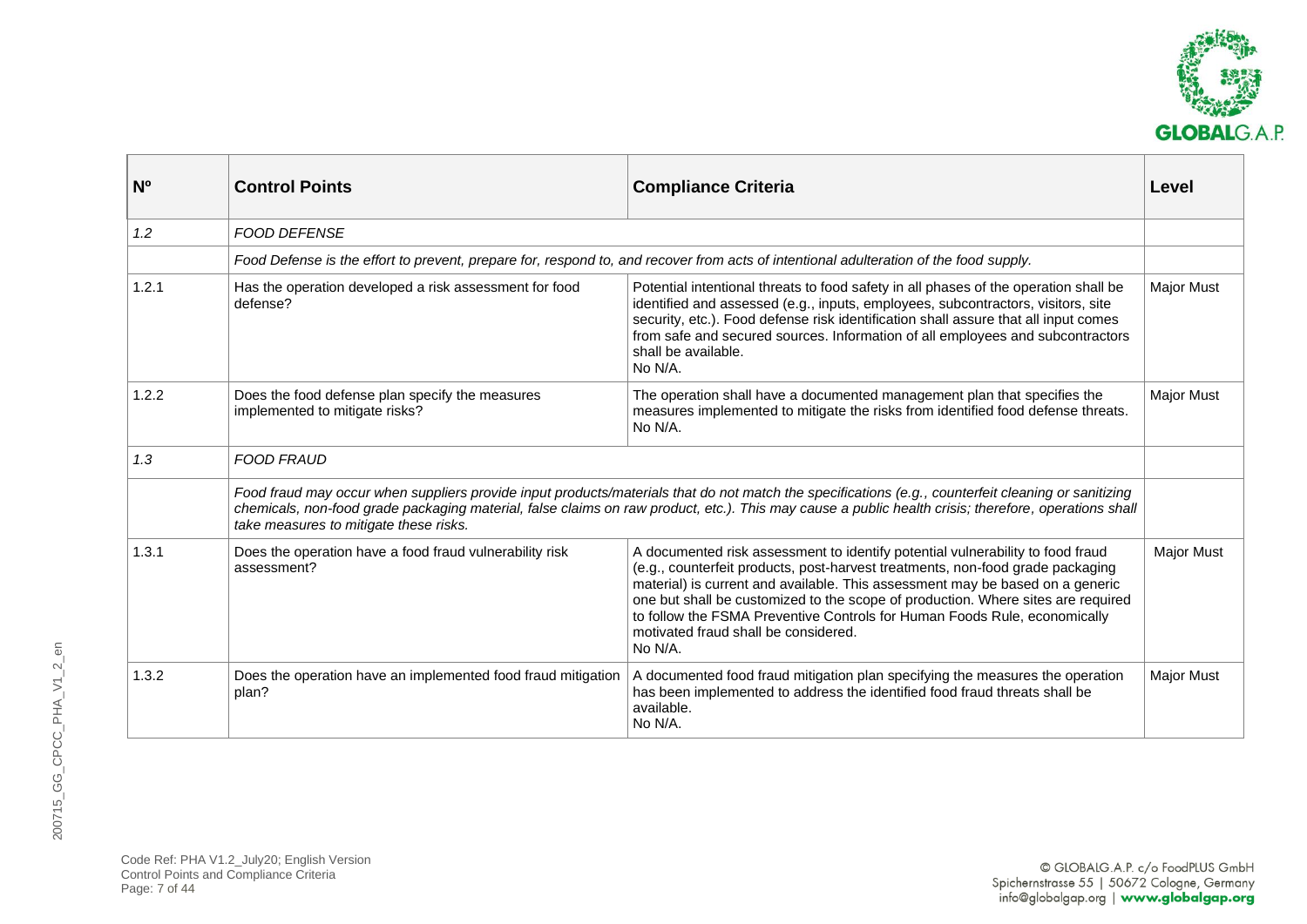

| <b>N°</b> | <b>Control Points</b>                                                                                                      | <b>Compliance Criteria</b>                                                                                                                                                                                                                                                                                                                                                                                                                                                                                                              | Level             |
|-----------|----------------------------------------------------------------------------------------------------------------------------|-----------------------------------------------------------------------------------------------------------------------------------------------------------------------------------------------------------------------------------------------------------------------------------------------------------------------------------------------------------------------------------------------------------------------------------------------------------------------------------------------------------------------------------------|-------------------|
| 1.4       | <b>DOCUMENT CONTROL/RECORDS</b>                                                                                            |                                                                                                                                                                                                                                                                                                                                                                                                                                                                                                                                         |                   |
|           | Important details of good manufacturing practices shall be recorded.                                                       |                                                                                                                                                                                                                                                                                                                                                                                                                                                                                                                                         |                   |
| 1.4.1     | Is documentation kept to ensure that all of the food safety<br>criteria identified in the food safety plan are considered? | Documented procedures, standard operating procedures (SOPs), and policies<br>shall be in place for meeting each of the food safety criteria identified in the food<br>safety plan. Per document control procedure, documents shall be controlled with<br>an issue number, issue date, review date, and appropriately paged. Documents<br>shall be reviewed and approved by authorized personnel before issue and<br>distribution, and following the issue of new documents, obsolete documents are<br>effectively rescinded.<br>No N/A. | <b>Major Must</b> |
| 1.4.2     | Are records in place for meeting each of the food safety<br>criteria identified in the food safety plan?                   | Records comply with prevailing regulations, but shall at minimum include<br>identification of the operation, the date, and if appropriate, the time of the activity<br>documented, the signature or initials of the person performing the activity, and<br>where appropriate, identify the product and the lot code, if any.<br>Records shall be protected to prevent unauthorized access or potential<br>falsification.<br>No N/A.                                                                                                     | <b>Major Must</b> |
| 1.4.3     | Is documentation readily available for inspection?                                                                         | Documents and records may be maintained on-site, at an off-site location, or<br>accessible electronically (e.g., safety data sheets). They shall be accurate,<br>indelible, and legible, and shall be available for inspection. If electronic records<br>are used, operations are responsible for maintaining back-up copies of the<br>information. This refers to the principle of record keeping. When an individual<br>record is missing, the respective control point dealing with those records is not<br>compliant.<br>No N/A.    | <b>Major Must</b> |
| 1.4.4     | Is documentation retained for a minimum period of 2 years, or<br>as required by prevailing regulation?                     | Document and record handling policy or procedures require that documentation<br>required by the food safety plan shall be stored securely and retained for a<br>minimum of 2 years, or as required by prevailing regulation, if longer. If the shelf<br>life of the product exceeds 2 years, the associated documentation shall be held<br>for the duration of the shelf-life of the product. There is evidence that this<br>document and record handling policy is followed.<br>No N/A.                                                | <b>Major Must</b> |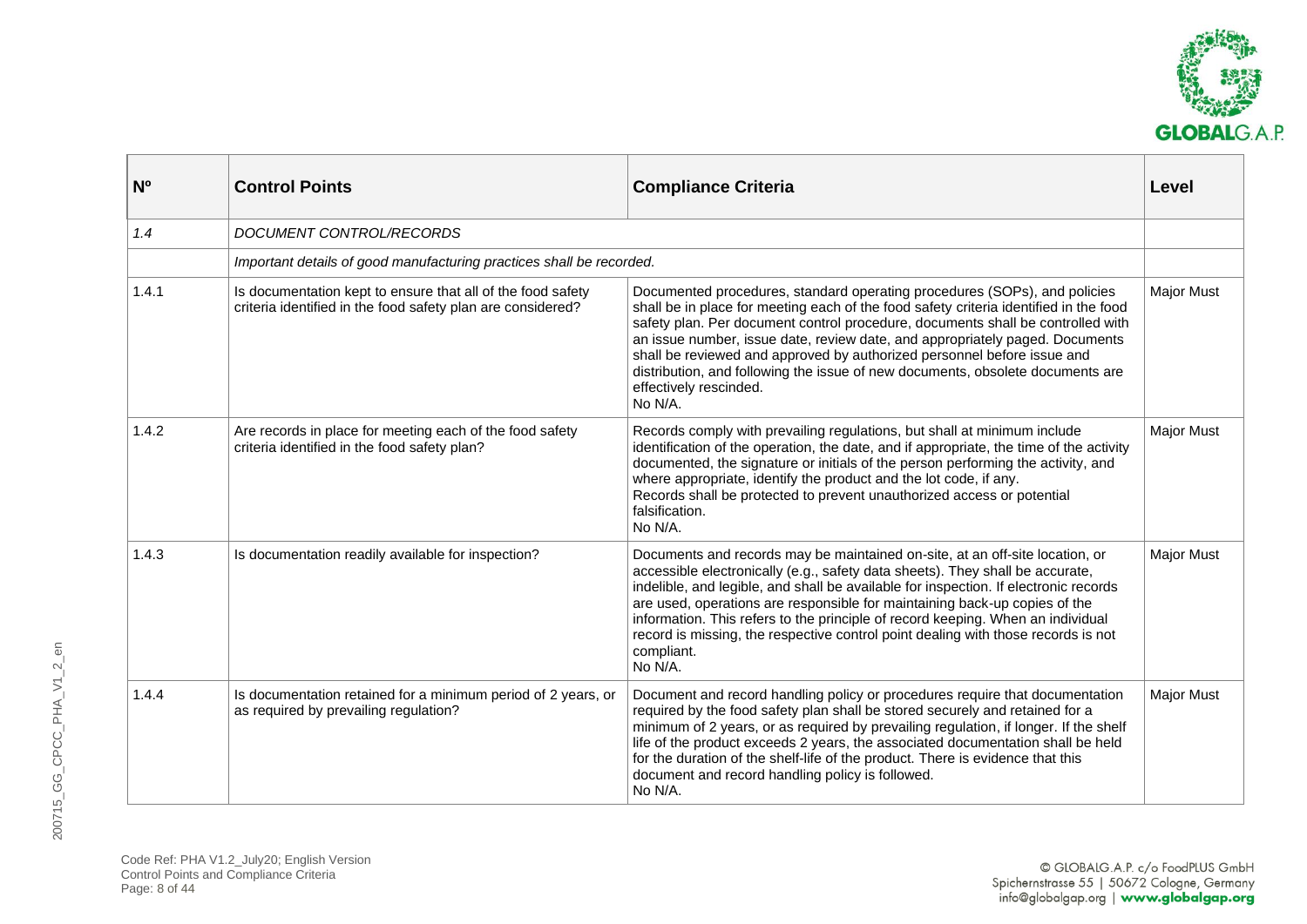

<span id="page-8-0"></span>

| N <sup>o</sup> | <b>Control Points</b>                                                                                                                                                                   | <b>Compliance Criteria</b>                                                                                                                                                                                                                                                                                                                                                                                                                                                                                                                                                                                                                                                                                                                                                                                                                                                                                                                                                                                                                                                                                                  | Level             |
|----------------|-----------------------------------------------------------------------------------------------------------------------------------------------------------------------------------------|-----------------------------------------------------------------------------------------------------------------------------------------------------------------------------------------------------------------------------------------------------------------------------------------------------------------------------------------------------------------------------------------------------------------------------------------------------------------------------------------------------------------------------------------------------------------------------------------------------------------------------------------------------------------------------------------------------------------------------------------------------------------------------------------------------------------------------------------------------------------------------------------------------------------------------------------------------------------------------------------------------------------------------------------------------------------------------------------------------------------------------|-------------------|
| 1.4.5          | Are products, chemicals, packing material, and other items<br>integral to the food safety plan managed to ensure first in, first<br>out usage?                                          | Documented procedures shall be in place for tracking the flow of stocked items,<br>(e.g., through dates, codes, or other means) including ingredients, chemicals, and<br>packing material shall be demonstrated.                                                                                                                                                                                                                                                                                                                                                                                                                                                                                                                                                                                                                                                                                                                                                                                                                                                                                                            | <b>Major Must</b> |
| $\overline{2}$ | HAZARD ANALYSIS AND CRITICAL CONTROL POINTS (HACCP)                                                                                                                                     |                                                                                                                                                                                                                                                                                                                                                                                                                                                                                                                                                                                                                                                                                                                                                                                                                                                                                                                                                                                                                                                                                                                             |                   |
|                | Records, Verification, Validation, Compliance, Review                                                                                                                                   | Product and Use, Flow Diagram, Risk Assessment/Hazard Analysis, Critical Control Points, Team and Training, Monitoring, Corrective Actions,                                                                                                                                                                                                                                                                                                                                                                                                                                                                                                                                                                                                                                                                                                                                                                                                                                                                                                                                                                                 |                   |
| 2.1            | HAZARD ANALYSIS AND CRITICAL CONTROL POINTS                                                                                                                                             |                                                                                                                                                                                                                                                                                                                                                                                                                                                                                                                                                                                                                                                                                                                                                                                                                                                                                                                                                                                                                                                                                                                             |                   |
| 2.1.1          | Is a product description available for each product or product<br>category?                                                                                                             | Product description defines the product or product category, intended use, end-<br>user, shelf life, storing conditions, packaging, and distribution system.<br>No N/A.                                                                                                                                                                                                                                                                                                                                                                                                                                                                                                                                                                                                                                                                                                                                                                                                                                                                                                                                                     | <b>Major Must</b> |
| 2.1.2          | Does the operation have a written, up-to-date flow diagram for<br>each product or product group?                                                                                        | The flow diagram shows each step, inputs, and outputs of/to the process, under<br>the control of the operation. The flow diagram shall be dated and signed, and<br>each critical control point (CCP) clearly identified, if any.<br>No N/A.                                                                                                                                                                                                                                                                                                                                                                                                                                                                                                                                                                                                                                                                                                                                                                                                                                                                                 | <b>Minor Must</b> |
| 2.1.3          | Is the employee(s) designate who has the responsibility and<br>authority for food safety, competent to conduct the hazard<br>analysis and to ensure compliance of the food safety plan? | The individual responsible for the hazard analysis and the food safety plan is<br>qualified based on education, training, and/or experience appropriate to the<br>responsibilities. Employee must have received training in the principles of food<br>hygiene and food safety, including the importance of employee health and<br>personal hygiene, as appropriate to the products, site, and employee duties. At<br>minimum, the employee shall have completed a formal hazard analysis and<br>critical control points course with a refresher course at a maximum of 5-year<br>intervals. For qualified produce sites under FSMA, the employee must have<br>training such as the preventive controls qualified individual training covering<br>preventive controls curriculum where sites are responsible for implementation of<br>the preventive controls rule or produce safety rule training where sites are<br>responsible for implementation of the produce safety rule.<br>If applicable, the operation shall be aware of which FSMA rule the audited site<br>shall be held to for regulatory standards.<br>No N/A. | <b>Major Must</b> |

Code Ref: PHA V1.2\_July20; English Version Control Points and Compliance Criteria Page: 9 of 44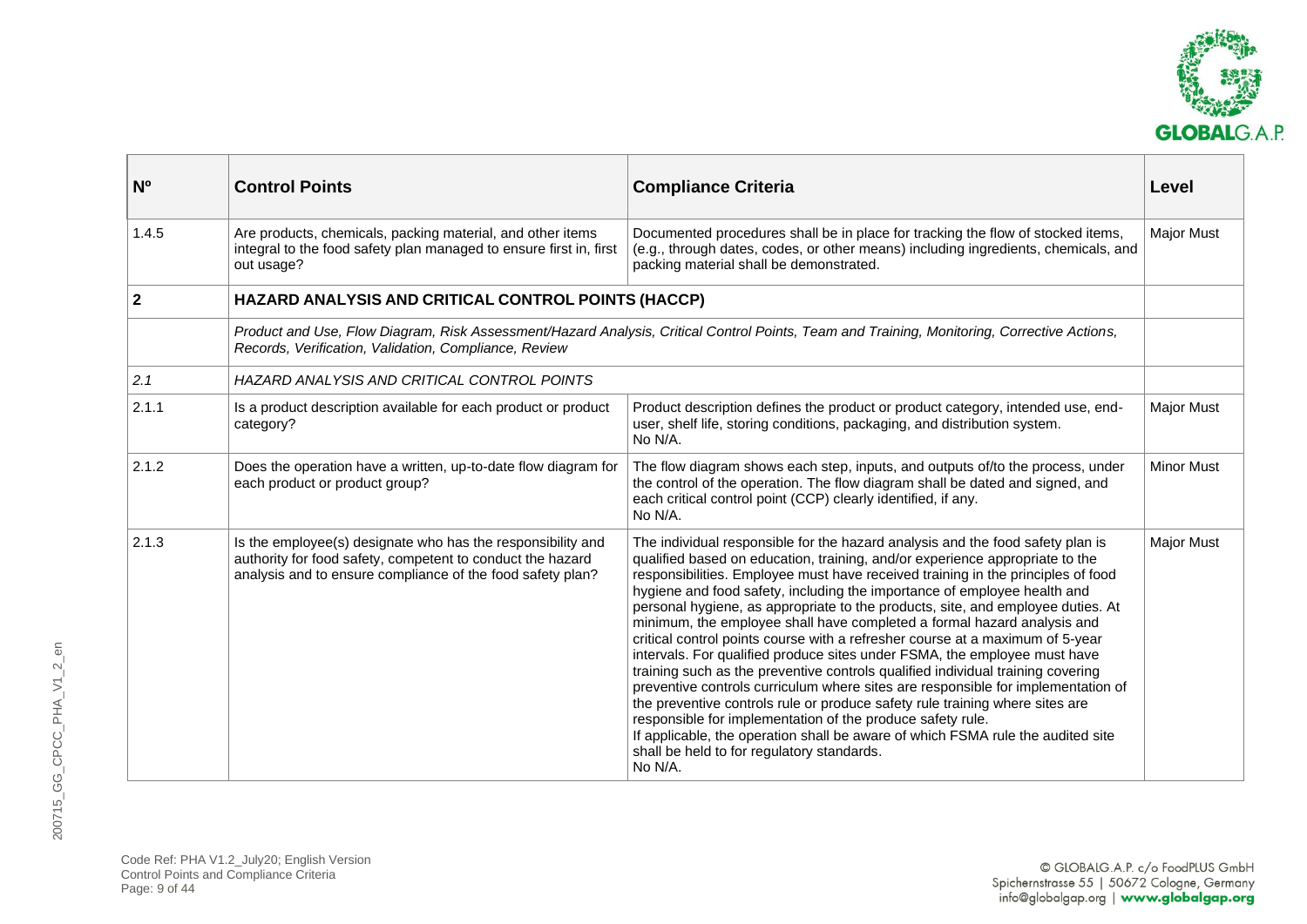

| N <sub>o</sub> | <b>Control Points</b>                                                                                                   | <b>Compliance Criteria</b>                                                                                                                                                                                                                                                                                                                                                                                                                                                                                                                                                                                                                                                                                                                                                                                                                                                                                                                                                                                                                     | Level             |
|----------------|-------------------------------------------------------------------------------------------------------------------------|------------------------------------------------------------------------------------------------------------------------------------------------------------------------------------------------------------------------------------------------------------------------------------------------------------------------------------------------------------------------------------------------------------------------------------------------------------------------------------------------------------------------------------------------------------------------------------------------------------------------------------------------------------------------------------------------------------------------------------------------------------------------------------------------------------------------------------------------------------------------------------------------------------------------------------------------------------------------------------------------------------------------------------------------|-------------------|
| 2.1.4          | Has a hazard analysis been performed for the product<br>handling activities?                                            | The operation shall have a documented hazard analysis or risk assessment<br>covering physical, chemical (including toxins and radiological) and microbiological<br>contaminants, spillage of bodily fluids (e.g., vomiting, bleeding), and human<br>transmissible diseases, customized to the products and handling activities, as<br>covered by the flow diagram, as well as personnel, personal effects, equipment,<br>clothing, packaging material and product storage (also short-term storage).<br>Potential allergens shall also be addressed. The hazard analysis shall be tailored<br>to the activities of the operation, the location and adjacent land, the products, the<br>technical level of the business, includes the likelihood and severity of the risk, and<br>prepared in accordance with Codex Alimentarius hazard analysis and critical<br>control point (HACCP) principles and prevailing regulation. The hazard analysis<br>shall be reviewed at least annually and any time changes to the operation occur.<br>No N/A. | <b>Major Must</b> |
| 2.1.5          | Where critical control points (CCPs) are included in the<br>HACCP plan, are critical limits defined for each CCP?       | Where hazards can be prevented, eliminated, or reduced to an acceptable level,<br>critical limits are documented. For identified CCPs, thresholds must be defined<br>based on legislation, international reference standards, or scientific evidence.<br>Where no critical limits or thresholds are found, the remaining HACCP questions<br>(2.1.6-2.1.11) can be skipped.<br>N/A if no CCPs are identified.                                                                                                                                                                                                                                                                                                                                                                                                                                                                                                                                                                                                                                   | <b>Major Must</b> |
| 2.1.6          | Where CCPs are included in the HACCP plan, is training<br>provided to the staff responsible for implementation of CCPs? | Responsibilities of staff are assigned and documented for the monitoring,<br>recording, and corrective actions of each CCP. Training adequate to staff's<br>functions is provided and records are kept.<br>N/A if no CCPs are identified.                                                                                                                                                                                                                                                                                                                                                                                                                                                                                                                                                                                                                                                                                                                                                                                                      | <b>Minor Must</b> |
| 2.1.7          | Where CCPs are included in the HACCP plan, have<br>monitoring procedures been established for CCPs?                     | Specific monitoring procedures shall be established. Monitoring records have<br>been designed to record the CCPs that have been identified. The records shall<br>specify the frequency of monitoring, the person responsible, as well as the date<br>and result of the monitoring activities.<br>N/A if no CCPs are identified.                                                                                                                                                                                                                                                                                                                                                                                                                                                                                                                                                                                                                                                                                                                | <b>Major Must</b> |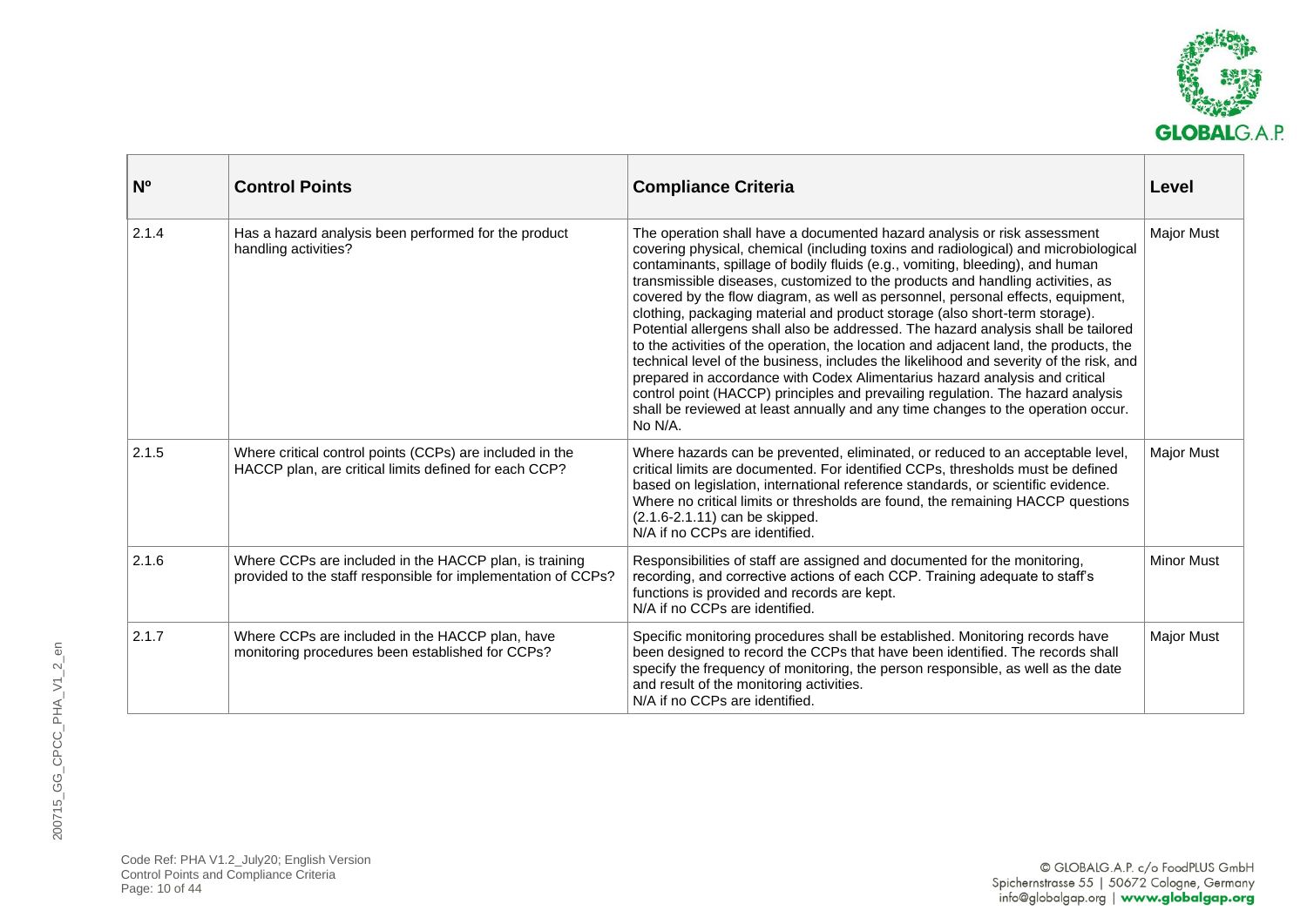

| <b>N°</b> | <b>Control Points</b>                                                                                                                        | <b>Compliance Criteria</b>                                                                                                                                                                                                                                                                                                                                                                                                                                                       | Level             |
|-----------|----------------------------------------------------------------------------------------------------------------------------------------------|----------------------------------------------------------------------------------------------------------------------------------------------------------------------------------------------------------------------------------------------------------------------------------------------------------------------------------------------------------------------------------------------------------------------------------------------------------------------------------|-------------------|
| 2.1.8     | Where CCPs are included in the HACCP plan, does the<br>operation have a written action plan available when limits do<br>not meet thresholds? | Operation has an action plan when critical limits of CCPs do not meet thresholds<br>defined in the HACCP plan. Action plan must include determination and<br>correction of the cause of the non-compliance, segregation or isolation of non-<br>compliant product, determination of the disposition of non-compliant product (e.g.,<br>rejected or released), who is responsible for implementing the corrective actions,<br>and records kept.<br>N/A if no CCPs are identified. | <b>Minor Must</b> |
| 2.1.9     | Where CCPs are included in the HACCP plan, have<br>verification activities been developed for each CCP?                                      | Verification activities related to each CCP are documented. A HACCP trained<br>supervisor or manager shall verify that all CCP monitoring records have been<br>completed in a proper and timely manner, including any corrective action work.<br>Workers may not verify their own work.<br>N/A if no CCPs are identified.                                                                                                                                                        | <b>Minor Must</b> |
| 2.1.10    | Where CCPs are included in the HACCP plan, are identified<br>critical control limits supported by validation studies?                        | The operation has documented evidence that the critical control limits are<br>scientifically derived and meet relevant legal requirements. Internal validation<br>studies may serve this purpose.<br>N/A if no CCPs are identified.                                                                                                                                                                                                                                              | <b>Minor Must</b> |
| 2.1.11    | Are CCP monitoring activities and frequencies in compliance<br>with the HACCP plan, where they are included?                                 | On-site verification of CCP monitoring activities and frequencies are in<br>compliance with the HACCP plan.<br>N/A if no CCPs are identified.                                                                                                                                                                                                                                                                                                                                    | <b>Minor Must</b> |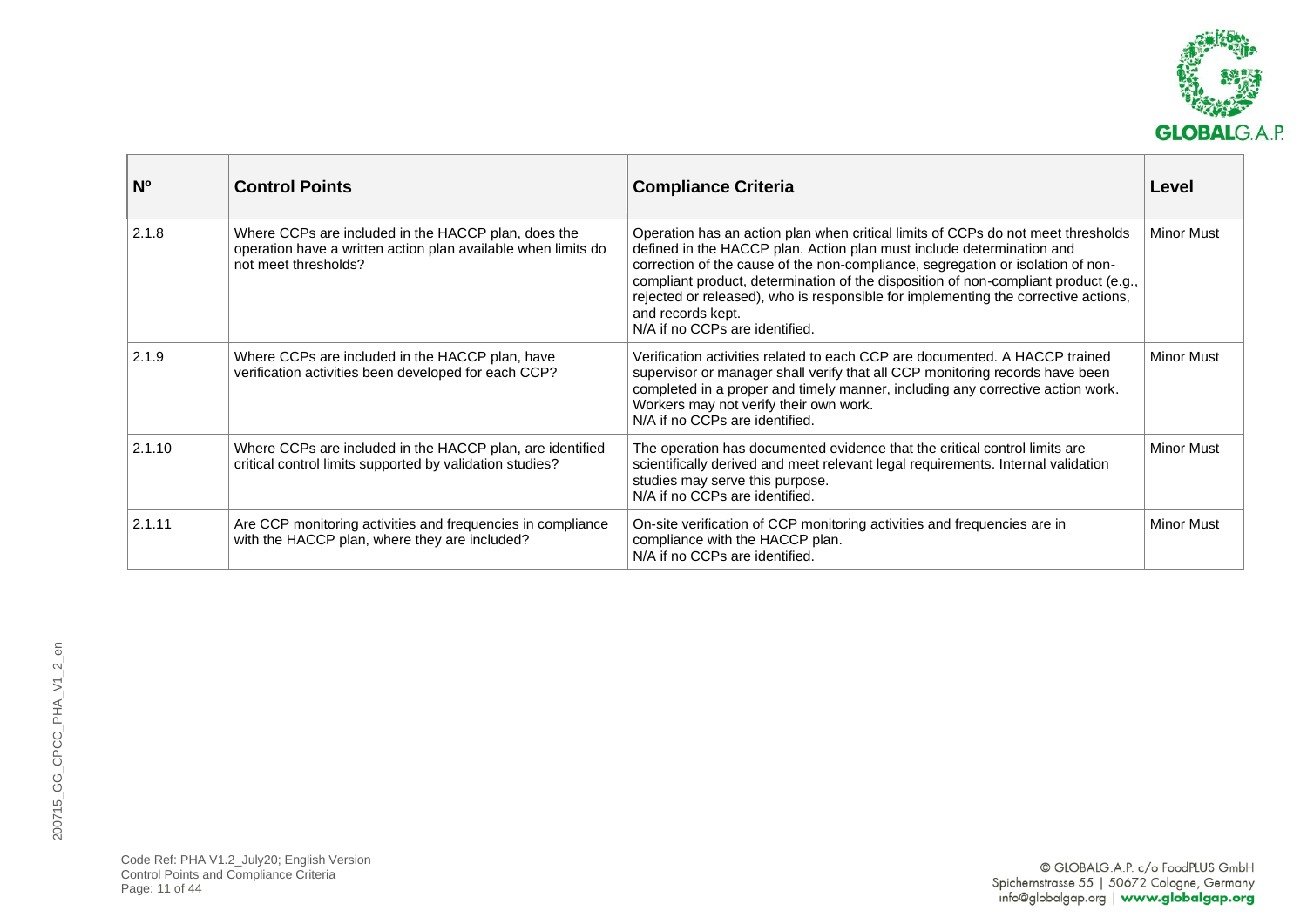

<span id="page-11-0"></span>

| N <sub>0</sub> | <b>Control Points</b>                                                                                                                                                         | <b>Compliance Criteria</b>                                                                                                                                                                                                                                                                                                                                                                                                                                                                                                                      | Level             |
|----------------|-------------------------------------------------------------------------------------------------------------------------------------------------------------------------------|-------------------------------------------------------------------------------------------------------------------------------------------------------------------------------------------------------------------------------------------------------------------------------------------------------------------------------------------------------------------------------------------------------------------------------------------------------------------------------------------------------------------------------------------------|-------------------|
| 2.2            | <b>ALLERGEN MANAGEMENT</b>                                                                                                                                                    |                                                                                                                                                                                                                                                                                                                                                                                                                                                                                                                                                 |                   |
|                | contamination. The top eight food allergens are soy, wheat, eggs, milk, peanuts, tree nuts, fish and shellfish.                                                               | When allergens are identified as a hazard through the hazard analysis, the allergen control program aims to avoid inadvertent allergen cross-                                                                                                                                                                                                                                                                                                                                                                                                   |                   |
| 2.2.1          | Where the operation handles or stores allergens, does the<br>operation have a written allergen control program?                                                               | The allergen control program lists the allergens in use, stored, or handled by<br>workers at the site specific to country regulations. If applicable, procedures<br>address identification and segregation of allergens during storage, handling,<br>loading, and shipping as based on a risk assessment conducted by the operation.<br>All products intentionally or potentially containing allergenic materials are labeled<br>according to the allergen labeling regulations in the country of production and the<br>country of destination. | <b>Major Must</b> |
| 2.2.2          | Where an allergen control program is in place, are workers<br>trained in proper handling of allergens?                                                                        | Where allergen handling or storage occurs, workers shall be trained in proper<br>handling of allergens per the allergen control program. Documentation of training<br>is available. Training materials and the delivery of training shall be provided in<br>language understood by staff. Records are kept.                                                                                                                                                                                                                                     | <b>Major Must</b> |
| 3              | <b>PRODUCT SPECIFICATION AND LABELING</b>                                                                                                                                     |                                                                                                                                                                                                                                                                                                                                                                                                                                                                                                                                                 |                   |
|                | Integrity, Labeling                                                                                                                                                           |                                                                                                                                                                                                                                                                                                                                                                                                                                                                                                                                                 |                   |
| 3.1            | Are specifications for all raw material, packaging and packed<br>product available and in place?                                                                              | Specifications shall be up to date, unambiguous and in compliance with legal<br>requirements and, if existing, with customer requirements. Grading or other<br>written local or federal requirements or guidelines are acceptable.                                                                                                                                                                                                                                                                                                              | <b>Major Must</b> |
| 3.2            | Does labeling of packed product comply with customer<br>requirements, current legislation of country of production, and<br>label requirements for the country of destination? | A policy shall be in place to ensure that finished product labels comply with<br>current legislation of country of production, destination country, and customer<br>requirements. Evidence of grower/shipper agreement of responsibility is<br>acceptable.                                                                                                                                                                                                                                                                                      | <b>Major Must</b> |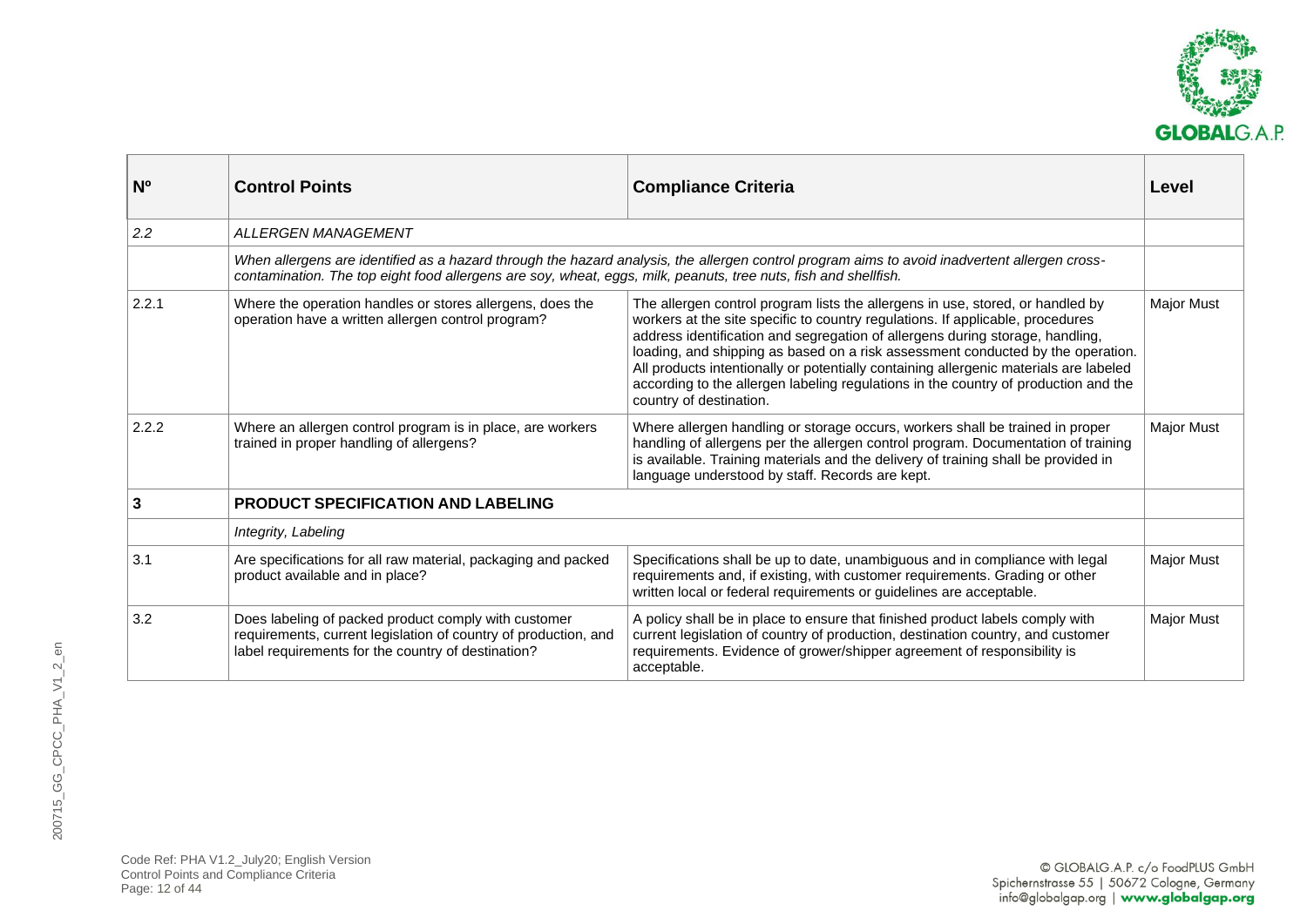

<span id="page-12-0"></span>

| N <sub>o</sub>   | <b>Control Points</b>                                                                                                                                                                                                                             | <b>Compliance Criteria</b>                                                                                                                                                                                                                                                                                                                                                                                                                                                                                                                                                                                                                                                                                                                                                                               | Level             |
|------------------|---------------------------------------------------------------------------------------------------------------------------------------------------------------------------------------------------------------------------------------------------|----------------------------------------------------------------------------------------------------------------------------------------------------------------------------------------------------------------------------------------------------------------------------------------------------------------------------------------------------------------------------------------------------------------------------------------------------------------------------------------------------------------------------------------------------------------------------------------------------------------------------------------------------------------------------------------------------------------------------------------------------------------------------------------------------------|-------------------|
| 3.3              | Is the GLOBALG.A.P. word, trademark, GLOBALG.A.P. QR<br>code or logo and the PHA-N (GLOBALG.A.P. Number for<br>PHA) used according to the 'GLOBALG.A.P. General<br>Regulations' and according to the 'Sublicense and Certification<br>Agreement'? | The operation shall use the GLOBALG.A.P. word, trademark, GLOBALG.A.P. QR<br>code or logo and the PHA-N (GLOBALG.A.P. Number), GLN or sub-GLN<br>according to the 'GLOBALG.A.P. General Regulations Annex I.1' and according<br>to the 'Sublicense and Certification Agreement. The GLOBALG.A.P. word,<br>trademark or logo shall never appear on the final product, on the consumer<br>packaging, or at the point of sale. However, the certificate holder can use any<br>and/or all in business-to-business communications.<br>GLOBALG.A.P. word, trademark or logo cannot be in use during the initial (first<br>ever) audit because the operation is not yet certified, and the operation cannot<br>reference the GLOBALG.A.P. certified status before the first positive certification<br>decision. | <b>Major Must</b> |
| $\boldsymbol{4}$ | <b>SUPPLIER APPROVAL</b>                                                                                                                                                                                                                          |                                                                                                                                                                                                                                                                                                                                                                                                                                                                                                                                                                                                                                                                                                                                                                                                          |                   |
|                  | Incoming Goods, Packaging and Subcontracted or Outsourced Activities                                                                                                                                                                              |                                                                                                                                                                                                                                                                                                                                                                                                                                                                                                                                                                                                                                                                                                                                                                                                          |                   |
| 4.1              | Does the operation have an approved supplier program for all<br>incoming materials, including packaging, all items and<br>services (utilities, transport, maintenance, etc.)?                                                                     | Operation shall have and maintain a current list of approved raw material<br>suppliers and service providers, with accompanied specifications where<br>appropriate, taking into consideration specified requirements, food safety<br>specifications, and regulatory requirements. Approved supplier program includes<br>a procedure for accepting materials from brokers and alternate sources. Primary<br>(food contact) packaging suppliers adhere to specifications, legal requirements,<br>and must be traceable (e.g., lot coding) on all items. Procedures for approved<br>suppliers shall be reviewed minimum annually. No N/A.                                                                                                                                                                   | <b>Major Must</b> |
| 4.2              | Does the operation have a policy and take steps to ensure that<br>all fresh produce that are packed or stored in the operation are<br>grown following good agricultural practices (G.A.P.)?                                                       | The operation shall establish, implement and maintain procedures for the<br>evaluation, approval and continued monitoring of its suppliers which have an<br>effect on food safety. The results of evaluations, investigations and follow up<br>actions shall be recorded.<br>Use of non-approved suppliers shall be acceptable in an emergency situation<br>provided the supplier has been assessed and the product meets the<br>specifications.                                                                                                                                                                                                                                                                                                                                                         | <b>Major Must</b> |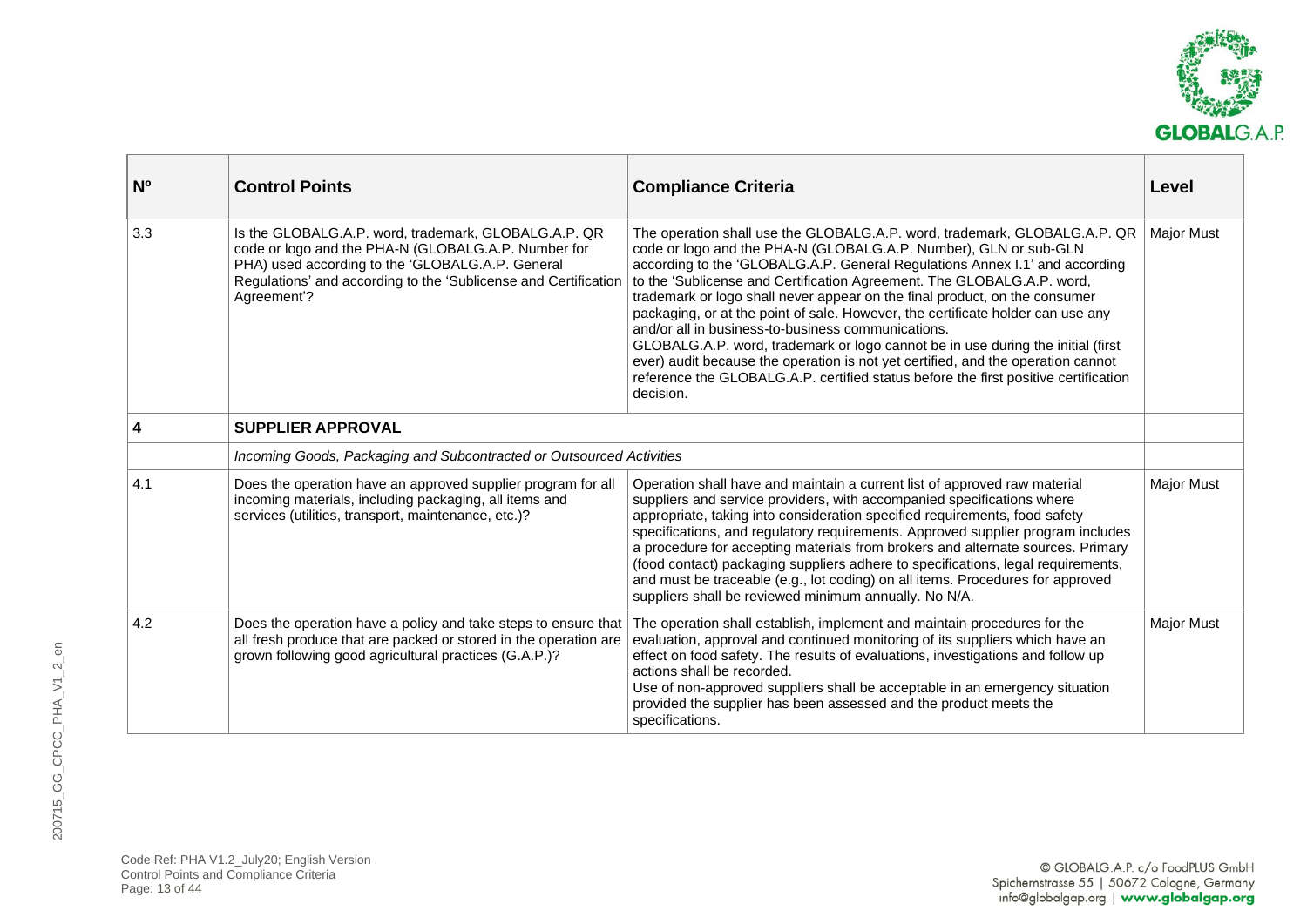

<span id="page-13-0"></span>

| N <sup>o</sup> | <b>Control Points</b>                                                                                                                                                                                                                | <b>Compliance Criteria</b>                                                                                                                                                                                                                                                                                                                                                                                                                                                                                                                                                                                                                                                                                                                                                                                                                                                                                                                                                                                                                                                                                                | Level             |
|----------------|--------------------------------------------------------------------------------------------------------------------------------------------------------------------------------------------------------------------------------------|---------------------------------------------------------------------------------------------------------------------------------------------------------------------------------------------------------------------------------------------------------------------------------------------------------------------------------------------------------------------------------------------------------------------------------------------------------------------------------------------------------------------------------------------------------------------------------------------------------------------------------------------------------------------------------------------------------------------------------------------------------------------------------------------------------------------------------------------------------------------------------------------------------------------------------------------------------------------------------------------------------------------------------------------------------------------------------------------------------------------------|-------------------|
| 4.3            | When activities are outsourced or conducted by<br>subcontractors, does the operation oversee the activities in<br>order to ensure that those activities relevant to GLOBALG.A.P.<br>CPCC comply with the corresponding requirements? | The operation is responsible for observing the control points applicable to the<br>tasks performed by the subcontractors who carry out activities covered in the<br>GLOBALG.A.P. PHA Standard, by checking and signing the assessment of the<br>subcontractor for each task contracted.<br>Evidence of compliance with the applicable control points shall be available at the<br>operation during the external inspection.<br>The operation can perform the assessment and shall keep the evidence of<br>compliance of the control points assessed. The subcontractor shall agree<br>that GLOBALG.A.P. approved certifiers are allowed to verify the<br>assessments through a physical inspection; or<br>A third-party certification body, which is GLOBALG.A.P. approved, can<br>inspect the subcontractor.<br>The subcontractor shall receive a letter of conformance from the certification body<br>with the following info:<br>1) Date of assessment<br>2) Name of the certification body<br>3) Inspector name<br>4) Details of the subcontractor<br>5) List of the inspected control points and compliance criteria | <b>Major Must</b> |
| 5              | <b>MASS BALANCE</b>                                                                                                                                                                                                                  |                                                                                                                                                                                                                                                                                                                                                                                                                                                                                                                                                                                                                                                                                                                                                                                                                                                                                                                                                                                                                                                                                                                           |                   |
|                | The operation shall be able to justify consistent mass-balance.                                                                                                                                                                      |                                                                                                                                                                                                                                                                                                                                                                                                                                                                                                                                                                                                                                                                                                                                                                                                                                                                                                                                                                                                                                                                                                                           |                   |
| 5.1            | Are all incoming product quantities accurately recorded and<br>regularly summarized to facilitate a mass balance audit?                                                                                                              | All input quantities of products from approved and non-approved suppliers shall<br>be recorded and an up-to-date summary shall be calculated.<br>No N/A.                                                                                                                                                                                                                                                                                                                                                                                                                                                                                                                                                                                                                                                                                                                                                                                                                                                                                                                                                                  | <b>Major Must</b> |
| 5.2            | Are conversion ratios used for mass-balance calculated,<br>validated, and recorded?                                                                                                                                                  | Conversion ratios shall be calculated and available for each relevant handling<br>process. The generated product loss and/or waste quantities shall be validated.<br>No N/A.                                                                                                                                                                                                                                                                                                                                                                                                                                                                                                                                                                                                                                                                                                                                                                                                                                                                                                                                              | Major Must        |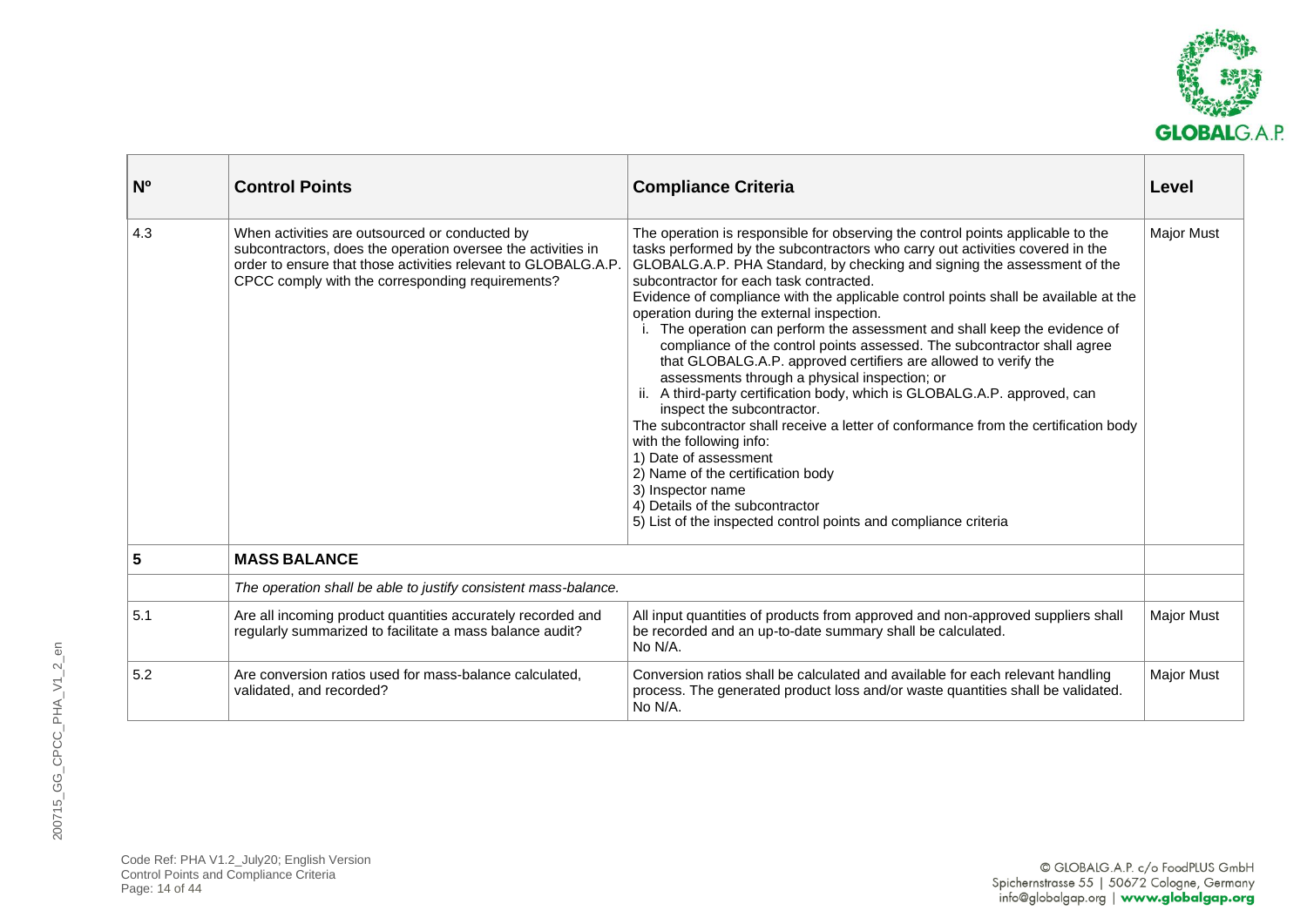

<span id="page-14-0"></span>

| N <sup>o</sup> | <b>Control Points</b>                                                                                                                                                                                | <b>Compliance Criteria</b>                                                                                                                                                                                                                                                                                                                                                                                                                                                                                                                                                                                                                                                                                                                                                                                                                                                                                                                                                                                                                                                                                                                              | Level             |
|----------------|------------------------------------------------------------------------------------------------------------------------------------------------------------------------------------------------------|---------------------------------------------------------------------------------------------------------------------------------------------------------------------------------------------------------------------------------------------------------------------------------------------------------------------------------------------------------------------------------------------------------------------------------------------------------------------------------------------------------------------------------------------------------------------------------------------------------------------------------------------------------------------------------------------------------------------------------------------------------------------------------------------------------------------------------------------------------------------------------------------------------------------------------------------------------------------------------------------------------------------------------------------------------------------------------------------------------------------------------------------------------|-------------------|
| 6              | <b>CHAIN OF CUSTODY (CoC)</b>                                                                                                                                                                        |                                                                                                                                                                                                                                                                                                                                                                                                                                                                                                                                                                                                                                                                                                                                                                                                                                                                                                                                                                                                                                                                                                                                                         |                   |
|                | labeled with a GGN or HPSS-GGN or any other GLOBALG.A.P. standard entity identification number.                                                                                                      | Applicable when the final product(s) is/are sourced from GLOBALG.A.P. IFA or HPSS or other GLOBALG.A.P. standard certified producers and                                                                                                                                                                                                                                                                                                                                                                                                                                                                                                                                                                                                                                                                                                                                                                                                                                                                                                                                                                                                                |                   |
| 6.1            | Are quantities of the GLOBALG.A.P. IFA certified products<br>recorded and summarized to allow a mass balance calculation<br>that shows consistency between input and output of certified<br>product? | The quantities of GLOBALG.A.P. IFA certified products shall be recorded and<br>summarized to facilitate a comparison with inputs of certified product in the same<br>period. The mass balance calculation shows consistency between purchases and<br>sales of certified product. Quantities (including information on volumes or weight)<br>of certified, non-certified, incoming, outgoing and stored product shall be recorded<br>and a summary maintained to facilitate the mass balance verification process.<br>Influencing factors such as waste, shrinkage, rejected/returned items, etc. shall<br>be taken into consideration. The frequency of the mass balance verification shall<br>be defined and be appropriate to the scale of the operation, but it shall be done at<br>least annually per product. Documents and/or records to demonstrate mass<br>balance shall be clearly identified.<br>Sold certified output $\leq$ certified input – conversion loss – stored amount.<br>N/A when the finished goods are not sold as GLOBALG.A.P. certified and any<br>further claim of the certified status of the finished good is discontinued. | <b>Major Must</b> |
| 6.2            | Are the producers or the suppliers of the certified sources<br>clearly identified and traceable during any stage of the<br>operation?                                                                | The operation shall be able to identify the producer (origin) or the CoC certified<br>supplier of all GLOBALG.A.P. IFA certified product during any stage of the<br>operation (e.g., receipt, handling, packing, storage, or dispatch).<br>N/A when the finished goods are not sold as GLOBALG.A.P. certified and any<br>further claim of the certified status of the finished good is discontinued.                                                                                                                                                                                                                                                                                                                                                                                                                                                                                                                                                                                                                                                                                                                                                    | <b>Major Must</b> |
| 6.3            | Are production runs and storage of certified and/or non-<br>certified products segregated?                                                                                                           | Production runs and storage of GLOBALG.A.P. IFA certified and/or non-certified<br>products are segregated.<br>N/A when the operation does not label the product with the PHA-N and the<br>producers' (origin) GGN.                                                                                                                                                                                                                                                                                                                                                                                                                                                                                                                                                                                                                                                                                                                                                                                                                                                                                                                                      | <b>Major Must</b> |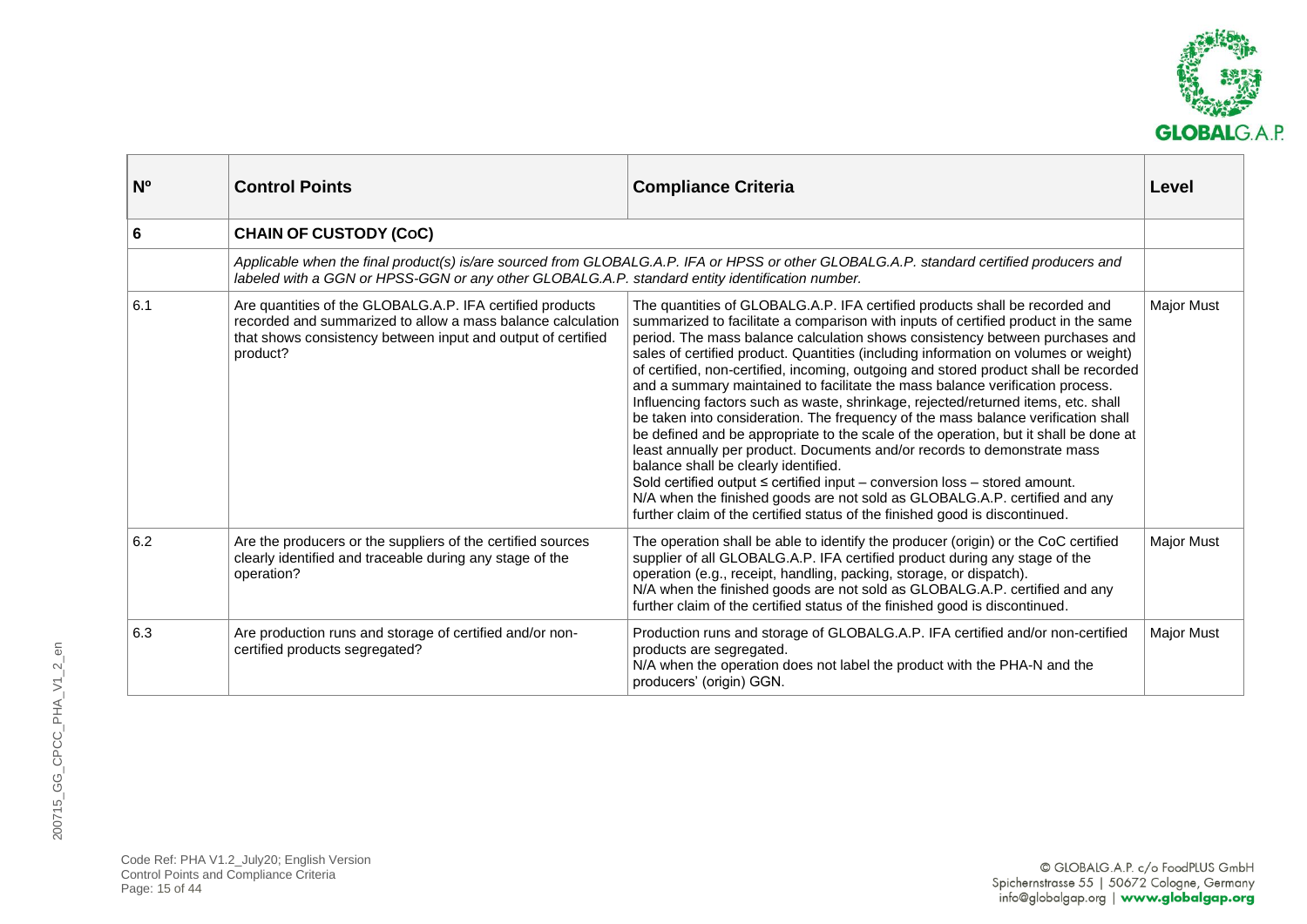

| N <sub>o</sub> | <b>Control Points</b>                                                                                                                                                                                                                           | <b>Compliance Criteria</b>                                                                                                                                                                                                                                                                                                                                                                                                                                                                                                                                                                                                                                                                                                                                                                                                                                      | Level             |
|----------------|-------------------------------------------------------------------------------------------------------------------------------------------------------------------------------------------------------------------------------------------------|-----------------------------------------------------------------------------------------------------------------------------------------------------------------------------------------------------------------------------------------------------------------------------------------------------------------------------------------------------------------------------------------------------------------------------------------------------------------------------------------------------------------------------------------------------------------------------------------------------------------------------------------------------------------------------------------------------------------------------------------------------------------------------------------------------------------------------------------------------------------|-------------------|
| 6.4            | Does transaction documentation related to GLOBALG.A.P.<br>IFA certified product include the PHA-N of the certificate<br>holder (and additionally the GGN, where it is also a producer)<br>and indicate which product is GLOBALG.A.P. certified? | Transaction documentation (sales invoices, other sales related, dispatch<br>documentation, etc.) related to sales of the GLOBALG.A.P. IFA certified product<br>shall include the 'PHA-N" prefix followed by the PHA-N of the operation and shall<br>contain a reference to the GLOBALG.A.P. certified status per product.<br>Where the PHA certificate holder is also a GLOBALG.A.P. IFA certificate holder,<br>the GGN prefix may additional be included (e.g., PHA-N/GGN: xxxxxxxxxxxxx).<br>Positive identification is enough on transaction documentation. Transaction<br>documents related to non-certified product cannot include the PHA-N or GGN, or<br>indicate the product is certified.<br>N/A when the finished goods are not sold as GLOBALG.A.P. certified and any<br>further claim of the certified status of the finished good is discontinued. | <b>Major Must</b> |
| 6.5            | Is there a system in place to check the validity of the source<br>producer/s certificate when the producer's GGN is included on<br>the product labeling/packaging?                                                                              | The GLOBALG.A.P. IFA certification status of the producer can be checked<br>through the GGNs in the GLOBALG.A.P. database (www.globalgap.org/search).<br>The producer/s GLOBALG.A.P. IFA certificate shall still be valid when the product<br>is labeled with the GGN and when the product is sold as certified. The GGNs<br>might also be linked to lot or batch number.<br>N/A when the operation does not label the product with producers' (origin) GGN.                                                                                                                                                                                                                                                                                                                                                                                                    | <b>Major Must</b> |
| 6.6            | Are all finished goods - when sold as GLOBALG.A.P. IFA<br>certified - labeled with the operation's PHA-N and with the<br>producers' (origin) GGN?                                                                                               | The PHA-N of the operation that labels the product and the GGN of the producer<br>or the producer group shall be printed in the smallest packed unit that is<br>individually labeled.<br>The packer, who packs and labels the product, shall be able to identify all the<br>GGNs of the producers (origin) for the smallest packed unit that is individually<br>labeled.<br>N/A when the finished goods are not sold as GLOBALG.A.P. certified and any<br>further claim of the certified status of the finished good is discontinued.                                                                                                                                                                                                                                                                                                                           | <b>Major Must</b> |
| 6.7            | Is the country of destination on the producer's certificates<br>checked and does it match with the country of destination<br>where the product is marketed?                                                                                     | In case the country of destination as indicated on the producer's certificate is not<br>the same as the actual country where the product is marketed, the operation shall<br>inform the relevant customer and shall take additional measures. Additional<br>measures shall include product sampling and laboratory analysis to verify that the<br>product meets the legal limits of the country of destination. The country of<br>destination on the producer's certificates can be checked at<br>www.globalgap.org/search using the producer's GGN.<br>N/A when the finished goods are not sold as GLOBALG.A.P. certified and any<br>further claim of the certified status of the finished good is discontinued.                                                                                                                                               | <b>Major Must</b> |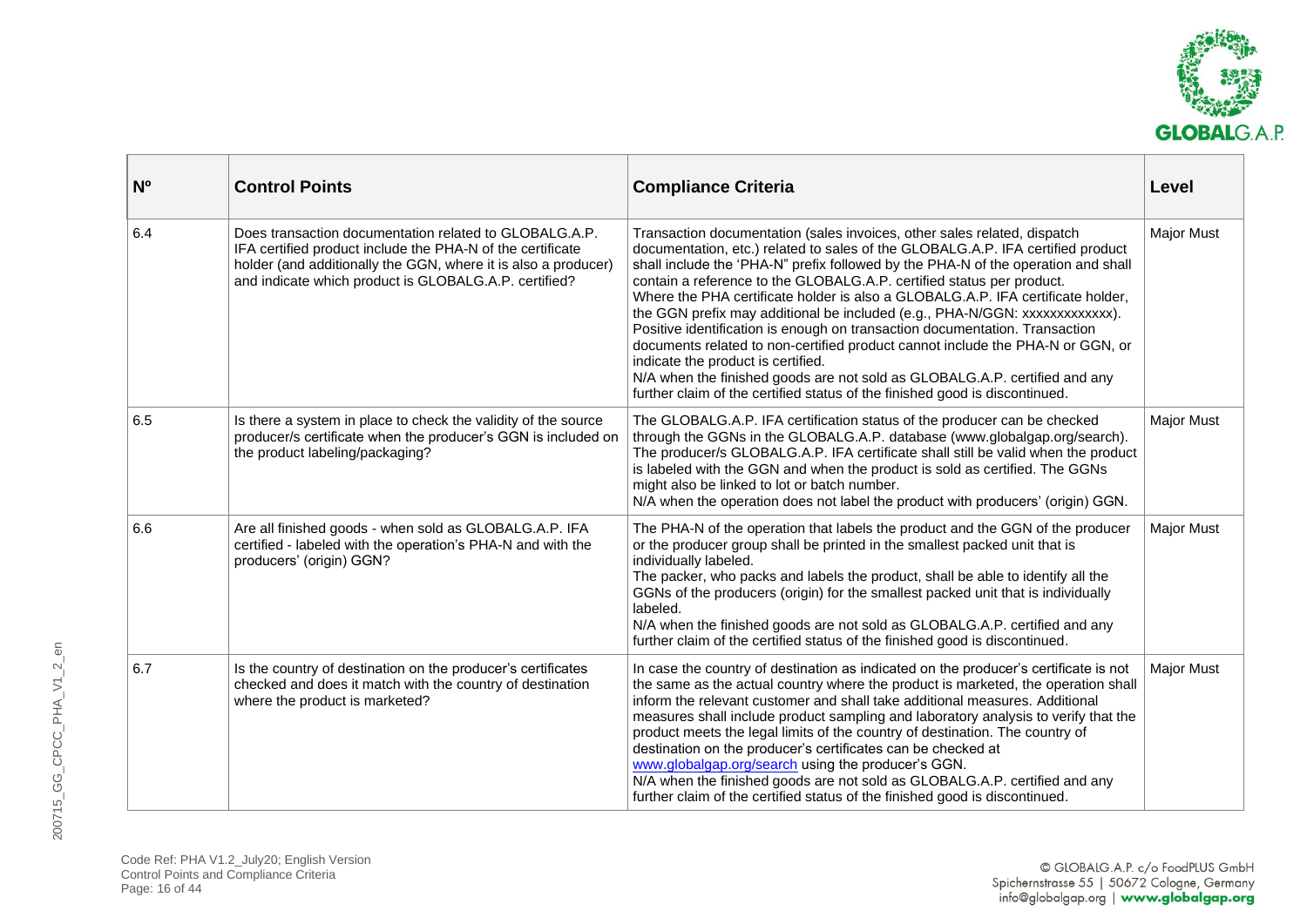

<span id="page-16-1"></span><span id="page-16-0"></span>

| N <sub>o</sub> | <b>Control Points</b>                                                                                                                                                                                                                                                                        | <b>Compliance Criteria</b>                                                                                                                                                                                                                                                                                                                                                                                                                                                                                                                                                                                                                                                                                        | Level             |
|----------------|----------------------------------------------------------------------------------------------------------------------------------------------------------------------------------------------------------------------------------------------------------------------------------------------|-------------------------------------------------------------------------------------------------------------------------------------------------------------------------------------------------------------------------------------------------------------------------------------------------------------------------------------------------------------------------------------------------------------------------------------------------------------------------------------------------------------------------------------------------------------------------------------------------------------------------------------------------------------------------------------------------------------------|-------------------|
| $\overline{7}$ | <b>TRACEABILITY</b>                                                                                                                                                                                                                                                                          |                                                                                                                                                                                                                                                                                                                                                                                                                                                                                                                                                                                                                                                                                                                   |                   |
|                | implicated products.                                                                                                                                                                                                                                                                         | Traceability facilitates the recall/withdrawal of foods and enables customers to be provided with targeted and accurate information concerning                                                                                                                                                                                                                                                                                                                                                                                                                                                                                                                                                                    |                   |
| 7.1            | Has a documented traceability procedure been established?                                                                                                                                                                                                                                    | The procedure and subsequent records shall be maintained that enable<br>reconciliation of inputs (e.g., post-harvest treatments), raw agricultural<br>commodities, and food contact packaging delivered to recipients (one step<br>forward). Records shall include the items, the date of receipt, quantities, lot<br>numbers or other identification (one step back). Additional information, such as<br>farm information may be included. Contents and retention of records shall be<br>consistent with applicable regulations.<br>This procedure shall also be implemented for all subcontracted and outsourced<br>activities.<br>No N/A.                                                                      | <b>Major Must</b> |
| 8              | <b>INCIDENT MANAGEMENT</b>                                                                                                                                                                                                                                                                   |                                                                                                                                                                                                                                                                                                                                                                                                                                                                                                                                                                                                                                                                                                                   |                   |
|                | Complaints, Corrective Actions, Recall/Withdrawal<br>Management of complaints will lead to an overall better production system.                                                                                                                                                              |                                                                                                                                                                                                                                                                                                                                                                                                                                                                                                                                                                                                                                                                                                                   |                   |
| 8.1            | Does the operation have a documented complaint and<br>corrective action procedure that ensures non-conformances<br>and complaints related to the scope of the standard are<br>adequately recorded, studied, and addressed including a<br>record of actions taken within a defined timeframe? | A documented complaint procedure shall be available to allow that all received<br>complaints and/or non-conformances related to food safety are recorded and<br>followed up on within an operation's prescribed timeline. Actions taken with<br>respect to such complaints and/or non-conformances regarding any<br>GLOBALG.A.P. related products or services are documented. When legal limits<br>(e.g., external pathogen testing, pesticide residue) have been exceeded, the<br>operation shall have up-to-date records of all cases including investigation,<br>remedial actions, closure of each case, notification to their supplier, to the<br>producer (origin) and to the certification body.<br>No N/A. | <b>Major Must</b> |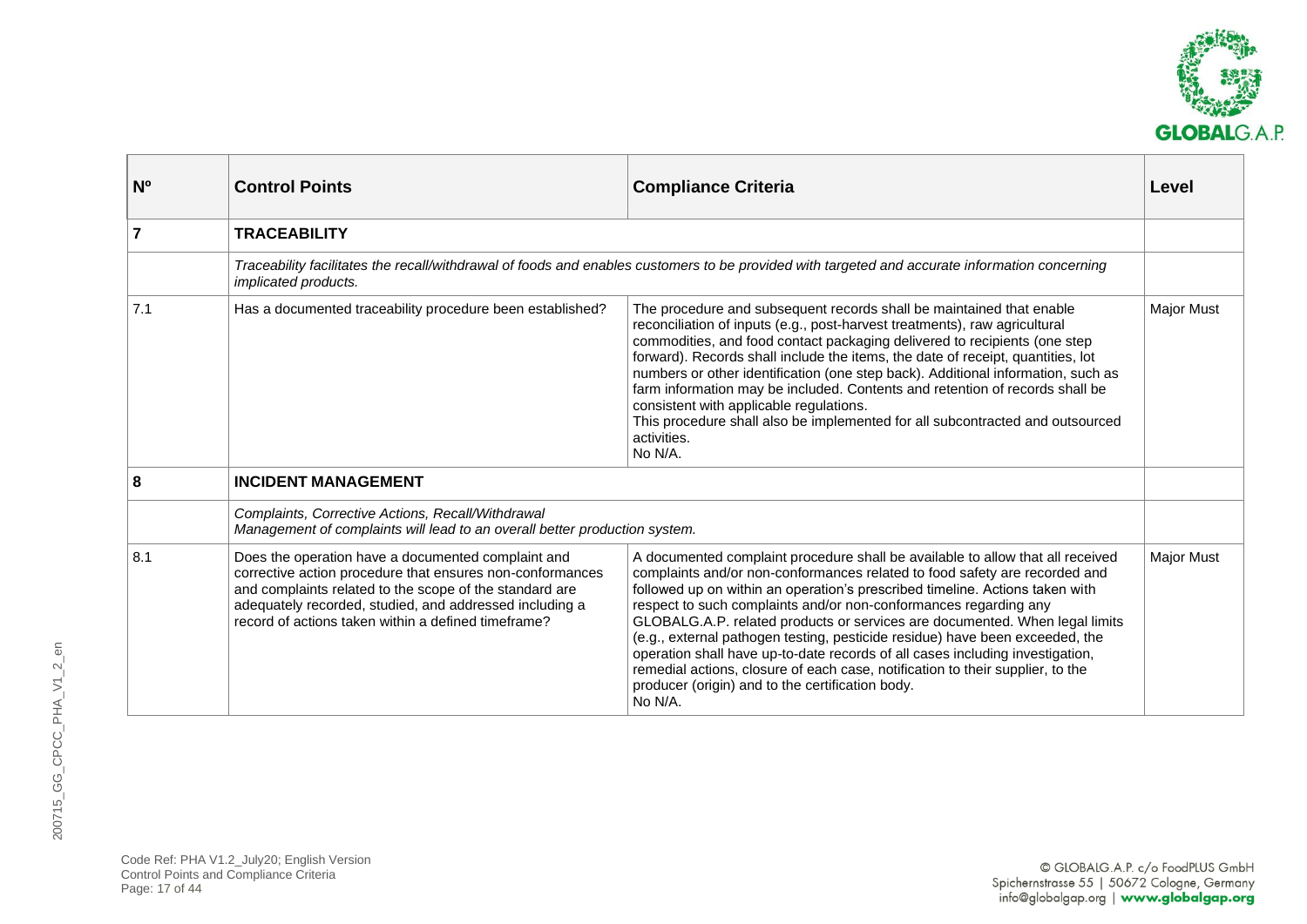

<span id="page-17-0"></span>

| $N^{\circ}$ | <b>Control Points</b>                                                                                                             | <b>Compliance Criteria</b>                                                                                                                                                                                                                                                                                                                                                                                                                                                                                                                                                                                                                                                                                                                                                                                                                                                                                                                 | Level             |
|-------------|-----------------------------------------------------------------------------------------------------------------------------------|--------------------------------------------------------------------------------------------------------------------------------------------------------------------------------------------------------------------------------------------------------------------------------------------------------------------------------------------------------------------------------------------------------------------------------------------------------------------------------------------------------------------------------------------------------------------------------------------------------------------------------------------------------------------------------------------------------------------------------------------------------------------------------------------------------------------------------------------------------------------------------------------------------------------------------------------|-------------------|
| 8.2         | Does the operation have documented procedures on how to<br>manage/initiate withdrawal/recall of products from the<br>marketplace? | The operation must have documented procedures, which identify the type of<br>event that may result in a withdrawal/recall, persons responsible for making<br>decisions on the possible withdrawal/recall of product, the mechanism for<br>notifying customers and the GLOBALG.A.P. certification body, publicly available<br>emergency contact details of the company that is always operational and<br>methods of reconciling stock and final disposition of product, and where<br>applicable, a product hold and release procedure is defined. The procedure shall<br>address actions to be taken if product does not conform to food safety<br>requirements, and how product is traced and removed from the supply chain. The<br>operation shall review the withdrawal and recall procedure annually to ensure it<br>defines responsibility and steps for the specific activities consistent with<br>applicable regulations.<br>No N/A. | Major Must        |
| 8.3         | Is a trace back and trace forward exercise performed at least<br>once every six months?                                           | The trace back and trace forward exercise shall achieve accurate traceability<br>within 2 hours or as required by applicable regulations. Trace exercise shall<br>achieve 100% reconciliation of product to recipients. Site adequately performs<br>product trace back/trace forward (mock recall) exercises at a minimum of twice<br>per year. Operations with less than six consecutive months of operation must<br>have at least one trace back/trace forward exercise per season.<br>No N/A.                                                                                                                                                                                                                                                                                                                                                                                                                                           | <b>Major Must</b> |
| 9           | <b>STAFF HEALTH AND HYGIENE</b>                                                                                                   |                                                                                                                                                                                                                                                                                                                                                                                                                                                                                                                                                                                                                                                                                                                                                                                                                                                                                                                                            |                   |
|             | hygiene risks to the product and to ensure all workers understand the requirements and are competent to perform their duties.     | People are key to the prevention of product contamination. Operation staff and contractors are essential for maintaining the quality and safety of<br>the product. Education and training will support progress toward safe production. This section is intended to ensure good practices to diminish                                                                                                                                                                                                                                                                                                                                                                                                                                                                                                                                                                                                                                      |                   |
| 9.1         | <b>HYGIENE POLICY, TRAINING</b>                                                                                                   |                                                                                                                                                                                                                                                                                                                                                                                                                                                                                                                                                                                                                                                                                                                                                                                                                                                                                                                                            |                   |
|             | Training, Records                                                                                                                 |                                                                                                                                                                                                                                                                                                                                                                                                                                                                                                                                                                                                                                                                                                                                                                                                                                                                                                                                            |                   |
| 9.1.1       | Does the operation have a policy for hygiene and health?                                                                          | Each operation shall establish written policies for their specific operations based<br>on the hazard analysis in section 2.1.4, which shall be in compliance with<br>prevailing regulations for worker health and hygiene practices.<br>No N/A.                                                                                                                                                                                                                                                                                                                                                                                                                                                                                                                                                                                                                                                                                            | <b>Major Must</b> |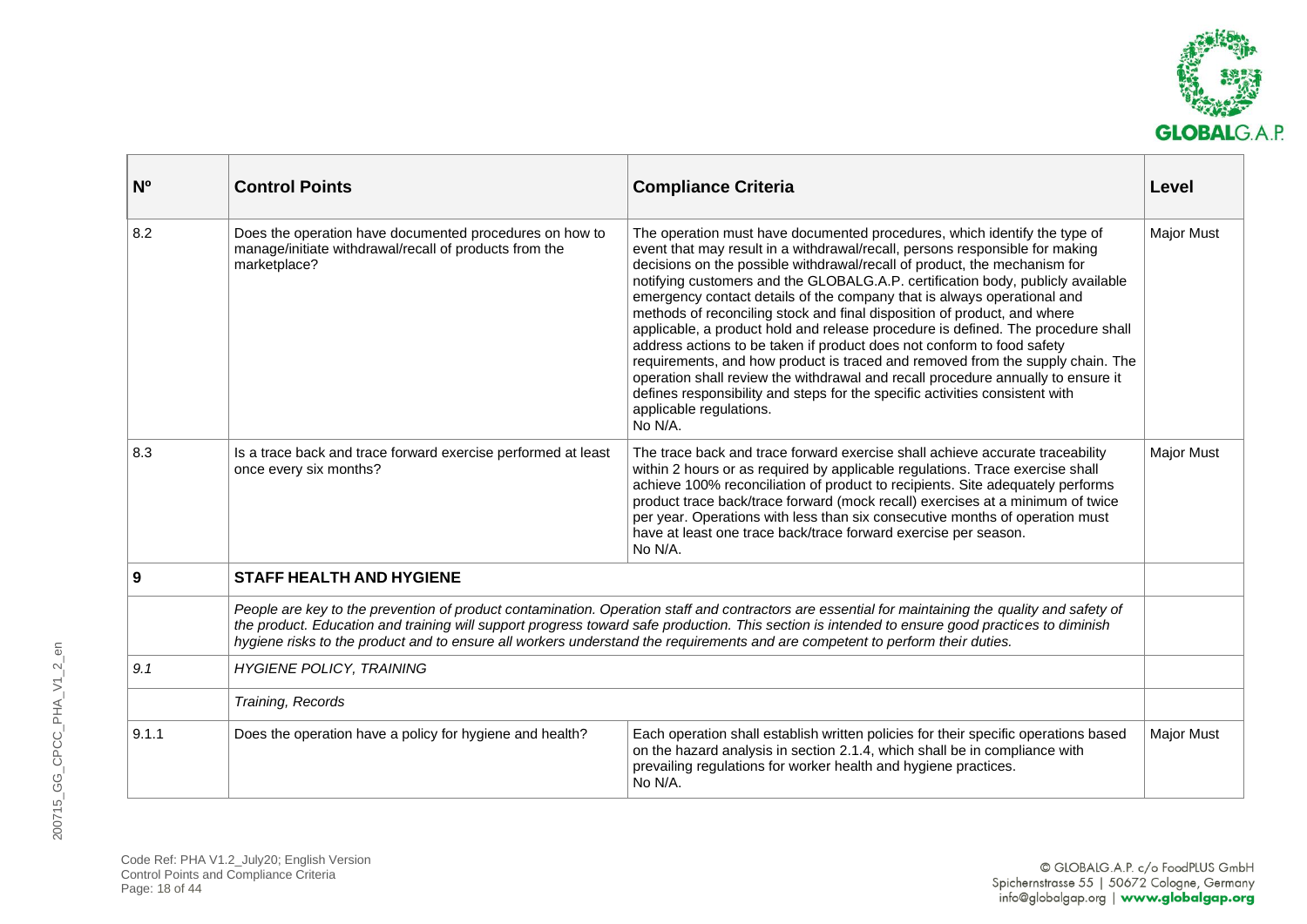

| N <sub>0</sub> | <b>Control Points</b>                                                                                                                  | <b>Compliance Criteria</b>                                                                                                                                                                                                                                                                                                                                                                                                                                                                                                                                                                                                        | Level             |
|----------------|----------------------------------------------------------------------------------------------------------------------------------------|-----------------------------------------------------------------------------------------------------------------------------------------------------------------------------------------------------------------------------------------------------------------------------------------------------------------------------------------------------------------------------------------------------------------------------------------------------------------------------------------------------------------------------------------------------------------------------------------------------------------------------------|-------------------|
| 9.1.2          | Have all personnel received food safety training, sufficient to<br>their responsibilities?                                             | All personnel shall receive training in the food safety policy and plan, food safety<br>procedures, sanitation, and personal hygiene appropriate to their job<br>responsibilities. All personnel shall receive training at the time of hire and have<br>refresher training at least annually. Training materials and the delivery of training<br>shall be provided in a language understood by staff. Records of training are<br>available.<br>No N/A.                                                                                                                                                                            | <b>Major Must</b> |
| 9.1.3          | Are contracted personnel and visitors made aware of and<br>following all personal hygiene practices as designated by the<br>operation? | Operation's hygiene policies shall apply to all contractors, visitors, buyers,<br>product inspectors, auditors, and other personnel in the operation. The operation<br>shall have procedures and/or records to demonstrate that contracted personnel or<br>visitors whose activities can affect food safety have been informed of and, to the<br>extent that can be verified, are in compliance with the relevant requirements of<br>this standard.<br>No N/A.                                                                                                                                                                    | <b>Major Must</b> |
| 9.1.4          | Is all produce handled in a manner not likely to become<br>contaminated?                                                               | Operation has a written policy, in compliance with current industry practices or<br>regulatory requirements for the commodity, regarding product placed on or<br>dropped to the ground, or handling, walking, stepping, or placement of materials<br>on harvested produce, food contact surfaces, or packaging materials, or coming<br>in contact with produce that has not been handled in compliance with these<br>standards, or that may otherwise result in contamination. There is visual evidence<br>that the product is not handled in a way that poses a risk of product contamination<br>and/or adulteration.<br>No N/A. | <b>Major Must</b> |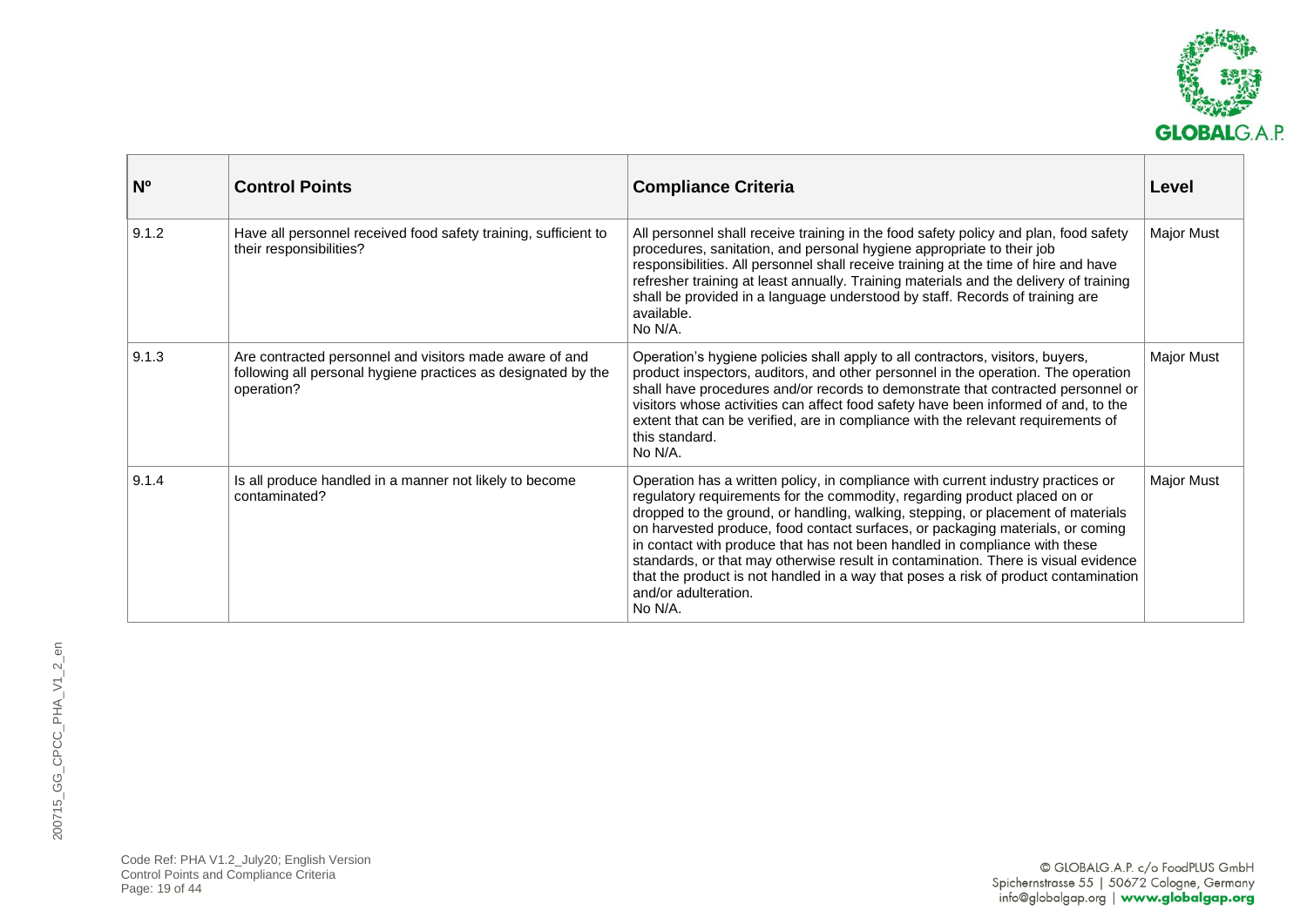

| N <sub>o</sub> | <b>Control Points</b>                                                                                                                                                       | <b>Compliance Criteria</b>                                                                                                                                                                                                                                                                                                                                                                                                                                                                                                                                                                                                                                                                                                                                                 | Level             |
|----------------|-----------------------------------------------------------------------------------------------------------------------------------------------------------------------------|----------------------------------------------------------------------------------------------------------------------------------------------------------------------------------------------------------------------------------------------------------------------------------------------------------------------------------------------------------------------------------------------------------------------------------------------------------------------------------------------------------------------------------------------------------------------------------------------------------------------------------------------------------------------------------------------------------------------------------------------------------------------------|-------------------|
| 9.2            | <b>PERSONAL HYGIENE</b>                                                                                                                                                     |                                                                                                                                                                                                                                                                                                                                                                                                                                                                                                                                                                                                                                                                                                                                                                            |                   |
|                | Clothing, Personal Protective Equipment (PPE), Gloves                                                                                                                       |                                                                                                                                                                                                                                                                                                                                                                                                                                                                                                                                                                                                                                                                                                                                                                            |                   |
| 9.2.1          | Do personnel wash their hands at any time when their hands<br>may be a source of contamination?                                                                             | Operation has a written policy, in compliance with current industry practices or<br>regulatory requirements for the commodity, regarding handwashing such that<br>personnel shall wash their hands prior to start of work, after each visit to a toilet,<br>after using a handkerchief/tissue, after handling contaminated material, after<br>tobacco use, eating, or drinking, after breaks and prior to returning to work, after<br>touching animals or waste and at any other time when their hands may have<br>become a source of contamination.<br>No N/A.                                                                                                                                                                                                            | Major Must        |
| 9.2.2          | Is signage requiring handwashing posted?                                                                                                                                    | Signage in applicable languages and/or pictures shall be provided in a visible<br>place adjacent to hand washing facilities hands and at the workers' access/entry<br>to the facilities, requiring people to wash their hands.<br>No N/A.                                                                                                                                                                                                                                                                                                                                                                                                                                                                                                                                  | Major Must        |
| 9.2.3          | Is wearing of jewelry, body piercings, and other loose objects<br>in compliance to the operation's policy and applicable<br>regulation?                                     | Operation shall have a written policy that personal effects such as jewelry,<br>watches or other items shall not be worn or brought into areas where fresh fruit or<br>vegetables are exposed. Policy shall be in compliance with current industry<br>practices or regulatory requirements for that commodity. The wearing of plain<br>wedding bands with no stones and medical alert bracelets that cannot be<br>removed can be permitted per evaluation of customer requirements and the<br>applicable food legislation. The following are not permitted to be worn when<br>handling product: false fingernails, long nails, or fingernail polish, ear gages,<br>rings, watches, clothing with sequins or studs, bobby pins, false eyelashes, and<br>eyelash extensions. | <b>Minor Must</b> |
| 9.2.4          | Does the hygiene policy address the risk of cross-<br>contamination from cosmetics, chemicals (e.g., insect<br>repellant), perspiration, and medicines applied to the skin? | The operation's hygiene policy includes provisions to avoid cross-contamination<br>from cosmetics, chemicals, perspiration, and medicines applied to the skin.                                                                                                                                                                                                                                                                                                                                                                                                                                                                                                                                                                                                             | <b>Major Must</b> |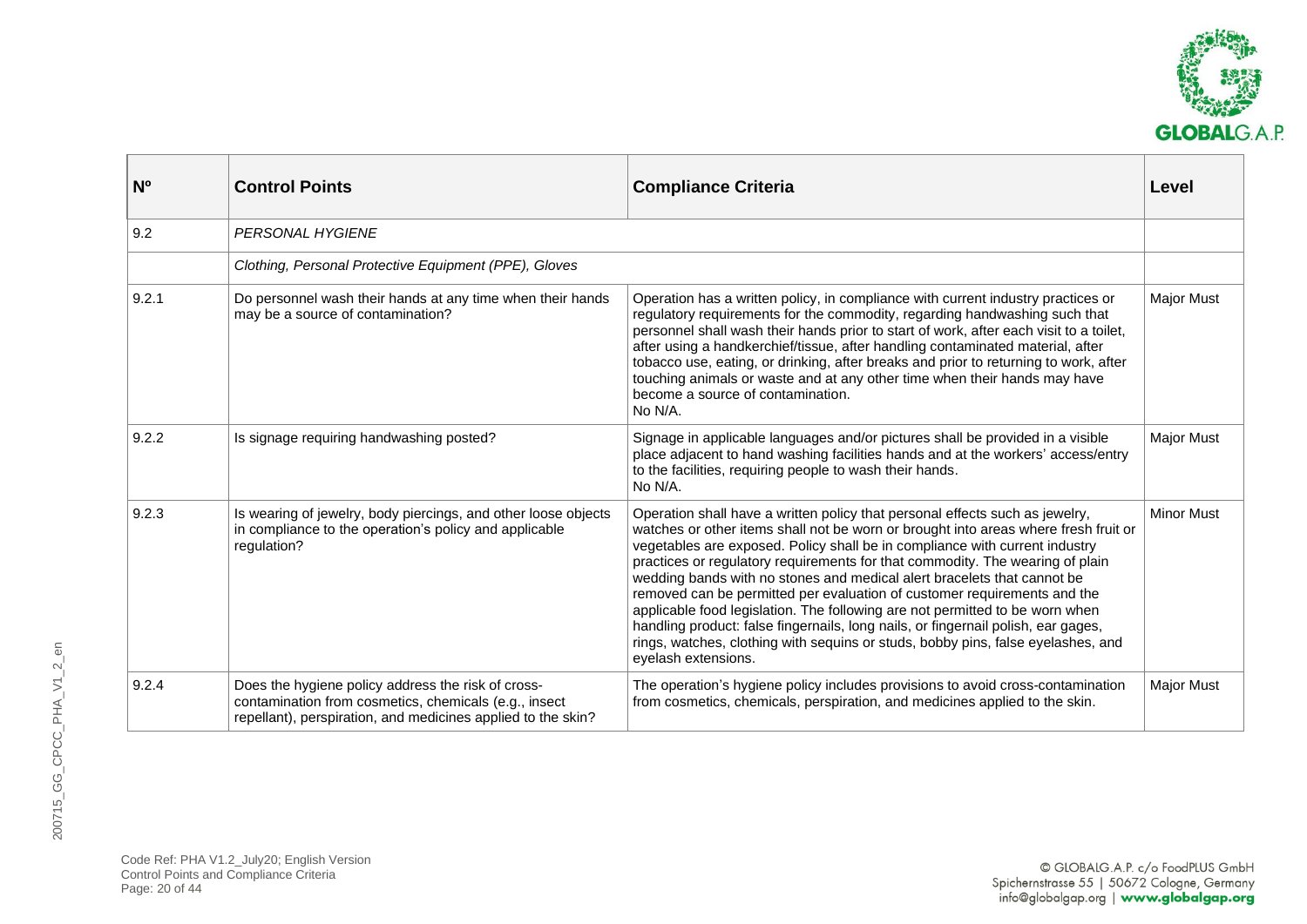

| N <sub>0</sub> | <b>Control Points</b>                                                                                                                            | <b>Compliance Criteria</b>                                                                                                                                                                                                                                                                                                                                                                                                                                                                                                                                                                                                                                                                                  | Level             |
|----------------|--------------------------------------------------------------------------------------------------------------------------------------------------|-------------------------------------------------------------------------------------------------------------------------------------------------------------------------------------------------------------------------------------------------------------------------------------------------------------------------------------------------------------------------------------------------------------------------------------------------------------------------------------------------------------------------------------------------------------------------------------------------------------------------------------------------------------------------------------------------------------|-------------------|
| 9.2.5          | If protective clothing is required by the operation in product<br>handling areas, is it handled in a manner to protect against<br>contamination? | The risk assessment and food safety plan shall address if employees must wear<br>protective clothing. When employees wear protective clothing, such as aprons<br>and gloves, the operation shall have a written policy that the clothing not be left<br>on product, work surfaces, equipment, floor or packaging material, but hung on<br>racks or in designated areas. Racks shall be available and located so as to avoid<br>potential contamination. Storage containers or designated storage areas shall be<br>provided to ensure tools used by employees are properly stored prior to entering<br>toilet facilities.<br>N/A if protective clothing is not required by the operation's hazard analysis. | <b>Major Must</b> |
| 9.2.6          | Is the use of hair coverings in compliance to the operation's<br>policy and applicable regulation?                                               | The risk assessment and food safety plan shall address if employees must wear<br>a hair net and when workers have facial hair, if beard nets and moustache covers<br>are required. Policy must be in compliance with risk assessment and prevailing<br>regulation.                                                                                                                                                                                                                                                                                                                                                                                                                                          | <b>Minor Must</b> |
| 9.2.7          | Is protective clothing, including aprons and footwear effectively<br>maintained, cleaned, and worn to protect product from<br>contamination?     | The operation shall have a written policy that employee protective clothing shall<br>be clean at the start of the day and appropriate for the operation. At minimum,<br>inspection for cleanliness of protective clothing occurs prior to the start of work as<br>part of pre-operational check or cleaned by the operation as part of standard<br>operating procedure, based on hygiene risk assessment for product(s) in Section<br>2.1.4.<br>N/A if protective clothing is not required by the operation's hazard analysis.                                                                                                                                                                              | <b>Minor Must</b> |
| 9.2.8          | Does the operation have a documented glove use policy, if<br>gloves are used?                                                                    | If rubber, disposable, cloth, or other gloves are used in contact with product, the<br>operation shall have a written glove use policy that specifies how and when<br>gloves are to be used, cleaned, replaced, and stored. When used, gloves must be<br>provided by the operation. Hands must be washed before putting on gloves.<br>Policy shall be in compliance with current industry practices or regulatory<br>requirements for that commodity. Use of latex and powder-free latex gloves is<br>prohibited. Cotton gloves may be worn under non-Latex/powder-free non-latex<br>gloves.<br>N/A if gloves are not required by the operation's hazard analysis.                                          | <b>Major Must</b> |
| 9.2.9          | Is there a disciplinary policy for food safety violations?                                                                                       | There shall be a policy that establishes corrective actions for personnel who<br>violate established food safety policies or procedures. The policy shall contain<br>non-retaliation measures for whistle blowers.<br>No N/A.                                                                                                                                                                                                                                                                                                                                                                                                                                                                               | <b>Minor Must</b> |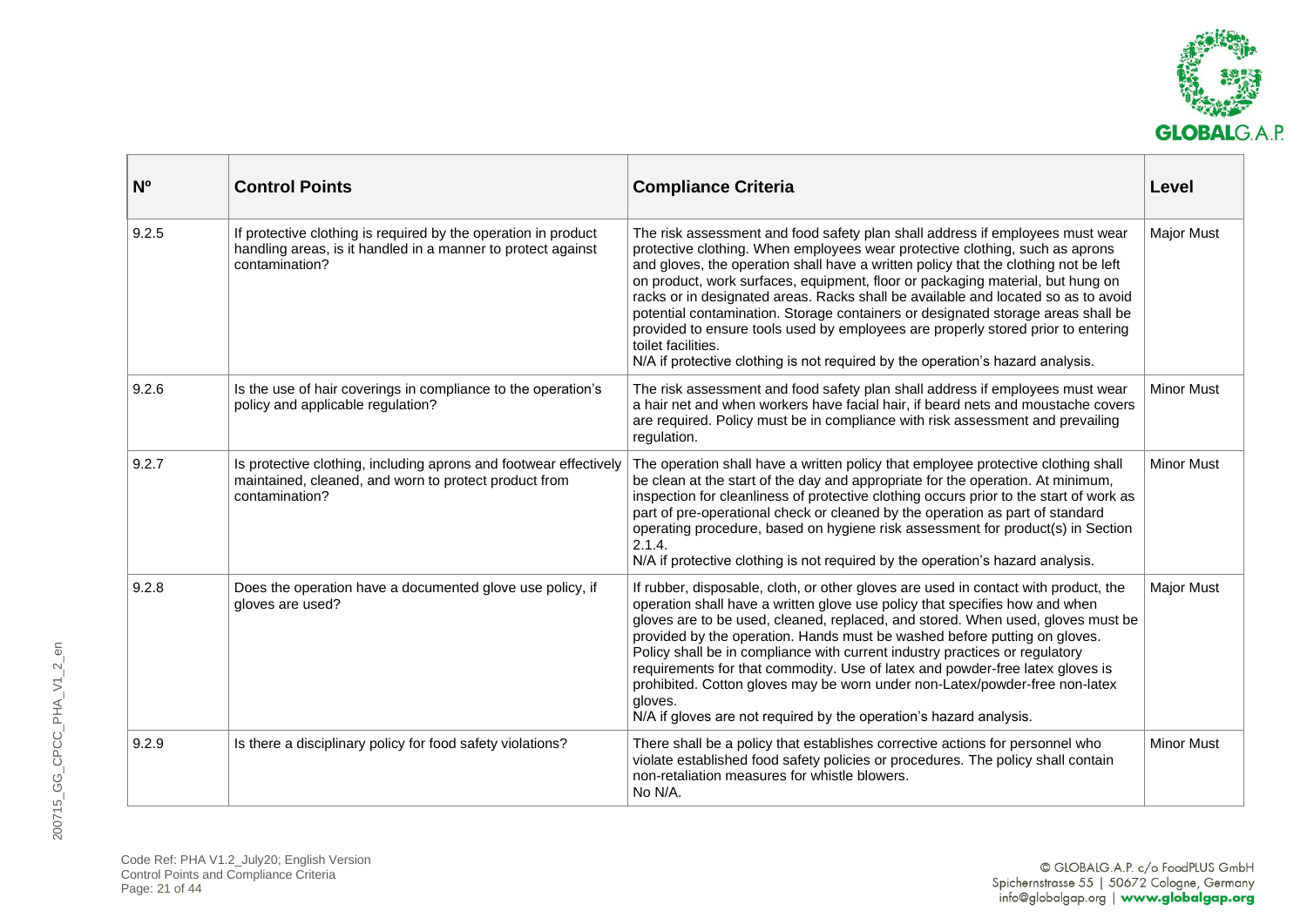

| N <sub>o</sub> | <b>Control Points</b>                                                                                                                            | <b>Compliance Criteria</b>                                                                                                                                                                                                                                                                                                                                                           | Level             |
|----------------|--------------------------------------------------------------------------------------------------------------------------------------------------|--------------------------------------------------------------------------------------------------------------------------------------------------------------------------------------------------------------------------------------------------------------------------------------------------------------------------------------------------------------------------------------|-------------------|
| 9.3            | AMENITIES                                                                                                                                        |                                                                                                                                                                                                                                                                                                                                                                                      |                   |
|                | <b>Facilities and Restrooms</b>                                                                                                                  |                                                                                                                                                                                                                                                                                                                                                                                      |                   |
| 9.3.1          | Do workers have access to hygienic food storage areas,<br>designated rest areas, hand-washing facilities, and drinking<br>water?                 | A place to store food and a place to eat shall be provided to the workers. Hand<br>washing equipment and drinking water shall always be provided. Break areas<br>shall be designated and located away from food contact/handling zones and<br>production equipment. Single-use items (e.g., paper cups, and paper towels)<br>must be stored, handled, and disposed of appropriately. | Major Must        |
| 9.3.2          | Are workers' personal belongings stored in designated areas?                                                                                     | Workers' personal belongings shall be stored away from product handling and<br>storage areas. The operation shall have a policy for when and how workers'<br>personal belongings shall be stored so as not to be a source of product<br>contamination.                                                                                                                               | <b>Minor Must</b> |
| 9.3.3          | Is smoking, chewing, eating, drinking (other than water),<br>chewing gum, and/or using tobacco prohibited except in<br>clearly designated areas? | The operation shall have a written policy prohibiting tobacco use, eating, chewing<br>(e.g., gum or other), and drinking other than drinking water except in designated<br>areas. Such areas shall be designated so as not to provide a source of<br>contamination.                                                                                                                  | Major Must        |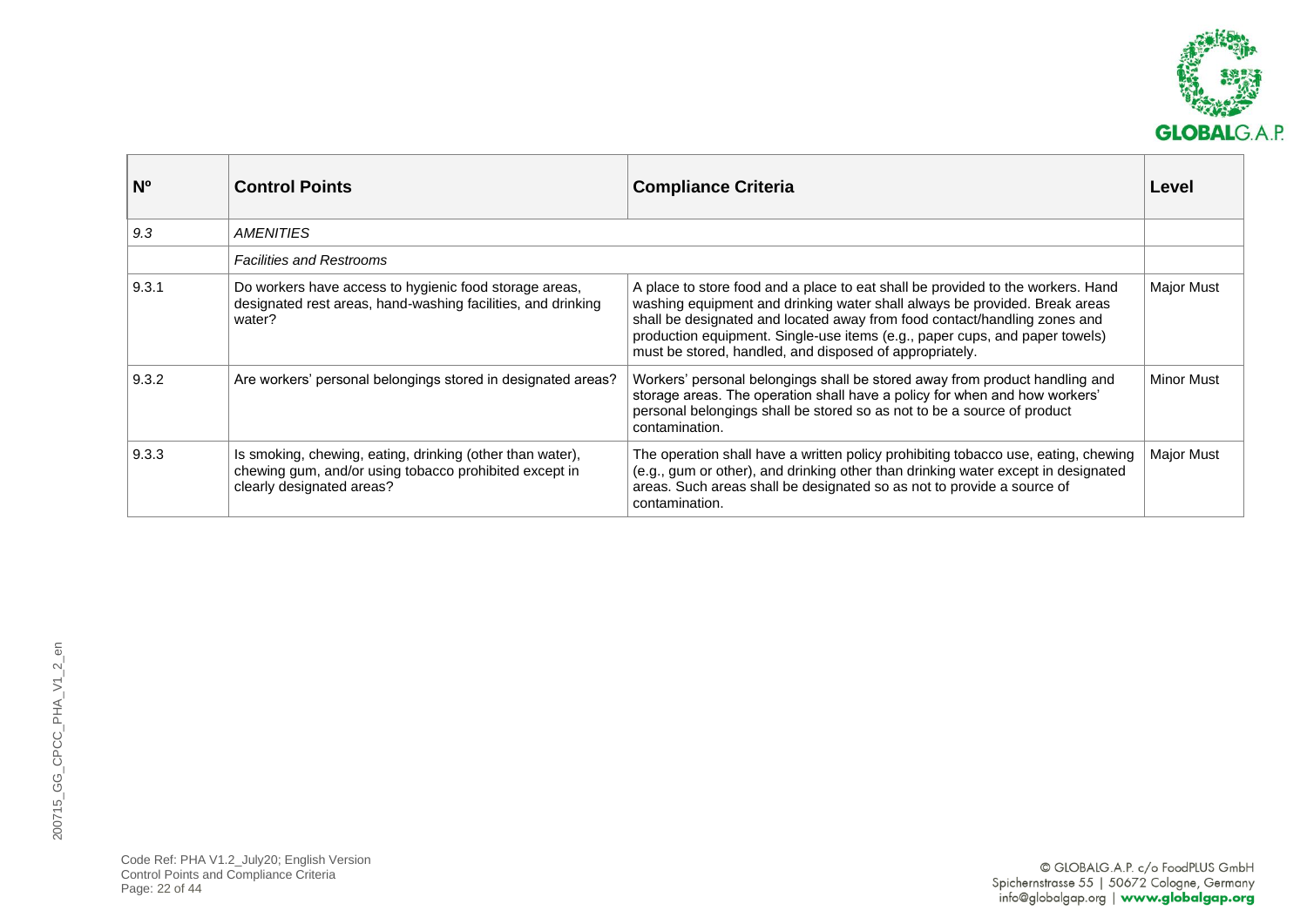

| N <sub>0</sub> | <b>Control Points</b>                                                                                                                                                                              | <b>Compliance Criteria</b>                                                                                                                                                                                                                                                                                                                                                                                                                                                                                                                                                                                                                                                                                                                                                                                                                                                                                                                                                                                                                                                                                                                                                                                                                                                                                                             | Level             |
|----------------|----------------------------------------------------------------------------------------------------------------------------------------------------------------------------------------------------|----------------------------------------------------------------------------------------------------------------------------------------------------------------------------------------------------------------------------------------------------------------------------------------------------------------------------------------------------------------------------------------------------------------------------------------------------------------------------------------------------------------------------------------------------------------------------------------------------------------------------------------------------------------------------------------------------------------------------------------------------------------------------------------------------------------------------------------------------------------------------------------------------------------------------------------------------------------------------------------------------------------------------------------------------------------------------------------------------------------------------------------------------------------------------------------------------------------------------------------------------------------------------------------------------------------------------------------|-------------------|
| 9.3.4          | Are toilet facilities and restrooms designed, constructed, and<br>located in a manner that minimizes the potential risk for<br>product contamination and are directly accessible for<br>servicing? | The operation shall have toilet and handwashing facilities (restrooms). Restrooms<br>are located during operation and servicing so as not to pose a hazard to the<br>produce or other opportunity for contamination. Restrooms are located away from<br>produce handling areas.<br>Hand wash basins shall be provided immediately near toilet room, considering<br>local legislation.<br>Hand wash basins shall be supplied with:<br>- Potable water supply at an appropriate temperature to facilitate 20 second<br>duration of handwashing<br>- Unscented soap contained within a dispenser<br>- Paper towels in a hands-free cleanable dispenser or other hands-free drying<br>device in good working condition<br>- A means of containing used paper towels for disposal<br>Additional handwash sinks may be required for larger facilities or those facilities<br>with increased numbers of employees to account for peak use.<br>Antiseptic hand sanitizers or gels may not be used as a substitute for soap and<br>water.<br>For an operation where product is not exposed to employees, such as a cold<br>storage facility or distribution center, restroom only handwashing stations are<br>acceptable.<br>Appropriate temperature shall allow employees to comfortably wash hands (not<br>too hot, not too cold).<br>No N/A. | <b>Major Must</b> |
| 9.3.5          | Are toilet facilities of adequate number, easily accessible to<br>workers and visitors and in compliance with applicable<br>regulation?                                                            | The operation shall have verification that the number of toilet facilities and their<br>location relative to workers meets the more stringent of federal, state, or local<br>regulations. At least 1 restroom shall be available for every 20 employees.<br>No N/A.                                                                                                                                                                                                                                                                                                                                                                                                                                                                                                                                                                                                                                                                                                                                                                                                                                                                                                                                                                                                                                                                    | <b>Major Must</b> |
| 9.3.6          | Is the practice of disposing of used toilet tissue on the floor<br>prohibited?                                                                                                                     | Workers shall be instructed that used toilet tissue only be disposed of in the toilet,<br>where adequate plumbing exists. Where adequate plumbing does not exist,<br>appropriate disposal receptacle, separate from towel waste container, is provided<br>(e.g., covered with a "lid", monitored and cleaned regularly to not pose food safety<br>concern).<br>No N/A.                                                                                                                                                                                                                                                                                                                                                                                                                                                                                                                                                                                                                                                                                                                                                                                                                                                                                                                                                                 | <b>Major Must</b> |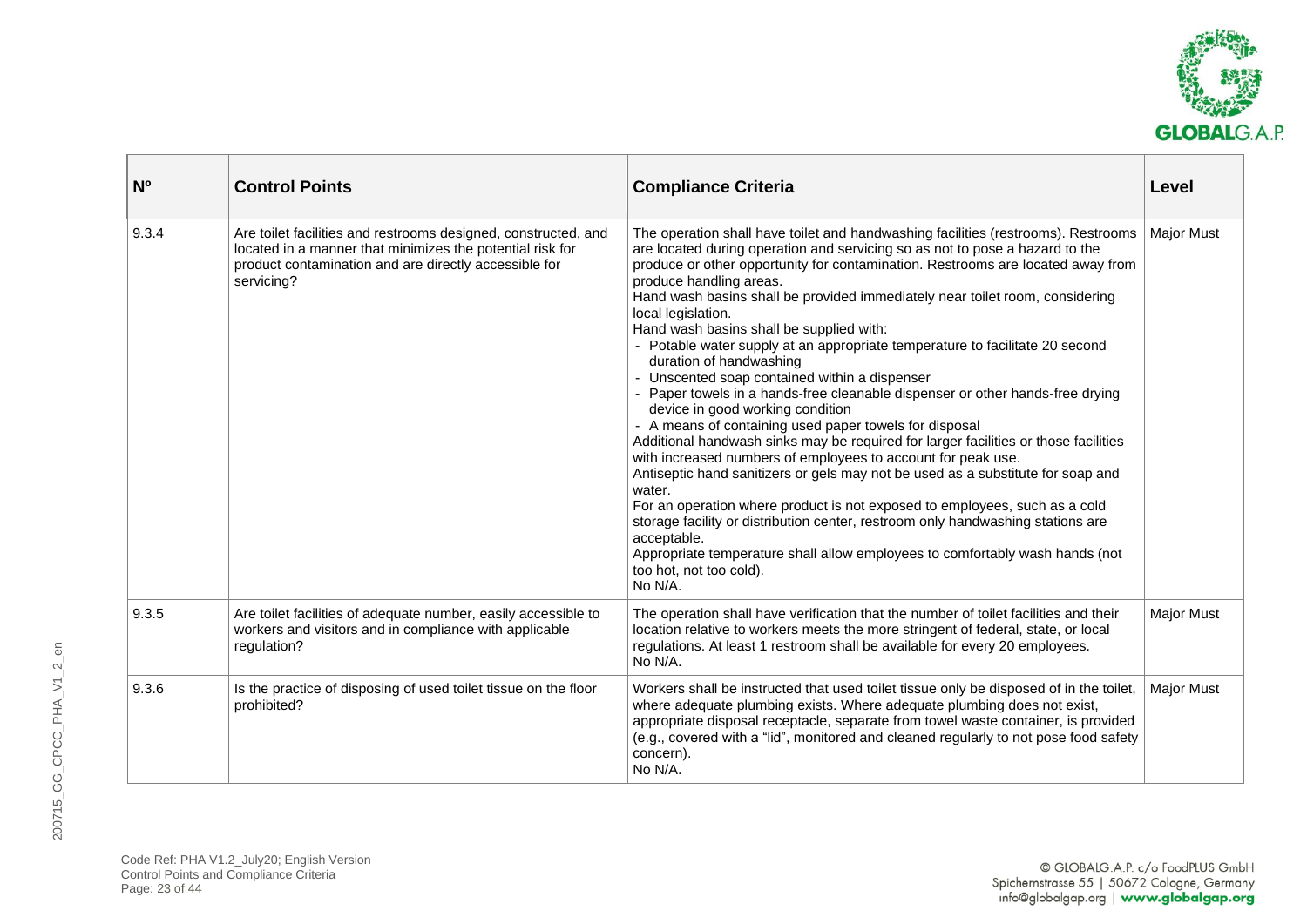

| $N^{\circ}$ | <b>Control Points</b>                                                                                                                         | <b>Compliance Criteria</b>                                                                                                                                                                                                                                                                                                                                                                                                                                                                                                                                                                                                                                                                                          | Level             |
|-------------|-----------------------------------------------------------------------------------------------------------------------------------------------|---------------------------------------------------------------------------------------------------------------------------------------------------------------------------------------------------------------------------------------------------------------------------------------------------------------------------------------------------------------------------------------------------------------------------------------------------------------------------------------------------------------------------------------------------------------------------------------------------------------------------------------------------------------------------------------------------------------------|-------------------|
| 9.3.7       | Are toilet and washing stations maintained in a clean and<br>sanitary condition?                                                              | Restroom sanitation schedule and records of cleaning shall be available.<br>Restrooms shall be maintained and stocked according to 9.3.4, extra supplies,<br>including toilet paper, shall be provided by the operation. Wash stations shall be<br>located with the restrooms and include handwashing facilities with a tank that<br>captures used hand wash water for disposal. Gray water is plumbed or captured<br>for disposal. Operation shall take appropriate steps to ensure that leaks or spills<br>are corrected.<br>No N/A.                                                                                                                                                                              | <b>Major Must</b> |
| 9.4         | ILLNESS, INJURY, AND FIRST AID                                                                                                                |                                                                                                                                                                                                                                                                                                                                                                                                                                                                                                                                                                                                                                                                                                                     |                   |
|             | Prevention of cross-contamination from staff illness or injury.                                                                               |                                                                                                                                                                                                                                                                                                                                                                                                                                                                                                                                                                                                                                                                                                                     |                   |
| 9.4.1       | Are workers, contractors, and visitors who show signs of<br>illness restricted from direct contact with produce or food-<br>contact surfaces? | Operation shall have a policy that restricts employees, contractors, visitors,<br>buyers, product inspectors, auditors, and other personnel in the operation who<br>show signs of illness (e.g., vomiting, jaundice, diarrhea) from working in activities<br>or areas where they might enter into contact with product or food contact<br>surfaces. Policy shall require that any person so affected immediately report<br>illness or symptoms of illness to management. Through required staff self-<br>reporting and visual observation during the workday, supervisors shall ensure that<br>individuals experiencing medical conditions impacting food safety are not in direct<br>contact with food.<br>No N/A. | <b>Major Must</b> |
| 9.4.2       | Are personnel with exposed cuts, sores or lesions not<br>engaged in handling product?                                                         | Minor cuts or abrasions on exposed parts of the body are acceptable if covered<br>with a non-permeable covering, bandage or glove. Bandages on hands shall be<br>covered with gloves in compliance with the operation's glove policy.<br>No N/A.                                                                                                                                                                                                                                                                                                                                                                                                                                                                    | <b>Major Must</b> |
| 9.4.3       | Does the operation have a blood and bodily fluids policy?                                                                                     | There shall be a written policy specifying the procedures for the handling/disposal<br>of food or food contact surfaces that have been in contact with blood or other<br>bodily fluids.<br>No N/A.                                                                                                                                                                                                                                                                                                                                                                                                                                                                                                                  | <b>Major Must</b> |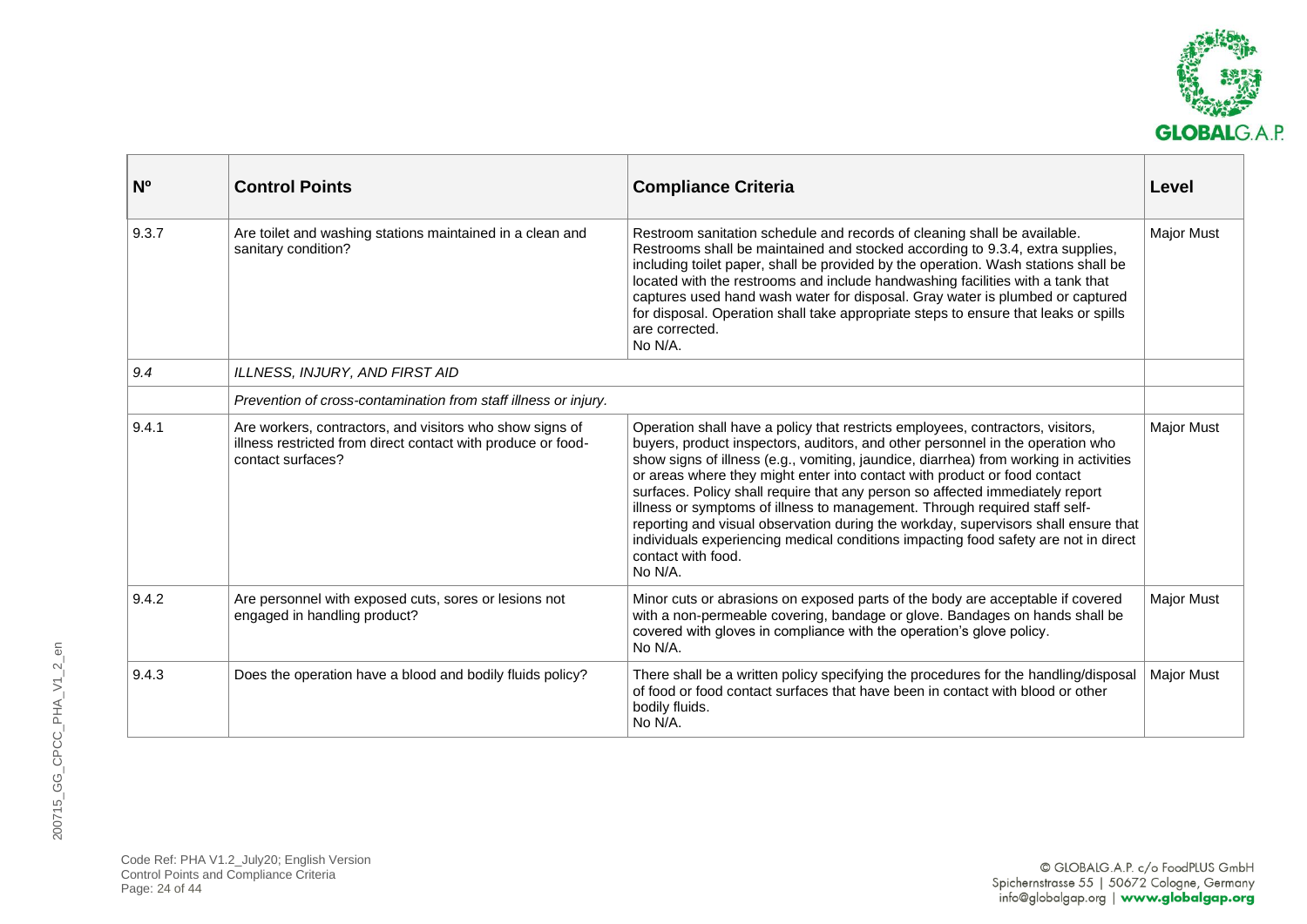

| N <sub>0</sub> | <b>Control Points</b>                                                                                                                                                                              | <b>Compliance Criteria</b>                                                                                                                                                                                                                                                                                                                                                                                                                                                                                                                                                                                                                                                                                                                                                                                                                                                                                                                                                                                                                                                                                                                                               | Level             |
|----------------|----------------------------------------------------------------------------------------------------------------------------------------------------------------------------------------------------|--------------------------------------------------------------------------------------------------------------------------------------------------------------------------------------------------------------------------------------------------------------------------------------------------------------------------------------------------------------------------------------------------------------------------------------------------------------------------------------------------------------------------------------------------------------------------------------------------------------------------------------------------------------------------------------------------------------------------------------------------------------------------------------------------------------------------------------------------------------------------------------------------------------------------------------------------------------------------------------------------------------------------------------------------------------------------------------------------------------------------------------------------------------------------|-------------------|
| 9.4.4          | Are first aid kits accessible to all personnel?                                                                                                                                                    | The kits shall be readily available in the facility (ies) and maintained in usable<br>condition, within expiry dates, and in accordance with prevailing regulation. The<br>kit content shall meet at minimum the local fill requirements (e.g., ANSI Z308.1-<br>2015 standard where applicable), contain optional items added based on<br>workplace hazards, and be kept in a sanitary condition.<br>No N/A.                                                                                                                                                                                                                                                                                                                                                                                                                                                                                                                                                                                                                                                                                                                                                             | <b>Minor Must</b> |
| 9.4.5          | Is an appropriate number of persons (at least one person)<br>trained in first aid present at the facility?                                                                                         | There is always at least one person trained in first aid (i.e. within the last 5 years)<br>present at the facility whenever workers are present. As a guideline: one trained<br>person per 50 workers.<br>No N/A.                                                                                                                                                                                                                                                                                                                                                                                                                                                                                                                                                                                                                                                                                                                                                                                                                                                                                                                                                        | <b>Minor Must</b> |
| 9.4.6          | Do accident, emergency, and incident procedures exist? Are<br>they visually displayed, and are they communicated to all<br>persons within the operation, including subcontractors and<br>visitors? | Permanent accident and incident procedures shall be clearly displayed in<br>accessible and visible location(s) for workers, visitors and subcontractors. These<br>instructions are available in the predominant language(s) of the workforce and/or<br>pictograms.<br>The procedures shall identify, the following:<br>- The site address<br>- The contact person(s)<br>- An up-to-date list of relevant phone numbers (police, ambulance, hospital, fire<br>department, access to emergency health by means of transport, supplier of<br>electricity, water and gas)<br>- Examples of other procedures that can be included:<br>- The location of the nearest means of communication (telephone, radio).<br>- How and where to contact the local medical services, hospital and other<br>emergency services. (WHERE did it happen? WHAT happened? HOW MANY<br>injured people? WHAT kind of injuries? WHO is calling?).<br>- The location of fire extinguisher(s)<br>- The emergency exits<br>- Emergency cut-offs for electricity, gas and water supplies<br>- How to report accidents and dangerous incidents<br>- Natural disaster response, if applicable<br>No N/A. | <b>Major Must</b> |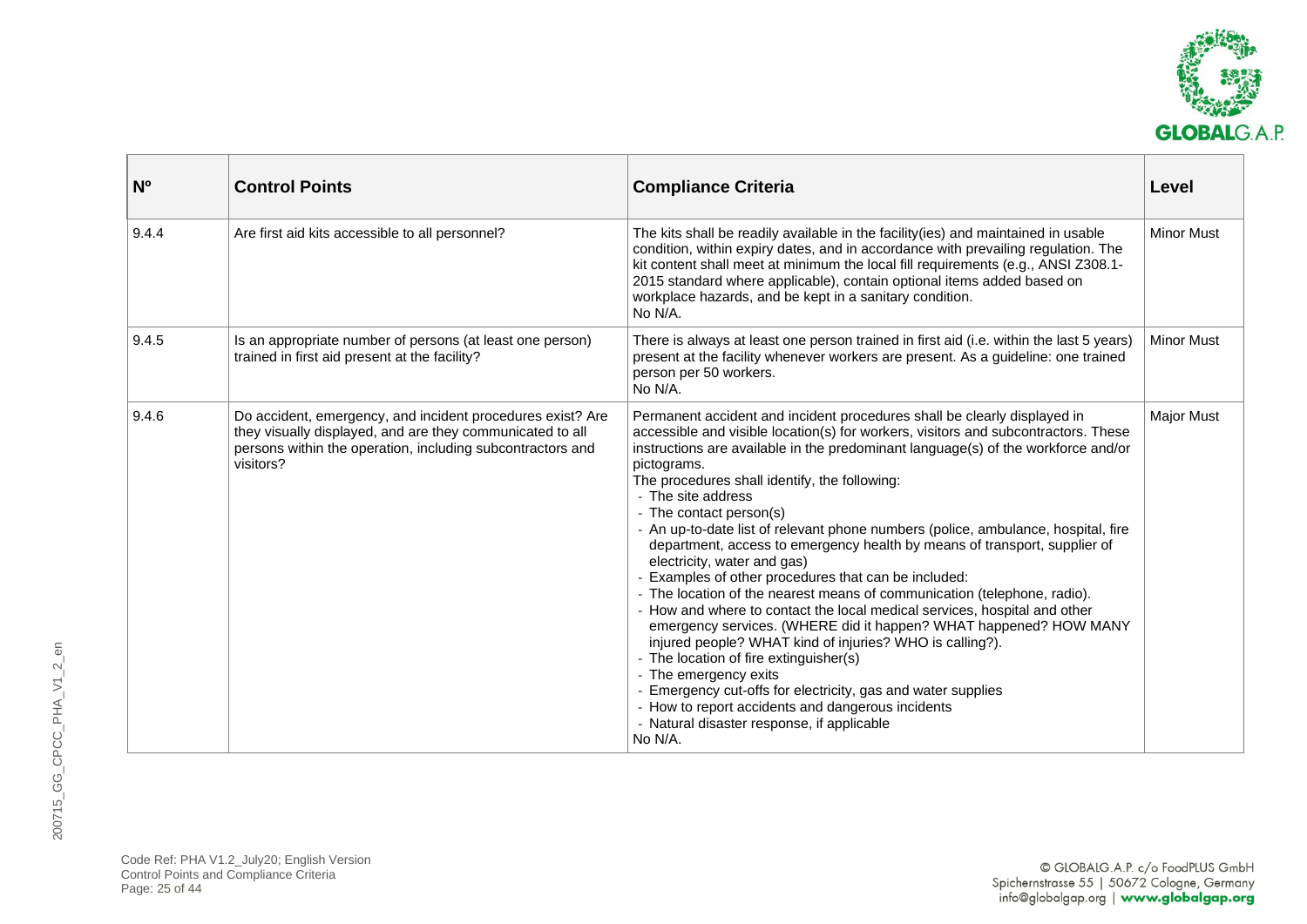

<span id="page-25-0"></span>

| N <sup>o</sup> | <b>Control Points</b>                                                                                                                                                        | <b>Compliance Criteria</b>                                                                                                                                                                                                                                                                                                                                                                                                                                                                                                                                                                                                                                                                                                                                                                                                                                                                                                                                                                                                                                                                                                                                                                                                                                                                                                                                                                                                                                                                                                                           | Level             |
|----------------|------------------------------------------------------------------------------------------------------------------------------------------------------------------------------|------------------------------------------------------------------------------------------------------------------------------------------------------------------------------------------------------------------------------------------------------------------------------------------------------------------------------------------------------------------------------------------------------------------------------------------------------------------------------------------------------------------------------------------------------------------------------------------------------------------------------------------------------------------------------------------------------------------------------------------------------------------------------------------------------------------------------------------------------------------------------------------------------------------------------------------------------------------------------------------------------------------------------------------------------------------------------------------------------------------------------------------------------------------------------------------------------------------------------------------------------------------------------------------------------------------------------------------------------------------------------------------------------------------------------------------------------------------------------------------------------------------------------------------------------|-------------------|
| 10             | <b>FACILITY(IES)</b>                                                                                                                                                         |                                                                                                                                                                                                                                                                                                                                                                                                                                                                                                                                                                                                                                                                                                                                                                                                                                                                                                                                                                                                                                                                                                                                                                                                                                                                                                                                                                                                                                                                                                                                                      |                   |
| 10.1           | <b>BUILDING LAYOUT AND MAINTENANCE</b>                                                                                                                                       |                                                                                                                                                                                                                                                                                                                                                                                                                                                                                                                                                                                                                                                                                                                                                                                                                                                                                                                                                                                                                                                                                                                                                                                                                                                                                                                                                                                                                                                                                                                                                      |                   |
|                | Construction: Walls, Platforms, Drains, Cooling Equipment, Lighting, Ventilation, Grounds<br>auditors must include justification for exclusion.                              | This section is intended to ensure that the land, buildings, and other facilities, which constitute the fabric of the operation, are properly managed to<br>ensure the safe production of food and protection of the environment. Where compliance criteria are not applicable to open shed operations,                                                                                                                                                                                                                                                                                                                                                                                                                                                                                                                                                                                                                                                                                                                                                                                                                                                                                                                                                                                                                                                                                                                                                                                                                                              |                   |
| 10.1.1         | Is the facility(ies) located, designed, constructed, and<br>maintained in a manner that prevents contamination of<br>produce during staging, handling, storage, and cooling? | The facility(ies) buildings and structures are located as to enable safe production<br>and prevent contamination and cross-contamination. Buildings and equipment<br>structures and surfaces (floors, walls, ceilings, doors, frames, hatches, etc.) shall<br>be constructed in a manner that facilitates cleaning and sanitation and does not<br>serve as harborage for contaminants or pests. Layout and product flow decrease<br>chances of cross-contamination.<br>- Drop ceilings shall enable cleaning and monitoring for pest activity.<br>- Facilities, storage, and loading dock areas shall be appropriately constructed<br>and designed to minimize the accumulation of and/or facilitate the removal of<br>standing water, including flooding-type cleaning or where normal operations<br>release or discharge water or other liquid waste on the floor.<br>- Roof leaks shall be promptly identified, controlled, and repaired.<br>- Overhead structures such as ducts and pipes shall be properly installed and<br>maintained.<br>- Drip pans shall be drained as to not pose a risk of contamination.<br>- Condensation shall be controlled as to not be a source of product<br>contamination.<br>Drains shall be constructed and located so they can be easily cleaned and not<br>present a hazard.<br>- Air intakes shall not be located near potential sources of contamination.<br>Storage of maintenance materials is designated and does not pose risk of<br>cross-contamination. Walls, frames, drop ceilings, etc.<br>No N/A. | <b>Major Must</b> |
| 10.1.2         | Is equipment installed in a way that provides access for<br>cleaning?                                                                                                        | Cooling, packing and other food contact equipment is installed away from walls<br>and otherwise positioned so as not to inhibit access for proper cleaning.                                                                                                                                                                                                                                                                                                                                                                                                                                                                                                                                                                                                                                                                                                                                                                                                                                                                                                                                                                                                                                                                                                                                                                                                                                                                                                                                                                                          | <b>Minor Must</b> |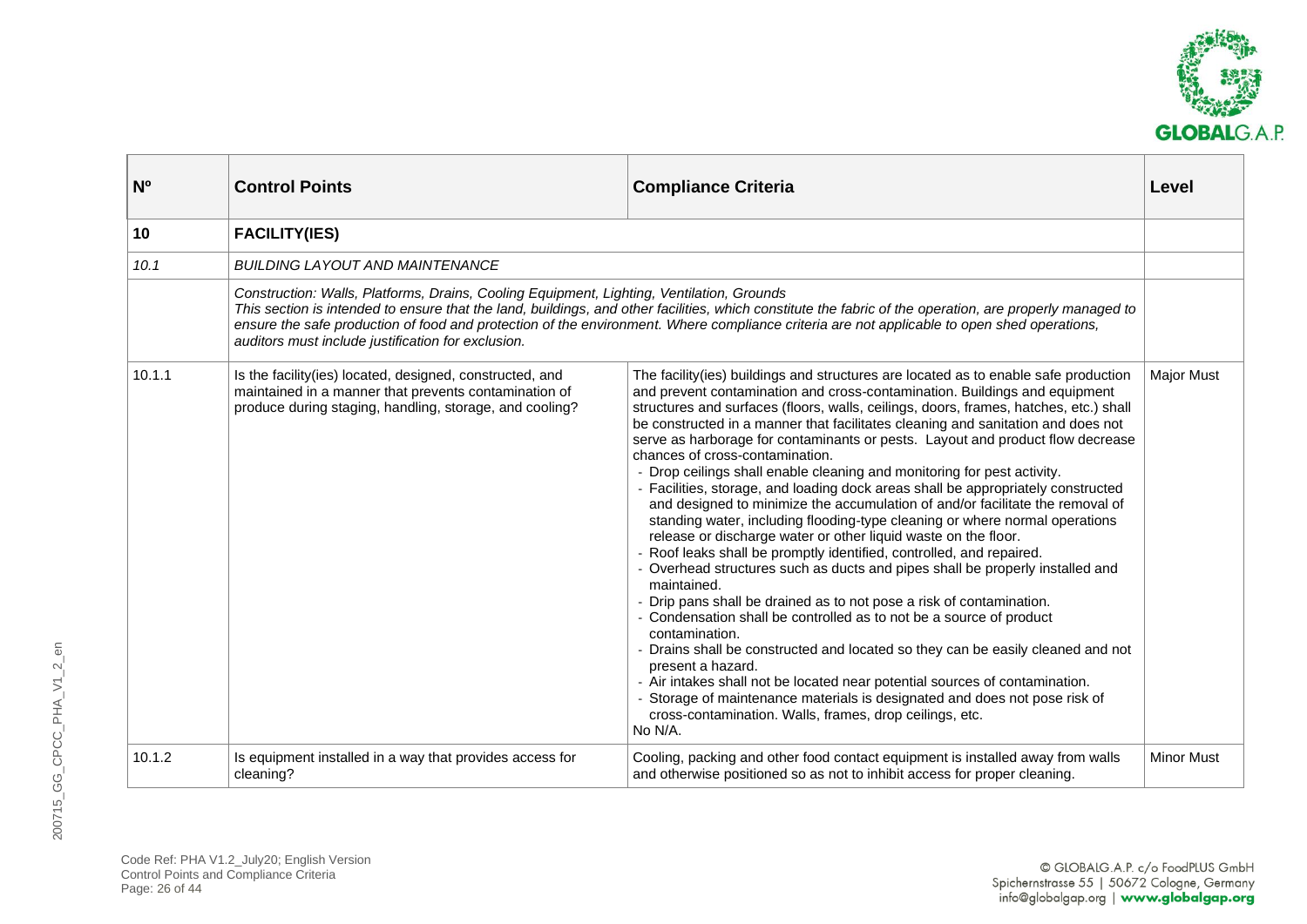

| N <sub>o</sub> | <b>Control Points</b>                                                                        | <b>Compliance Criteria</b>                                                                                                                                                                                                                                                                                                                                                                                                                                                                                                         | Level             |
|----------------|----------------------------------------------------------------------------------------------|------------------------------------------------------------------------------------------------------------------------------------------------------------------------------------------------------------------------------------------------------------------------------------------------------------------------------------------------------------------------------------------------------------------------------------------------------------------------------------------------------------------------------------|-------------------|
| 10.1.3         | Are catwalks above product zones protected to prevent<br>produce or packaging contamination? | Where workers walk over food contact surfaces, those walkways are solid surface<br>or have catch trays installed, are protected by kick plates, product covers, or<br>other barriers. Walkways over food contact surfaces shall not be made of wood.                                                                                                                                                                                                                                                                               | <b>Minor Must</b> |
| 10.1.4         | Is cooling equipment maintained so as not to be a source of<br>product contamination?        | Cooling equipment (e.g., hydrocoolers, air coolers), shall be inspected, all debris<br>removed, and cleaned and sanitized according to written sanitation SOPs.                                                                                                                                                                                                                                                                                                                                                                    | <b>Minor Must</b> |
| 10.1.5         | Is adequate lighting provided in all areas?                                                  | Lighting in all areas shall be sufficient to provide a safe working environment,<br>enable cleaning of hands and maintenance of personal hygiene, facilitate the<br>changing of personal protective clothing, and enable the cleanliness, sanitation,<br>and repairs of the facility (ies). Where legal requirements are specific, lighting shall<br>meet prevailing regulation.                                                                                                                                                   | <b>Minor Must</b> |
| 10.1.6         | Is adequate ventilation provided in enclosed product handling<br>and storage areas?          | Ventilation in all areas shall be sufficient to prevent accumulation of dust, odors,<br>condensation, vapors, and noxious fumes. Fans are controlled so as not be a<br>source of contamination.<br>N/A available for open shed operation.                                                                                                                                                                                                                                                                                          | <b>Minor Must</b> |
| 10.1.7         | Does the site maintain a grounds program?                                                    | The operation shall have written procedures to maintain the grounds surrounding<br>the building in a manner to minimize sources of contamination, such as litter,<br>vegetation, waste culls, debris, and standing water that may be pest attractants or<br>harborages. Vegetation that does not serve as an attractant or harborage is<br>permitted. Operation shall implement a policy to maintain roads, yards, and<br>parking lots so that they do not constitute a source of contamination in areas<br>where food is exposed. | Major Must        |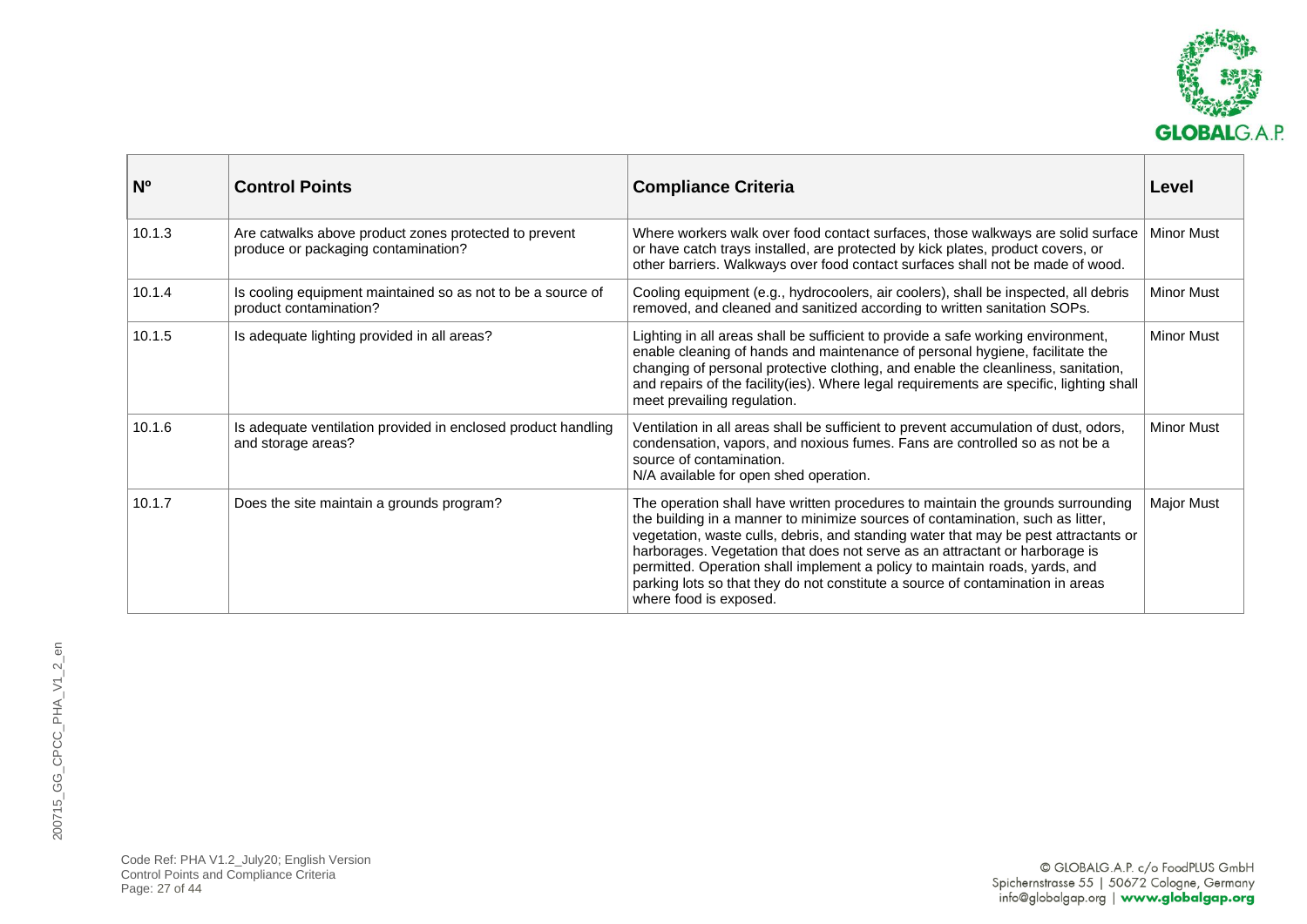

| N <sup>o</sup> | <b>Control Points</b>                                                                                                            | <b>Compliance Criteria</b>                                                                                                                                                                                                                                                                                                                                                                                                                                                                                                                                                                                                                                                                                                                                                                                                                                                                                                                                          | Level             |
|----------------|----------------------------------------------------------------------------------------------------------------------------------|---------------------------------------------------------------------------------------------------------------------------------------------------------------------------------------------------------------------------------------------------------------------------------------------------------------------------------------------------------------------------------------------------------------------------------------------------------------------------------------------------------------------------------------------------------------------------------------------------------------------------------------------------------------------------------------------------------------------------------------------------------------------------------------------------------------------------------------------------------------------------------------------------------------------------------------------------------------------|-------------------|
| 10.2           | EQUIPMENT DESIGN AND MAINTENANCE                                                                                                 |                                                                                                                                                                                                                                                                                                                                                                                                                                                                                                                                                                                                                                                                                                                                                                                                                                                                                                                                                                     |                   |
|                | Materials, Preventive Maintenance, Temporary Repairs, Lubricants                                                                 |                                                                                                                                                                                                                                                                                                                                                                                                                                                                                                                                                                                                                                                                                                                                                                                                                                                                                                                                                                     |                   |
| 10.2.1         | Are all food contact equipment, tools, and utensils designed<br>and made of materials that are easily cleaned and<br>maintained? | The operation shall document and implement handling and storage procedures of<br>all food contact surfaces to reduce and control the potential for contamination.<br>Food contact tools, utensils, and equipment shall be made of materials that can<br>be cleaned and sanitized. Seams on food-contact surfaces must be smoothly<br>bonded or maintained so as to minimize accumulation of food particles, dirt, and<br>organic matter and thus minimize the opportunity for growth of microorganisms<br>and allergen cross-contact. Where corrosion presents a food safety risk it must be<br>controlled. With the exception of commodities where using wooden bins or<br>equipment is the industry standard, produce must not come in contact with<br>surfaces which are not food grade, not accessible and/or cannot be cleaned,<br>including but not limited to the following: non-food grade foam rubber, any type of<br>carpet, non-food grade plastic, etc. | <b>Major Must</b> |
| 10.2.2         | Does the operation have a documented preventive<br>maintenance program with related SOPs?                                        | There shall be a written preventive maintenance program or schedule for all food<br>and non-food contact surfaces including floors, drains, walls, ceilings and other<br>surfaces that may pose as a source of product contamination. Procedures include<br>frequency, instructions for inspection and persons responsible. Maintenance<br>activities shall not pose a risk to food safety. Records show that tasks were<br>completed and by whom.                                                                                                                                                                                                                                                                                                                                                                                                                                                                                                                  | <b>Major Must</b> |
| 10.2.3         | Are any temporary repairs on food contact surfaces<br>constructed of food grade material?                                        | The operation shall have procedures to ensure temporary repairs are compliant<br>with all food safety requirements, and do not create potential sources of chemical,<br>microbiological, or physical contamination risk in product(s) or for workers.<br>Permanent repairs are implemented as soon as practical. Operation shall<br>establish timelines and responsibilities for completion.                                                                                                                                                                                                                                                                                                                                                                                                                                                                                                                                                                        | <b>Major Must</b> |
| 10.2.4         | Is equipment lubrication managed so as not to contaminate<br>food products?                                                      | Only food grade lubricants shall be used on food handling and packaging<br>equipment, or on any other equipment where incidental food contact may occur,<br>unless the equipment manufacturer specifies only a non-food grade lubricant.<br>Lubricant leaks are fixed or catch pans are installed to prevent product<br>contamination.                                                                                                                                                                                                                                                                                                                                                                                                                                                                                                                                                                                                                              | <b>Minor Must</b> |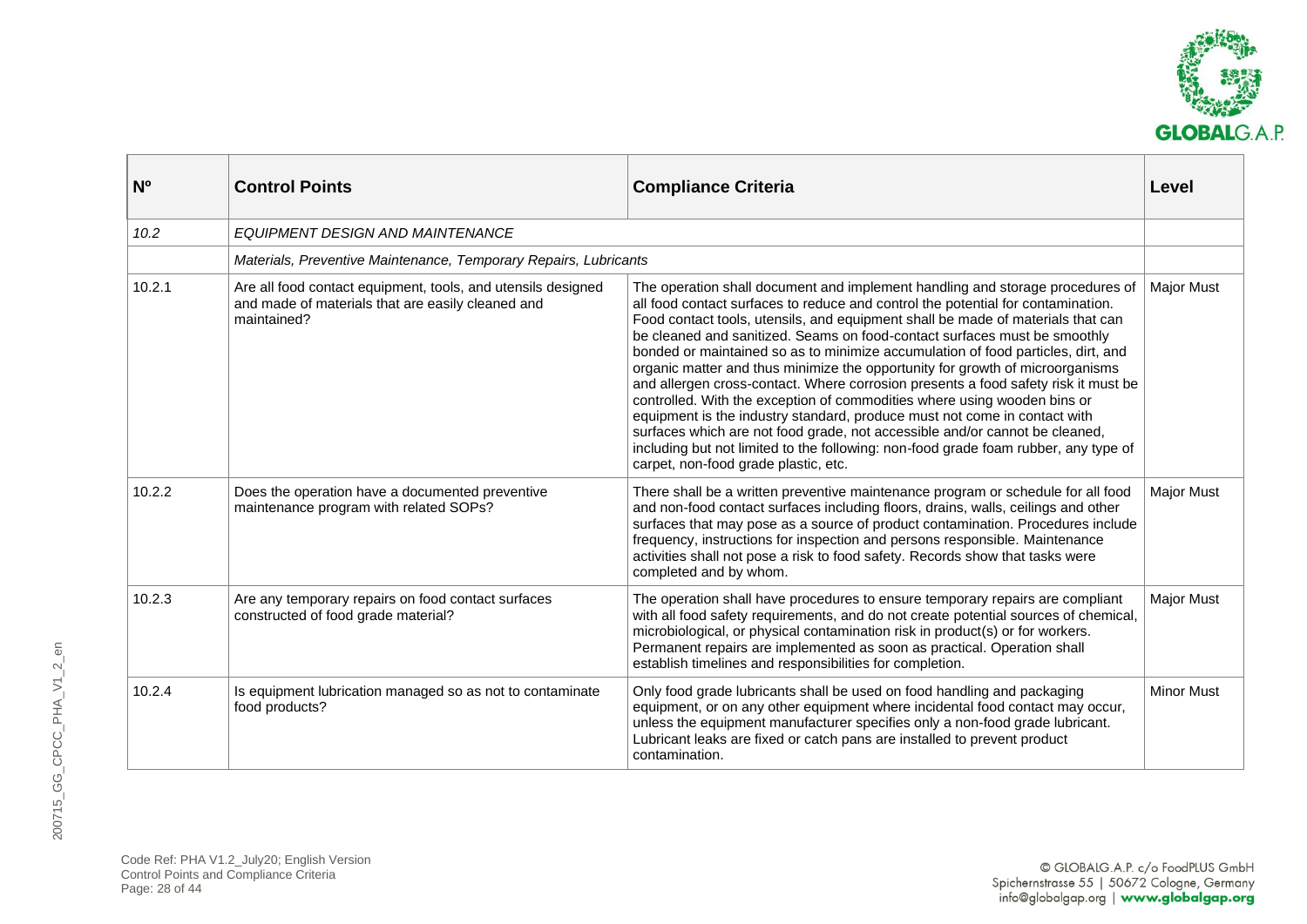

<span id="page-28-0"></span>

| N <sub>o</sub> | <b>Control Points</b>                                                                                                                                                                                                                                                                               | <b>Compliance Criteria</b>                                                                                                                                                                                                                                                                                                                                                                                                                                                                                                                                                                                                                                                                                                                                                                                                                                                                                                                                                                                                                                                                                                                                                                                                                                         | Level             |
|----------------|-----------------------------------------------------------------------------------------------------------------------------------------------------------------------------------------------------------------------------------------------------------------------------------------------------|--------------------------------------------------------------------------------------------------------------------------------------------------------------------------------------------------------------------------------------------------------------------------------------------------------------------------------------------------------------------------------------------------------------------------------------------------------------------------------------------------------------------------------------------------------------------------------------------------------------------------------------------------------------------------------------------------------------------------------------------------------------------------------------------------------------------------------------------------------------------------------------------------------------------------------------------------------------------------------------------------------------------------------------------------------------------------------------------------------------------------------------------------------------------------------------------------------------------------------------------------------------------|-------------------|
| 11             | <b>WATER/ICE/STEAM</b>                                                                                                                                                                                                                                                                              |                                                                                                                                                                                                                                                                                                                                                                                                                                                                                                                                                                                                                                                                                                                                                                                                                                                                                                                                                                                                                                                                                                                                                                                                                                                                    |                   |
| 11.1           | <b>WATER SUPPLY AND CONTROLS</b>                                                                                                                                                                                                                                                                    |                                                                                                                                                                                                                                                                                                                                                                                                                                                                                                                                                                                                                                                                                                                                                                                                                                                                                                                                                                                                                                                                                                                                                                                                                                                                    |                   |
|                |                                                                                                                                                                                                                                                                                                     | The quality of post-harvest water, including ice that contacts fresh produce during post-harvest flume transport, cleaning, grading, and surface<br>treatment application is widely recognized as an essential pathogen control point to limit cross-contamination of fresh produce.                                                                                                                                                                                                                                                                                                                                                                                                                                                                                                                                                                                                                                                                                                                                                                                                                                                                                                                                                                               |                   |
| 11.1.1         | Has a water system description been documented?                                                                                                                                                                                                                                                     | Water sources and backflow prevention device locations of the operation shall be<br>documented and current. Written description or map is acceptable.                                                                                                                                                                                                                                                                                                                                                                                                                                                                                                                                                                                                                                                                                                                                                                                                                                                                                                                                                                                                                                                                                                              | <b>Minor Must</b> |
| 11.1.2         | Has an initial risk assessment been performed and<br>documented that takes into consideration the historical testing<br>results of the water source for cleaning food contact surfaces,<br>hand wash, drinking water, dump tanks, circulated, immersed<br>produce, and rinse water, ice, and steam? | The operation shall have a written risk assessment to address potential physical,<br>chemical, and biological hazards and hazard control procedures for the water<br>distribution system. The water supply must be adequate for the intended<br>operations and must be derived from an adequate source so as not to pose a risk<br>to food safety. A review or new assessment shall be conducted seasonally and<br>any time there is a change made to the system or a situation occurs that could<br>introduce a contaminate into the system. The operation's water quality must meet<br>U.S. Environmental Protection Agency (EPA) microbiological requirements for<br>drinking water, or similar standards (currently, the Revised Total Coliform Rule) or<br>be treated with an approved antimicrobial to prevent cross-contamination. The<br>EPA microbial threshold for drinking water samples is zero for total coliforms,<br>whereas any sample with a positive finding of total coliforms must be retested for<br>E. coli. and total coliforms. Non-US legislation may have different tolerance limits<br>or indicator organisms or more specific guidelines for sampling, however, the<br>results may be no less stringent than zero for total coliforms. | <b>Major Must</b> |
| 11.1.3         | Is a suitable laboratory carrying out the analysis of water<br>and/or any other food parameter critical to food safety?                                                                                                                                                                             | The operation shall have documented evidence that laboratories used to analyze<br>water and other parameters critical to food safety are currently accredited to ISO<br>17025 or its national equivalent, or are in the process of gaining accreditation.<br>Sampling and testing methods shall be performed in accordance with the<br>applicable requirements.                                                                                                                                                                                                                                                                                                                                                                                                                                                                                                                                                                                                                                                                                                                                                                                                                                                                                                    | <b>Major Must</b> |
| 11.1.4         | Is a written scheduled assessment of the water system,<br>including delivery equipment, in place?                                                                                                                                                                                                   | The water storage and delivery system shall be maintained so as not to serve as<br>a source of contamination of produce, water supplies, or equipment, or to create<br>an unsanitary condition. The system shall maintain appropriate water temperature<br>monitoring for the commodity. A written description of the assessment or<br>assessment schedule and associated records shall be available.                                                                                                                                                                                                                                                                                                                                                                                                                                                                                                                                                                                                                                                                                                                                                                                                                                                              | <b>Major Must</b> |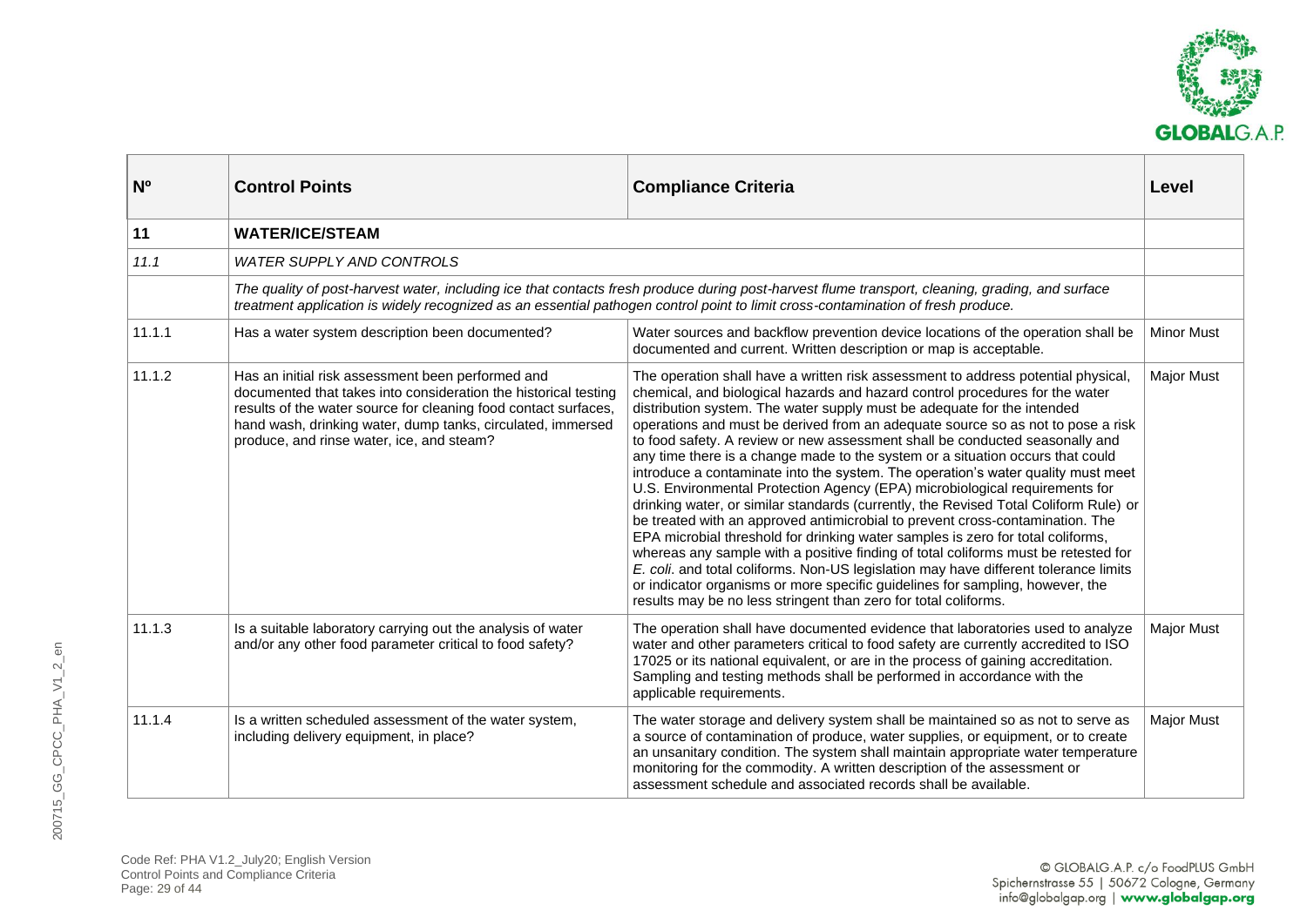

| N <sup>o</sup> | <b>Control Points</b>                                                                                                                                                   | <b>Compliance Criteria</b>                                                                                                                                                                                                                                                                                                                                                                                                                                                                                                                                                                                                                                                                                                                                                                                                                                                                                                                | Level             |
|----------------|-------------------------------------------------------------------------------------------------------------------------------------------------------------------------|-------------------------------------------------------------------------------------------------------------------------------------------------------------------------------------------------------------------------------------------------------------------------------------------------------------------------------------------------------------------------------------------------------------------------------------------------------------------------------------------------------------------------------------------------------------------------------------------------------------------------------------------------------------------------------------------------------------------------------------------------------------------------------------------------------------------------------------------------------------------------------------------------------------------------------------------|-------------------|
| 11.1.5         | Where product washing occurs, does the operation's hazard<br>analysis include the produce washing process?                                                              | If produce is washed, a risk assessment of the washing process shall be<br>performed. The risk assessment shall take into consideration the commodity, type<br>of wash system, type of sanitizer, and water quality. This may be part of the<br>hazard analysis or be a separate risk assessment.                                                                                                                                                                                                                                                                                                                                                                                                                                                                                                                                                                                                                                         | <b>Major Must</b> |
| 11.1.6         | Where water is re-used, are water-change schedules in place<br>for all uses of water?                                                                                   | Operation shall have procedures for changing water that is re-used, such as<br>recirculated water, flumes and dump tanks.                                                                                                                                                                                                                                                                                                                                                                                                                                                                                                                                                                                                                                                                                                                                                                                                                 | <b>Major Must</b> |
| 11.1.7         | Is re-used water that contacts product or food contact surfaces<br>treated using an approved antimicrobial process or chemical<br>treatment?                            | Re-used water shall be treated using an antimicrobial treatment sufficient to<br>prevent cross-contamination, unless prevailing regulation or commodity-specific<br>standards provide an alternative. Treatments shall comply with prevailing<br>regulation or that of the country in which the product is intended to be traded,<br>whichever is more stringent.                                                                                                                                                                                                                                                                                                                                                                                                                                                                                                                                                                         | <b>Major Must</b> |
| 11.1.8         | Where water antimicrobials are used, do they comply with<br>regulatory approval?                                                                                        | Only wash water antimicrobials or antimicrobial systems registered or approved<br>by EPA, FDA or the prevailing regulatory agency for their specific intended use<br>may be used in the dump tank water, on the spray line, or for other food contact<br>purposes.                                                                                                                                                                                                                                                                                                                                                                                                                                                                                                                                                                                                                                                                        | <b>Minor Must</b> |
| 11.1.9         | Where water antimicrobials are used, does the operation use<br>and monitor them in accordance with established operational<br>procedures and manufacturer instructions? | The operation shall have a procedure that includes limits for antimicrobial in water<br>for food safety. The procedure shall include how to control, monitor and record<br>use of water antimicrobial as needed to assure compliance with minimum and<br>maximum limits. Microbial, physical, or chemical testing shall be performed, as<br>appropriate to the specific operation, to demonstrate that acceptance criteria have<br>been met. Records shall be kept. The operation shall have a procedure as to<br>what corrective actions are taken if criteria are not met. Note: While the use of<br>antimicrobials in water does not constitute a "kill step", levels must be monitored<br>so that the treated water adequately limits cross-contamination. There shall be<br>proof of antimicrobial parameters derivation (e.g., validation study). When<br>required, pH shall be monitored and recorded (e.g., when using chlorine). | <b>Major Must</b> |
| 11.1.10        | Are debris and damaged, and/or visibly contaminated produce<br>removed from wash areas/dump tanks to the extent possible?                                               | The operation shall have procedures to determine how and when debris and<br>damaged produce, and/or visibly contaminated water or produce shall be<br>removed from wash areas/dump tanks to prevent buildup of organic material.                                                                                                                                                                                                                                                                                                                                                                                                                                                                                                                                                                                                                                                                                                          | <b>Minor Must</b> |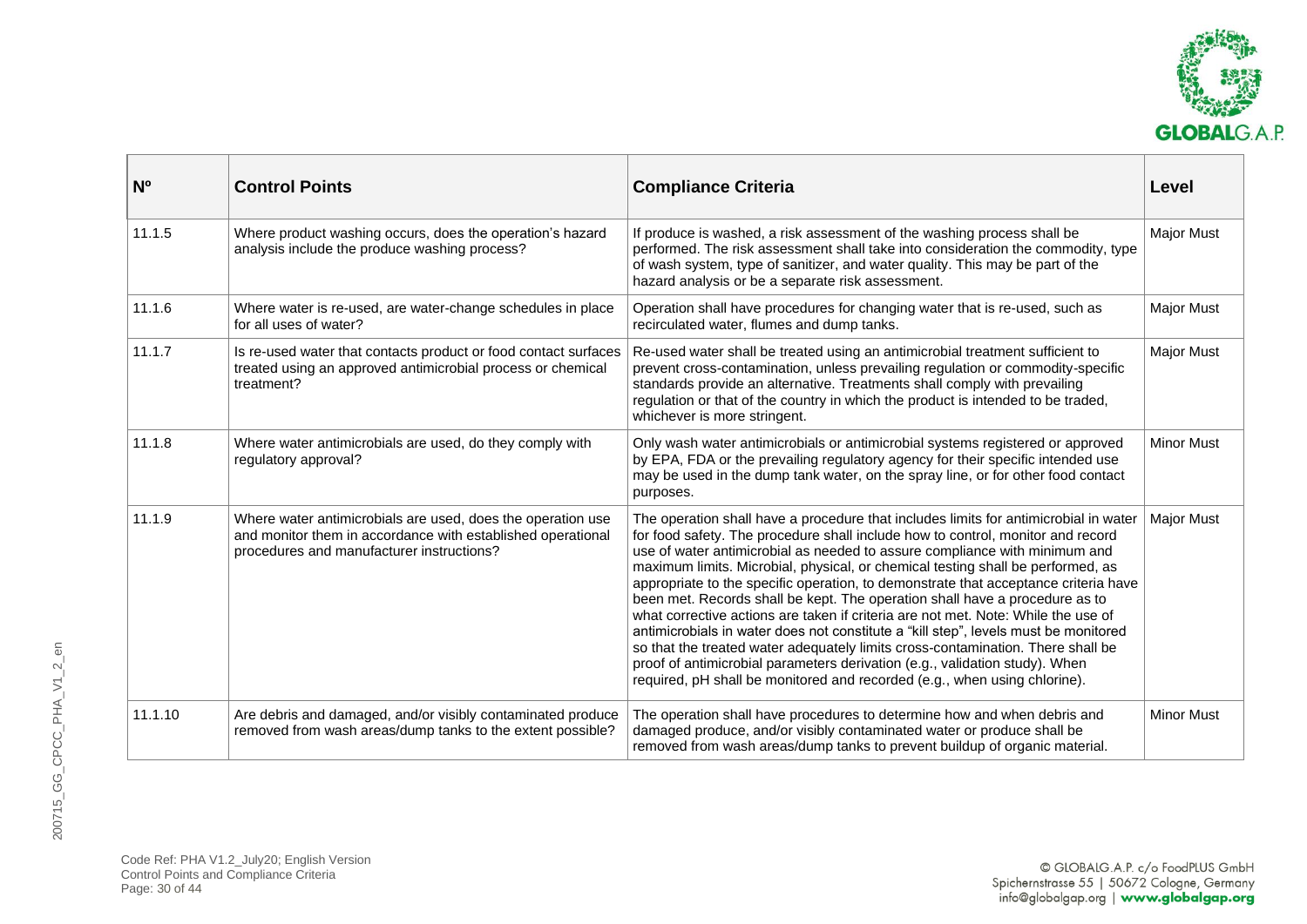

<span id="page-30-0"></span>

| N <sup>o</sup> | <b>Control Points</b>                                                                                                                                                                                          | <b>Compliance Criteria</b>                                                                                                                                                                                                                                                                                                                                                                                                                                                                                                                                                                                                                                                                                                                                                                                                                                                                                                                                                                                    | Level             |
|----------------|----------------------------------------------------------------------------------------------------------------------------------------------------------------------------------------------------------------|---------------------------------------------------------------------------------------------------------------------------------------------------------------------------------------------------------------------------------------------------------------------------------------------------------------------------------------------------------------------------------------------------------------------------------------------------------------------------------------------------------------------------------------------------------------------------------------------------------------------------------------------------------------------------------------------------------------------------------------------------------------------------------------------------------------------------------------------------------------------------------------------------------------------------------------------------------------------------------------------------------------|-------------------|
| 11.1.11        | If water that is held on the site is not intended for contact with<br>the product or not approved for use in the operation, is such<br>water labeled and managed so as not to be a source of<br>contamination? | Any on-site water that is not meant for food surface or product contact shall be<br>labeled and managed in a manner that does not risk accidental use in the<br>handling or packaging process.                                                                                                                                                                                                                                                                                                                                                                                                                                                                                                                                                                                                                                                                                                                                                                                                                | <b>Major Must</b> |
| 11.2           | <b>WASTE WATER</b>                                                                                                                                                                                             |                                                                                                                                                                                                                                                                                                                                                                                                                                                                                                                                                                                                                                                                                                                                                                                                                                                                                                                                                                                                               |                   |
|                | Waste and gray water cross-connections                                                                                                                                                                         |                                                                                                                                                                                                                                                                                                                                                                                                                                                                                                                                                                                                                                                                                                                                                                                                                                                                                                                                                                                                               |                   |
| 11.2.1         | Is the sewage disposal system adequate for the site and<br>maintained to prevent direct or indirect product contamination?                                                                                     | The human waste and gray water sewage system has sufficient capacity to<br>handle the operation's peak flows and not cause direct or indirect product<br>contamination. Water installations and equipment are constructed and maintained<br>to prevent back-siphonage backflow and cross-connections between food contact<br>water and waste water. Routine checks verify that back siphonage and backflow<br>prevention units are functioning properly (annual or as needed to maintain<br>continuous protection). After a significant event (such as flooding or an<br>earthquake) that could negatively impact a sewage or septic system, the<br>operation shall take appropriate steps to ensure that sewage and septic systems<br>continue to operate in a manner that does not contaminate produce, food contact<br>surfaces, areas used for produce handling, agricultural water sources, or<br>agricultural water distribution systems. Records are kept of corrective actions<br>after these events. | <b>Minor Must</b> |
| 12             | AIR AND COMPRESSED GAS SUPPLY                                                                                                                                                                                  |                                                                                                                                                                                                                                                                                                                                                                                                                                                                                                                                                                                                                                                                                                                                                                                                                                                                                                                                                                                                               |                   |
|                | Employing a maintenance and monitoring program for the compressed air system can mitigate the risk associated with compressed air at points of<br>contact.                                                     |                                                                                                                                                                                                                                                                                                                                                                                                                                                                                                                                                                                                                                                                                                                                                                                                                                                                                                                                                                                                               |                   |
| 12.1           | Compressed air and gas that contacts food or food contact<br>surfaces shall be clean and present no risk to food safety.                                                                                       | Compressed air and gas systems used in the production or packaging steps shall<br>be maintained and the filter regularly monitored for cleanliness, minimum<br>annually, or more frequently, based on risk assessment.                                                                                                                                                                                                                                                                                                                                                                                                                                                                                                                                                                                                                                                                                                                                                                                        | <b>Major Must</b> |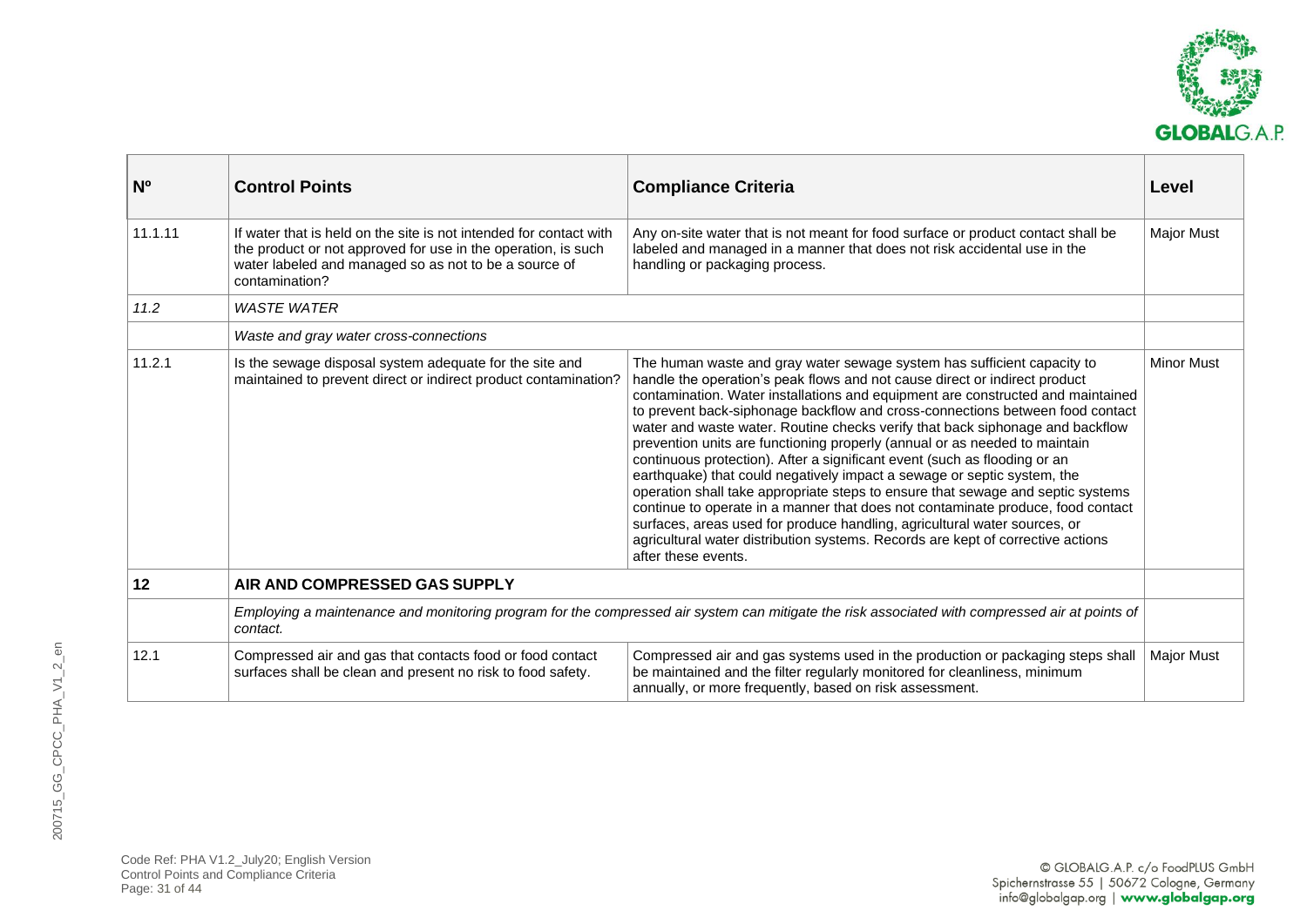

<span id="page-31-0"></span>

| N <sub>0</sub> | <b>Control Points</b>                                                                                | <b>Compliance Criteria</b>                                                                                                                                                                                                                                                                                                                                                                                                                                        | Level             |
|----------------|------------------------------------------------------------------------------------------------------|-------------------------------------------------------------------------------------------------------------------------------------------------------------------------------------------------------------------------------------------------------------------------------------------------------------------------------------------------------------------------------------------------------------------------------------------------------------------|-------------------|
| 13             | <b>CLEANING AND SANITATION</b>                                                                       |                                                                                                                                                                                                                                                                                                                                                                                                                                                                   |                   |
|                | Food Contact Surfaces, Chemicals and Sanitizers, Storage of Chemicals, Cleaning Tools                |                                                                                                                                                                                                                                                                                                                                                                                                                                                                   |                   |
| 13.1           | Does the operation have a cleaning schedule, with related<br>SOPs in place?                          | There is a written cleaning and sanitation schedule for all food and non-food<br>contact surfaces including equipment, floors, drains, walls, ceilings, and other<br>surfaces that may pose as a source of product contamination. Procedures, in the<br>appropriate language of the workforce, shall include frequency, instructions for<br>cleaning, and responsible persons. Cleaning intervals are defined for lines with<br>continuous production.<br>No N/A. | <b>Major Must</b> |
| 13.2           | Are food contact surfaces cleaned and sanitized according to<br>the cleaning schedule?               | Prior to use, the lines used for washing, grading, sorting, or packing shall be<br>cleaned and sanitized with adequate time for drying, as appropriate per risk<br>assessment or prevailing regulations. Records must include the date, method of<br>cleaning and sanitizing equipment, and completed by whom. When in use, the<br>lines shall be maintained so as not to be a source of contamination.                                                           | <b>Major Must</b> |
| 13.3           | Are all cleaning agents approved for their intended use on<br>food contact surfaces?                 | All chemicals used for cleaning or sanitizing of food contact equipment, tools,<br>utensils, containers and other food contact surfaces shall be approved for that<br>use, according to the chemical manufacturer or supplier and all federal, state, and<br>local requirements, and shall be used in a manner consistent with the approved<br>use. Safety data sheets (SDS) shall be available for chemicals in use.                                             | <b>Major Must</b> |
| 13.4           | Are all chemicals stored in a secure, separate area, away from<br>product or product handling areas? | Chemicals, including cleaning and maintenance chemicals and lubricants, are<br>stored away from product handling areas. Food grade and non-food grade<br>lubricants are kept separate from each other. All chemicals shall be properly<br>labeled. Empty containers are labeled, segregated, and securely stored until<br>disposal, and unused and/or obsolete chemicals are stored secured while waiting<br>disposal by an approved channel.                     | <b>Major Must</b> |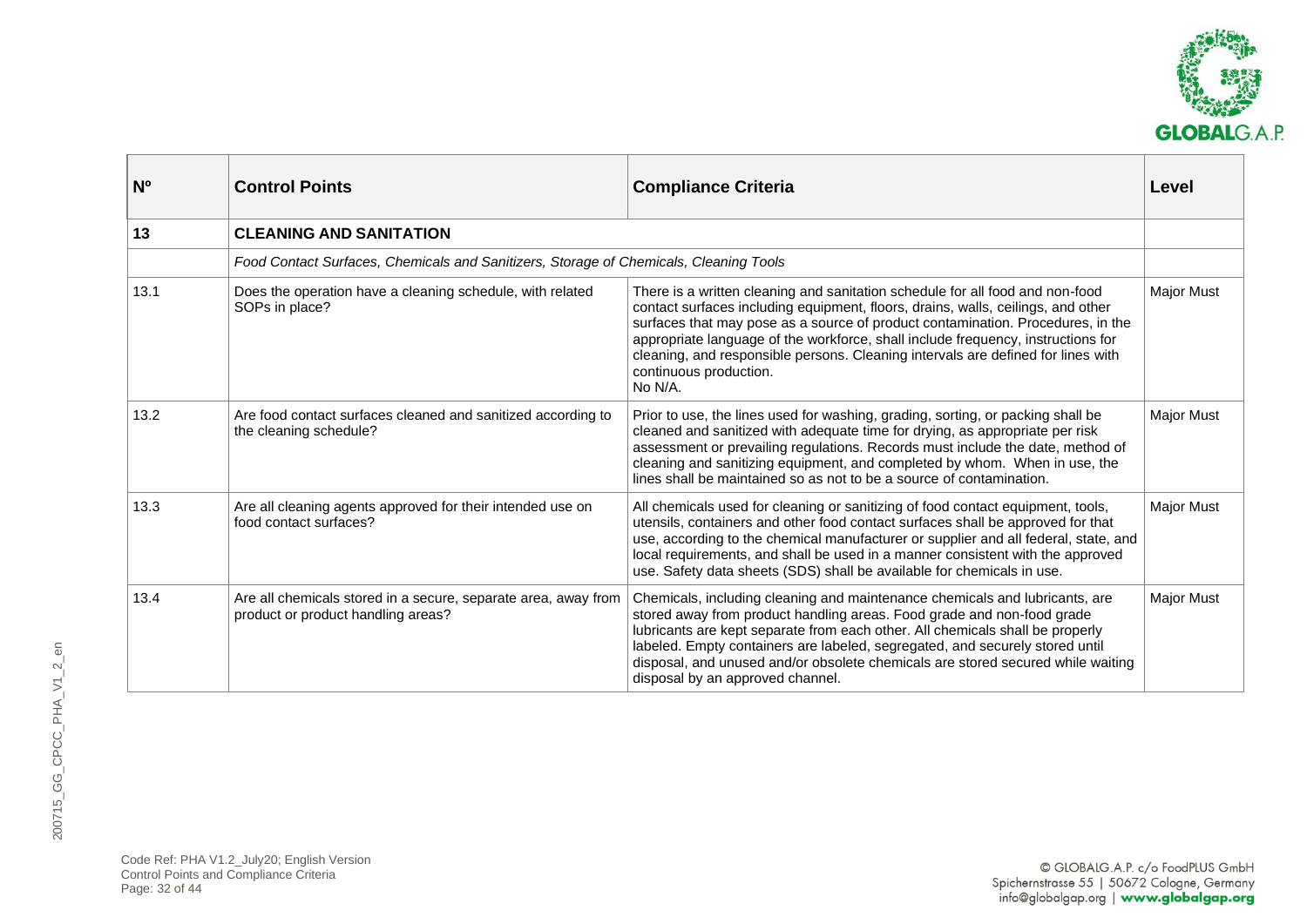

<span id="page-32-0"></span>

| N <sub>o</sub> | <b>Control Points</b>                                                                                                                                 | <b>Compliance Criteria</b>                                                                                                                                                                                                                                                                                                                                                                                                                                                                                                                                                                                                                                                                                                     | Level             |
|----------------|-------------------------------------------------------------------------------------------------------------------------------------------------------|--------------------------------------------------------------------------------------------------------------------------------------------------------------------------------------------------------------------------------------------------------------------------------------------------------------------------------------------------------------------------------------------------------------------------------------------------------------------------------------------------------------------------------------------------------------------------------------------------------------------------------------------------------------------------------------------------------------------------------|-------------------|
| 13.5           | Are cleaning equipment and tools in working order, clean,<br>properly marked or coded, and stored properly away from<br>product handling areas?       | The operation shall have an implemented policy for effective identification and<br>storage of cleaning equipment to prevent cross-contamination of food contact<br>surfaces. Equipment, utensils and tools, and single-use items used for cleaning or<br>sanitizing, including food contact and non-food contact surfaces, are maintained<br>in a manner sufficient to avoid becoming a source of product contamination and<br>are stored away from product handling areas. Equipment, utensils, and tools shall<br>not be made of wood. Hoses shall be stored off the floor.                                                                                                                                                  | <b>Major Must</b> |
| 13.6           | Are pre-operational hygiene inspections, cleaning and<br>sanitation, and verification activities in place?                                            | Pre-operational hygiene and sanitation inspections shall be conducted to ensure<br>product handling equipment and areas are clean before the start of production.<br>Records are kept.                                                                                                                                                                                                                                                                                                                                                                                                                                                                                                                                         | <b>Major Must</b> |
| 14             | <b>MICROBIOLOGICAL TESTING</b>                                                                                                                        |                                                                                                                                                                                                                                                                                                                                                                                                                                                                                                                                                                                                                                                                                                                                |                   |
|                | Sampling, Records, Test and Hold, Lab Accreditations, Test Results, Action Plan                                                                       |                                                                                                                                                                                                                                                                                                                                                                                                                                                                                                                                                                                                                                                                                                                                |                   |
| 14.1           | Where microbiological analysis is required in the food safety<br>plan, are samples collected in accordance with an established<br>sampling procedure? | The operation shall utilize a written sampling protocol when collecting samples for<br>microbiological testing and environmental monitoring. The written program must<br>identify persons responsible, test type (method), frequency, sampling locations,<br>and actions to be taken if thresholds are exceeded. The written program can be<br>part of the operation's risk assessment or a separate document/program to verify<br>sanitation effectiveness for food contact and non-food contact surfaces. The risk<br>assessment must include prevailing regulations, customer requirements, where<br>applicable, and other commodity specific guidelines. See 'Annex 1 -<br>Environmental Monitoring' for more information. | <b>Major Must</b> |
| 14.2           | Are test results and actions taken documented?                                                                                                        | All results for microbiological testing, including lab reports and certificates of<br>analysis, required in the operation's food safety plan shall be available and the<br>records maintained for 2 years or as required by prevailing regulation, if stricter. If<br>finished product is tested for pathogens or other adulterants, operation's<br>procedures require that it shall not be distributed outside the operation's control<br>until test results are obtained.                                                                                                                                                                                                                                                    | <b>Major Must</b> |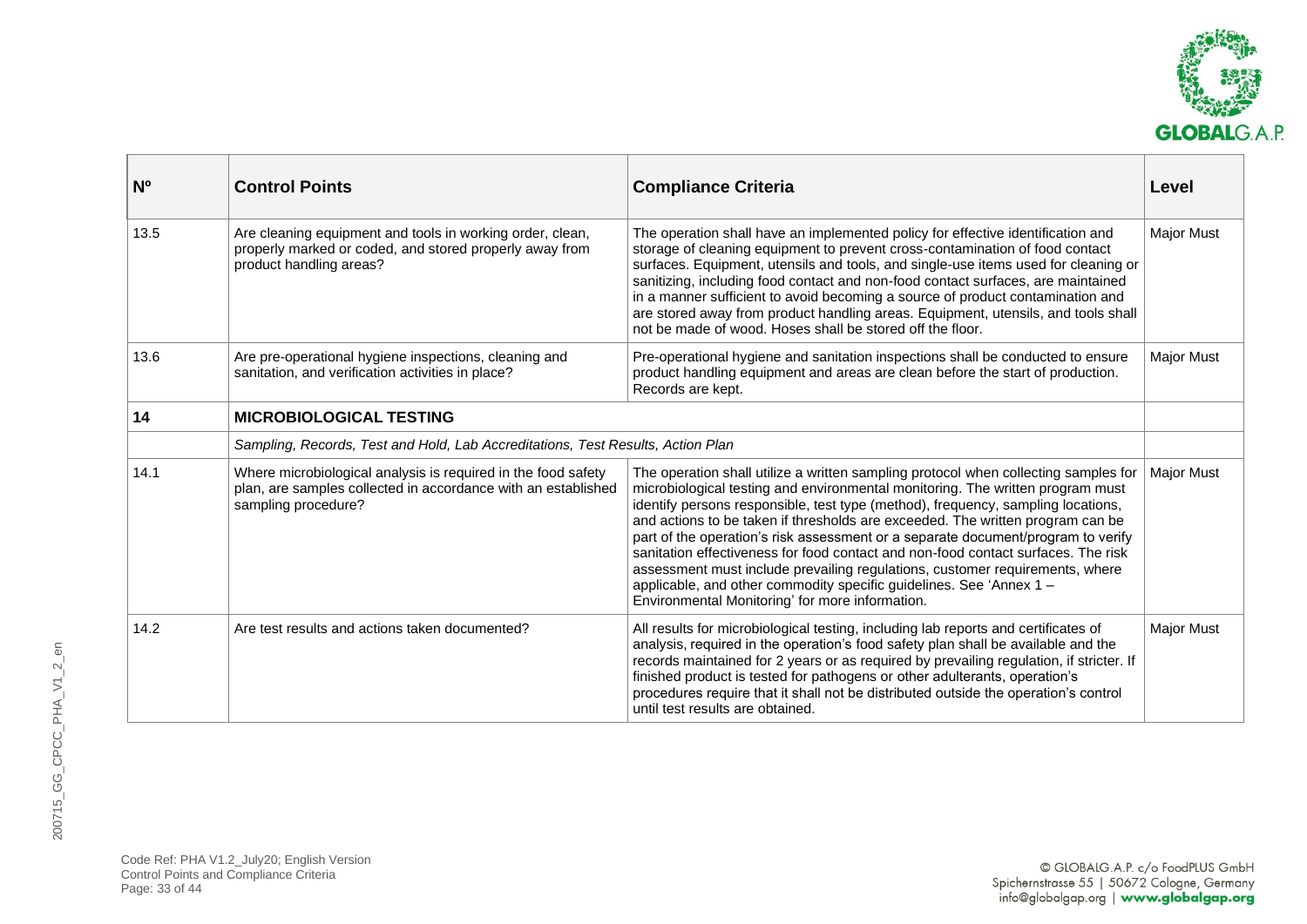

<span id="page-33-0"></span>

| <b>N°</b> | <b>Control Points</b>                                                                                                                                          | <b>Compliance Criteria</b>                                                                                                                                                                                                                                                                                                                                                                                                                                                                                                                                                                                                                                                                                                                              | Level             |
|-----------|----------------------------------------------------------------------------------------------------------------------------------------------------------------|---------------------------------------------------------------------------------------------------------------------------------------------------------------------------------------------------------------------------------------------------------------------------------------------------------------------------------------------------------------------------------------------------------------------------------------------------------------------------------------------------------------------------------------------------------------------------------------------------------------------------------------------------------------------------------------------------------------------------------------------------------|-------------------|
| 15        | <b>CONTAINERS</b>                                                                                                                                              |                                                                                                                                                                                                                                                                                                                                                                                                                                                                                                                                                                                                                                                                                                                                                         |                   |
|           | Primary Packaging, Secondary Packaging, Reusable Plastic Containers, Bins, Pallets, Packing Material, etc.                                                     |                                                                                                                                                                                                                                                                                                                                                                                                                                                                                                                                                                                                                                                                                                                                                         |                   |
| 15.1      | Does the operation have a written container management<br>policy which includes requirements for food contact<br>containers?                                   | Construction of food contact containers and packing materials shall be<br>appropriate to the commodity being handled and suited for their intended<br>purpose. Written specifications from manufacturer which include a statement that<br>product is manufactured from food grade materials is acceptable evidence.                                                                                                                                                                                                                                                                                                                                                                                                                                     | <b>Major Must</b> |
| 15.2      | Are materials that come in contact with the produce clean and<br>in good repair?                                                                               | The operation's container management policy includes produce bins, totes and<br>materials that come in contact with the produce or the containers during handling<br>or storage shall be cleaned and, if practicable, sanitized so as not to be a source<br>of contamination. Reusable containers must be on a written cleaning program<br>stating frequency and procedures for cleaning. Records are kept.                                                                                                                                                                                                                                                                                                                                             | <b>Major Must</b> |
| 15.3      | Does the container management policy consider whether food<br>contact containers are permitted in direct contact with the<br>ground?                           | If produce does not normally contact the ground during production, operation<br>shall have considered and developed written policies, consistent with industry<br>standards, regarding placement of food contact containers directly on the ground,<br>or whether a physical buffer (e.g., buffer bin or slip sheet) is required, or use of<br>containers constructed to prevent contact of the product or food contact surfaces<br>with the ground.                                                                                                                                                                                                                                                                                                    | <b>Minor Must</b> |
| 15.4      | Does the container management policy include inspection of<br>food contact containers and bins prior to use?                                                   | Food-contact totes, bins, reusable bins, packing materials, other harvest<br>containers, shall be visually inspected for cleanliness, intact, and free of any<br>foreign materials prior to use, and used per shelf-life. Records are kept.                                                                                                                                                                                                                                                                                                                                                                                                                                                                                                             | <b>Minor Must</b> |
| 15.5      | Does the container management policy prohibit use of food<br>contact containers for non-product purposes unless clearly<br>marked or labeled for that purpose? | Food-contact totes, bins, and other food contact containers shall not be used for<br>other purposes. Where the same materials are used for non-food contact<br>purposes, the operation shall have a policy or procedure that clearly designates<br>approved non-food contact uses and how the containers are to be marked or<br>labeled for that purpose. Food-contact totes, bins, and other food-contact<br>containers that are used for non-product purposes (e.g., culls) must be cleaned,<br>and if practical, sanitized prior to re-use. Food contact totes, bins, and other<br>packing containers and equipment that are no longer cleanable shall not be used<br>for packing but can be used for other non-food uses if clearly marked/labeled. | <b>Major Must</b> |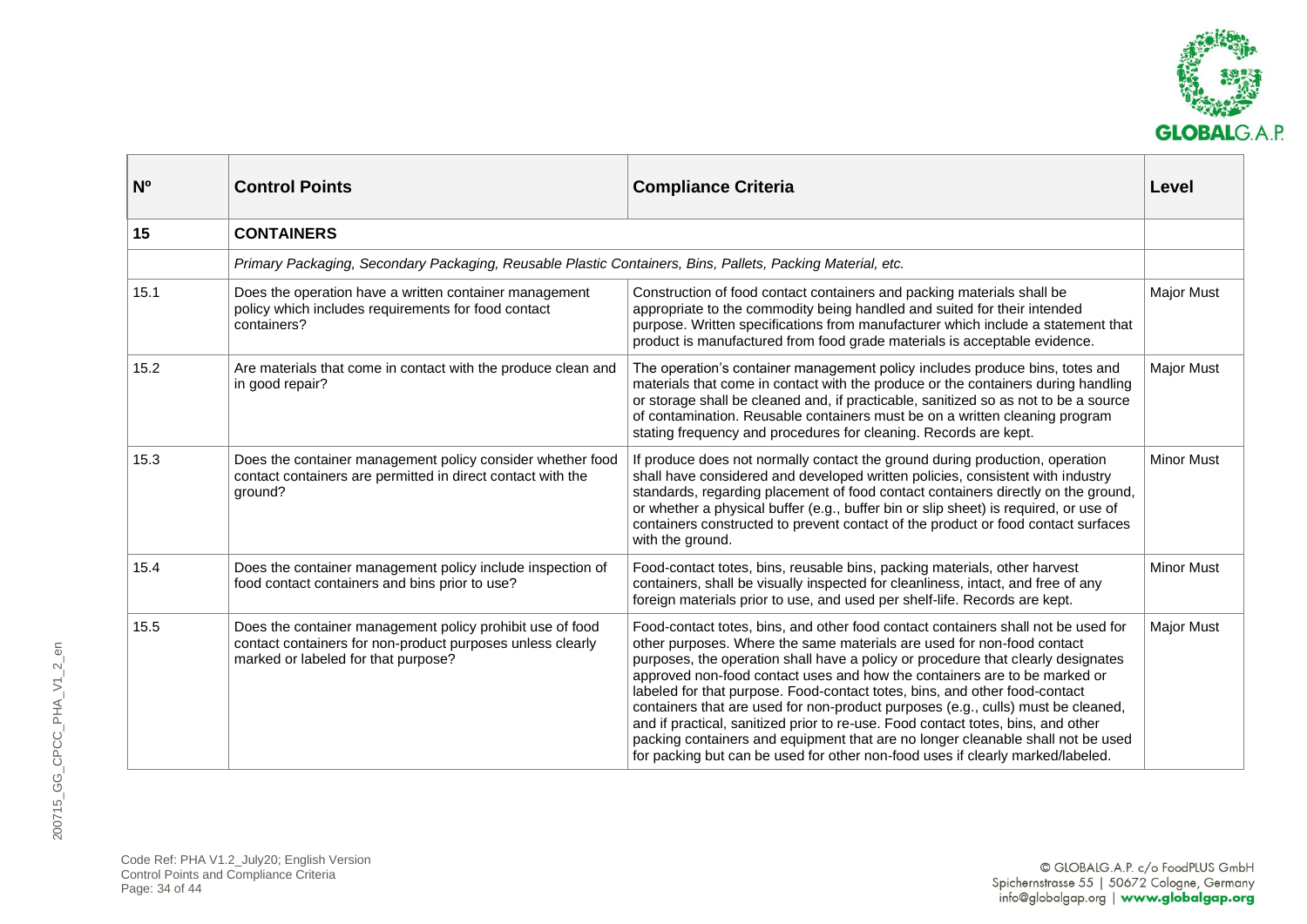

<span id="page-34-0"></span>

| <b>N°</b> | <b>Control Points</b>                                                                                                                                                          | <b>Compliance Criteria</b>                                                                                                                                                                                                                                                                                                                                                                                                       | Level             |
|-----------|--------------------------------------------------------------------------------------------------------------------------------------------------------------------------------|----------------------------------------------------------------------------------------------------------------------------------------------------------------------------------------------------------------------------------------------------------------------------------------------------------------------------------------------------------------------------------------------------------------------------------|-------------------|
| 15.6      | Are pallets kept clean and in good condition as appropriate for<br>their intended use?                                                                                         | Operation inspects pallets prior to use for conditions that may be a source of<br>produce contamination. Pallets that are not cleanable are removed from use.<br>Pallets and other wooden surfaces are properly dried after being washed.                                                                                                                                                                                        | <b>Minor Must</b> |
| 16        | <b>PEST CONTROL</b>                                                                                                                                                            |                                                                                                                                                                                                                                                                                                                                                                                                                                  |                   |
|           | Policy, Procedures, Type, Location, Records, Assessment                                                                                                                        |                                                                                                                                                                                                                                                                                                                                                                                                                                  |                   |
| 16.1      | Does the operation restrict animals from product handling<br>areas?                                                                                                            | Per written procedure, domesticated animals are prohibited from product handling<br>facilities unless procedures are in place for their safe presence. Procedures are in<br>place to exclude wild and feral animals to the degree practical and to monitor for<br>and mitigate contamination from animal excreta.<br>No N/A.                                                                                                     | <b>Major Must</b> |
| 16.2      | Does the operation have procedures to manage pests to the<br>extent appropriate to the operation?                                                                              | The operation's written pest control program to ensure control or eliminate the<br>risk of pest infestation shall include policies and procedures applicable to that<br>operation, covers the facility(ies) inside and out. Program includes pest control<br>measures such as screening, traps, etc. where applicable.<br>No N/A.                                                                                                | <b>Major Must</b> |
| 16.3      | When used, are pest control devices, including rodent traps<br>and electrical flying insect devices, located so as to not<br>contaminate produce or product handling surfaces? | Maps of the location of pest traps at the operation shall be available. Light traps<br>are located away from food contact surfaces. Inside rodent traps are set at<br>maximum distance of 50 feet apart. Outside rodent traps are set at maximum<br>distance of 100 feet apart and shall be located next to exterior doors. Only non-<br>toxic traps and pest control devices are used inside the product handling<br>buildings. | <b>Minor Must</b> |
| 16.4      | Is adequate space maintained between rows of stored<br>materials to allow cleaning and inspection?                                                                             | Materials shall be stored away from walls and ceilings. Written procedures shall<br>be followed to guarantee the proper cleaning, inspection and monitoring for pest<br>activity in storage areas.                                                                                                                                                                                                                               | <b>Minor Must</b> |
| 16.5      | Are pesticides and other toxic chemicals used approved for<br>intended use, clearly labeled, and stored according to label<br>requirements?                                    | List of chemicals used and the accompanying safety data sheets (SDS) shall be<br>available. Chemicals are handled, segregated and stored in compliance with<br>storage and handling of all chemicals set in section 13.3 and 13.4.                                                                                                                                                                                               | <b>Minor Must</b> |
| 16.6      | Are pesticides and other toxic chemicals used applied by<br>properly trained personnel?                                                                                        | Applications of pesticides (e.g., insecticides, rodenticides) shall be performed by<br>a trained pest control operator and in compliance with local, state, and federal<br>pesticide regulations.                                                                                                                                                                                                                                | <b>Minor Must</b> |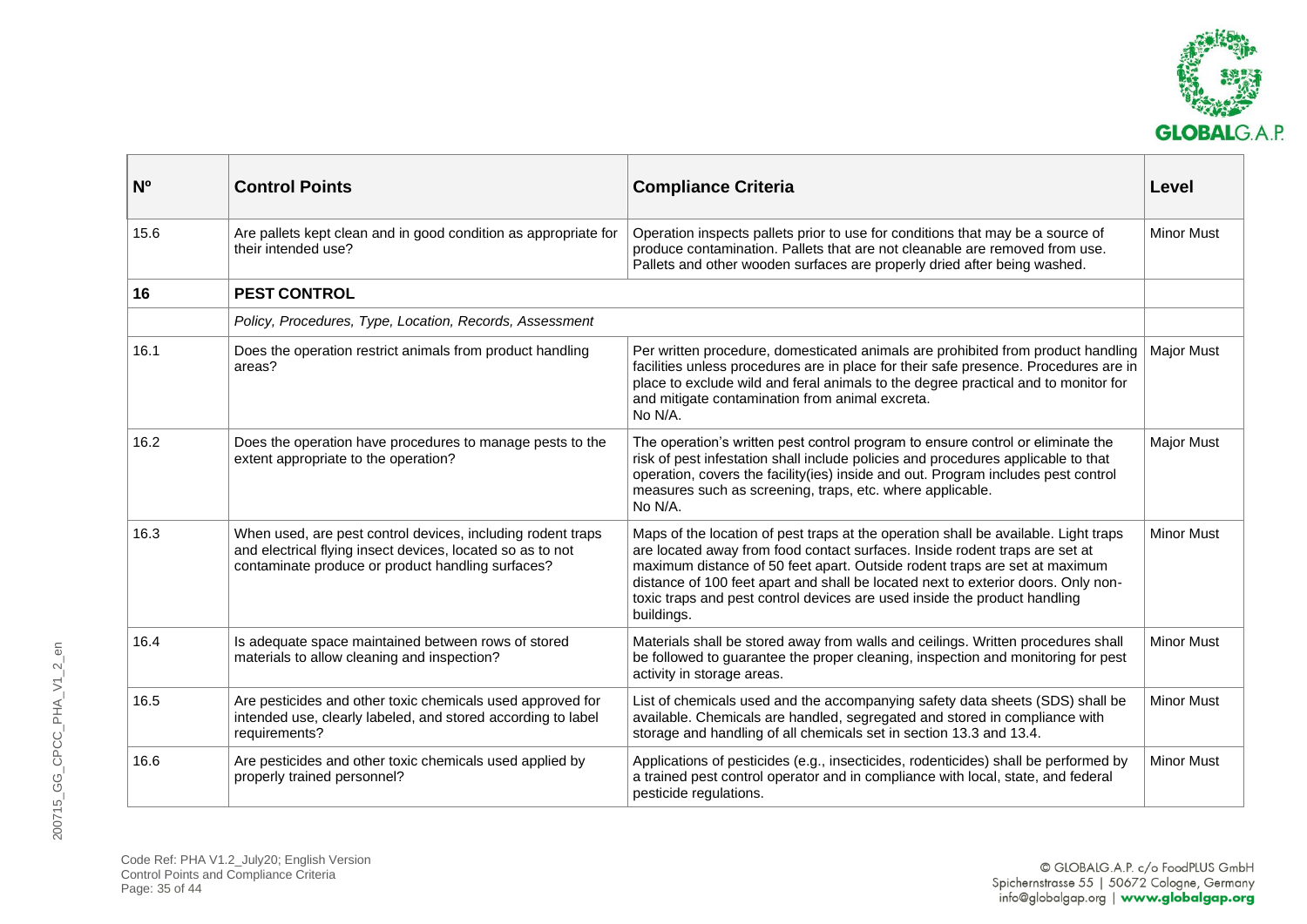

<span id="page-35-0"></span>

| N <sub>0</sub> | <b>Control Points</b>                                                                                                                           | <b>Compliance Criteria</b>                                                                                                                                                                                                                                                                                                                                                                                                                                                                                               | Level             |
|----------------|-------------------------------------------------------------------------------------------------------------------------------------------------|--------------------------------------------------------------------------------------------------------------------------------------------------------------------------------------------------------------------------------------------------------------------------------------------------------------------------------------------------------------------------------------------------------------------------------------------------------------------------------------------------------------------------|-------------------|
| 16.7           | Are records of pest control device inspections available?                                                                                       | Operation maintains a pest-control log that includes dates of inspection,<br>inspection report, and corrective actions to eliminate any problems.                                                                                                                                                                                                                                                                                                                                                                        | <b>Minor Must</b> |
| 16.8           | Does the operation have procedures to prevent pest<br>harborage in any equipment stored near the building?                                      | Equipment stored outside shall be stored away from the building perimeter.<br>Obsolete material and equipment storages are located away from the building.<br>Outside equipment storage areas shall be included in pest control program.                                                                                                                                                                                                                                                                                 | <b>Minor Must</b> |
| 16.9           | Are packaging, product, and inside of facility free of infestation<br>of insects, rodents, birds, reptiles and mammals and evidence<br>of them? | The inside of the facility, all product, and packaging shall be free of infestation of<br>insects, rodents, birds, reptiles and mammals and evidence of them, including<br>decomposed pests in pest control devices.<br>No N/A.                                                                                                                                                                                                                                                                                          | <b>Major Must</b> |
| 17             | <b>WASTE MANAGEMENT</b>                                                                                                                         |                                                                                                                                                                                                                                                                                                                                                                                                                                                                                                                          |                   |
|                | A waste management plan is established to ensure waste is properly managed.                                                                     |                                                                                                                                                                                                                                                                                                                                                                                                                                                                                                                          |                   |
| 17.1           | Are waste materials and waste removal managed to avoid<br>contamination?                                                                        | Trash, leaves, trim, culls, wastewater, and other waste materials, and adulterated<br>product are removed from the produce handling areas at a written, defined<br>frequency and as needed, sufficient to avoid becoming a source of produce<br>contamination. Outside garbage receptacles/dumpsters are closed or have lids<br>(except for waste collection/cull trailers in active use) and located away from<br>building entrances. Weeds and other pest harborage are minimized around the<br>containers.<br>No N/A. | <b>Major Must</b> |
| 18             | <b>FOREIGN MATERIALS</b>                                                                                                                        |                                                                                                                                                                                                                                                                                                                                                                                                                                                                                                                          |                   |
|                | Glass, metal, or other extraneous materials are physical hazards which can cause injury or illness in the person consuming the product.         |                                                                                                                                                                                                                                                                                                                                                                                                                                                                                                                          |                   |
| 18.1           | Has the operation developed a foreign materials programs to<br>eliminate or control any metal or other extraneous material<br>issues?           | Operation maintains a written foreign materials policy including glass and brittle<br>plastic to address adequate measures to protect against the inclusion of metal,<br>glass, plastic, or other extraneous material in food. All foreign material risks must<br>be either removed and/or accounted for and controlled. Visual inspection is<br>acceptable. Records are kept.                                                                                                                                           | <b>Major Must</b> |

<span id="page-35-1"></span>Code Ref: PHA V1.2\_July20; English Version Control Points and Compliance Criteria Page: 36 of 44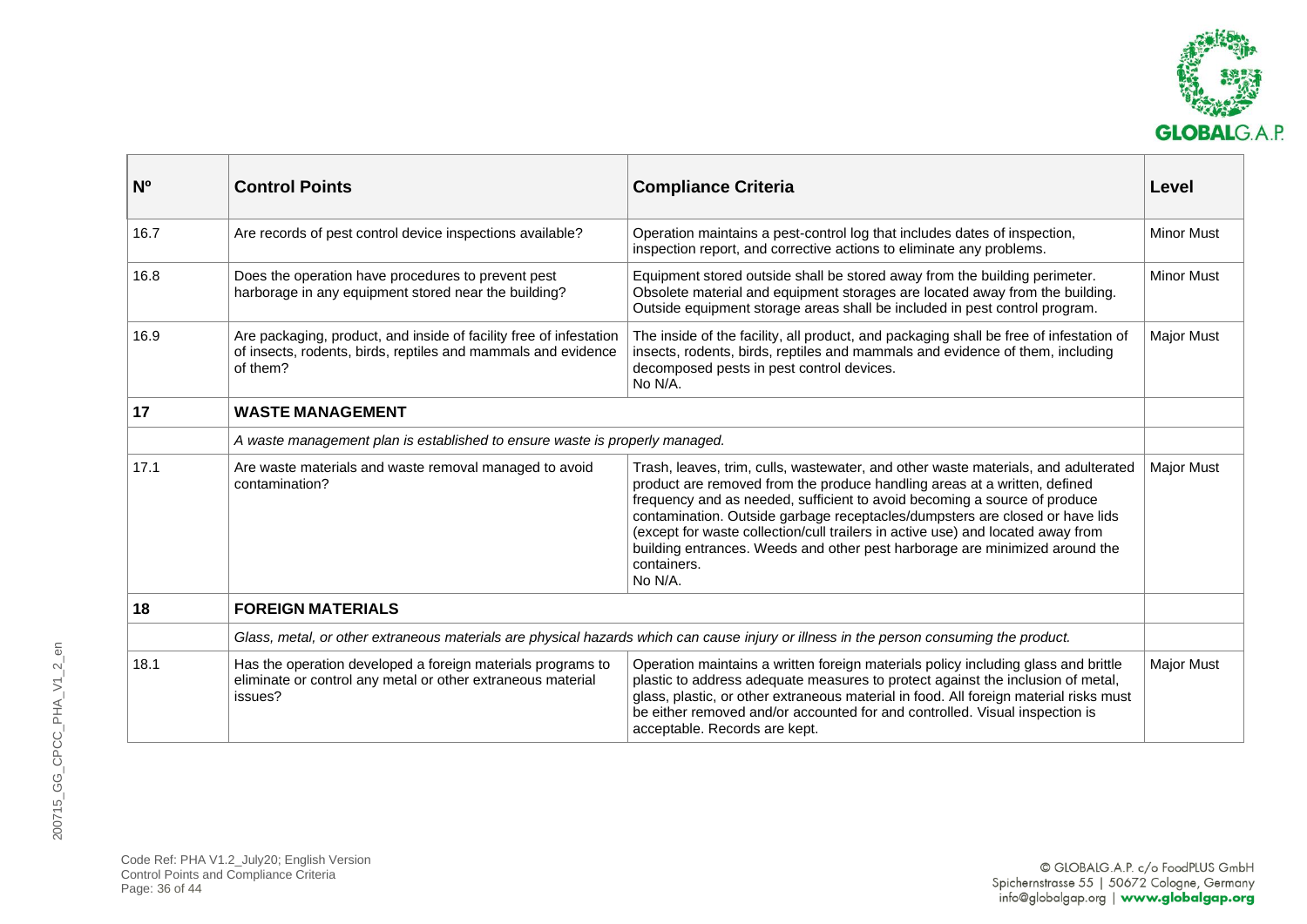

<span id="page-36-0"></span>

| N <sub>0</sub> | <b>Control Points</b>                                                                                                                                                       | <b>Compliance Criteria</b>                                                                                                                                                                                                                                                                                                                                                                                                                                                                                                                                                                                | Level             |
|----------------|-----------------------------------------------------------------------------------------------------------------------------------------------------------------------------|-----------------------------------------------------------------------------------------------------------------------------------------------------------------------------------------------------------------------------------------------------------------------------------------------------------------------------------------------------------------------------------------------------------------------------------------------------------------------------------------------------------------------------------------------------------------------------------------------------------|-------------------|
| 18.2           | Are only essential glass and brittle plastic present in the<br>building?                                                                                                    | Light bulbs, fixtures, windows, mirrors, skylights, and other glass and brittle<br>plastic in the building or in the product path entering or exiting the building shall<br>be of the safety type or shall be otherwise protected to prevent breakage. If glass<br>or brittle plastic must be used, the written glass and brittle plastic control policy<br>shall include a glass and brittle plastic register.                                                                                                                                                                                           | <b>Minor Must</b> |
| 19             | <b>COOLING AND STORAGE</b>                                                                                                                                                  |                                                                                                                                                                                                                                                                                                                                                                                                                                                                                                                                                                                                           |                   |
|                | Cold Storage, Controlled Atmosphere, Iced Storage, Equipment                                                                                                                |                                                                                                                                                                                                                                                                                                                                                                                                                                                                                                                                                                                                           |                   |
| 19.1           | Are product storage areas and conditions appropriate to the<br>commodities stored?                                                                                          | Produce storage locations and conditions shall not pose a risk of produce<br>contamination, consistent with industry standards or prevailing regulation, if<br>stricter, including outdoor bulk storage. Racks provided for the storage of<br>packaging shall be constructed of impervious materials and designed to enable<br>inspection and cleaning of the floors and the storage room. Storage areas shall<br>be constructed to prevent packaging from becoming a harborage for pests or<br>vermin. Pallets shall be stored 18" (46 cm) from walls to ensure pest control and<br>cleaning.<br>No N/A. | <b>Major Must</b> |
| 19.2           | Where temperature control is required for food safety, are<br>cooling facilities fitted with temperature monitoring equipment<br>or suitable temperature monitoring device? | Temperature and atmosphere monitoring equipment shall be located so as to<br>monitor the warmest part of the room and be fitted with measurement devices<br>that are easily readable and accessible.                                                                                                                                                                                                                                                                                                                                                                                                      | <b>Minor Must</b> |
| 19.3           | Is iced product handled so as not to serve as a source of<br>contamination?                                                                                                 | Protective measures are implemented in areas where iced product is stored over<br>packed produce in order to prevent melting ice from contaminating product below.                                                                                                                                                                                                                                                                                                                                                                                                                                        | <b>Major Must</b> |
| 19.4           | Are packaging materials storage areas maintained so as not to<br>be a source of product contamination?                                                                      | Areas designated to store packaging materials, whether indoors or out, are well<br>ventilated, maintained in a dry and clean manner, free from direct contamination<br>or residues, and designed to protect materials and produce from contaminants.<br>Packaging materials stored in uncovered areas shall be protected from<br>condensate, sewage, dust, dirt, chemicals, allergens, or other contamination.<br>Packaging materials shall be stored off the floor/ground on pallets, slip-sheets or<br>stands and covered where applicable.                                                             | <b>Major Must</b> |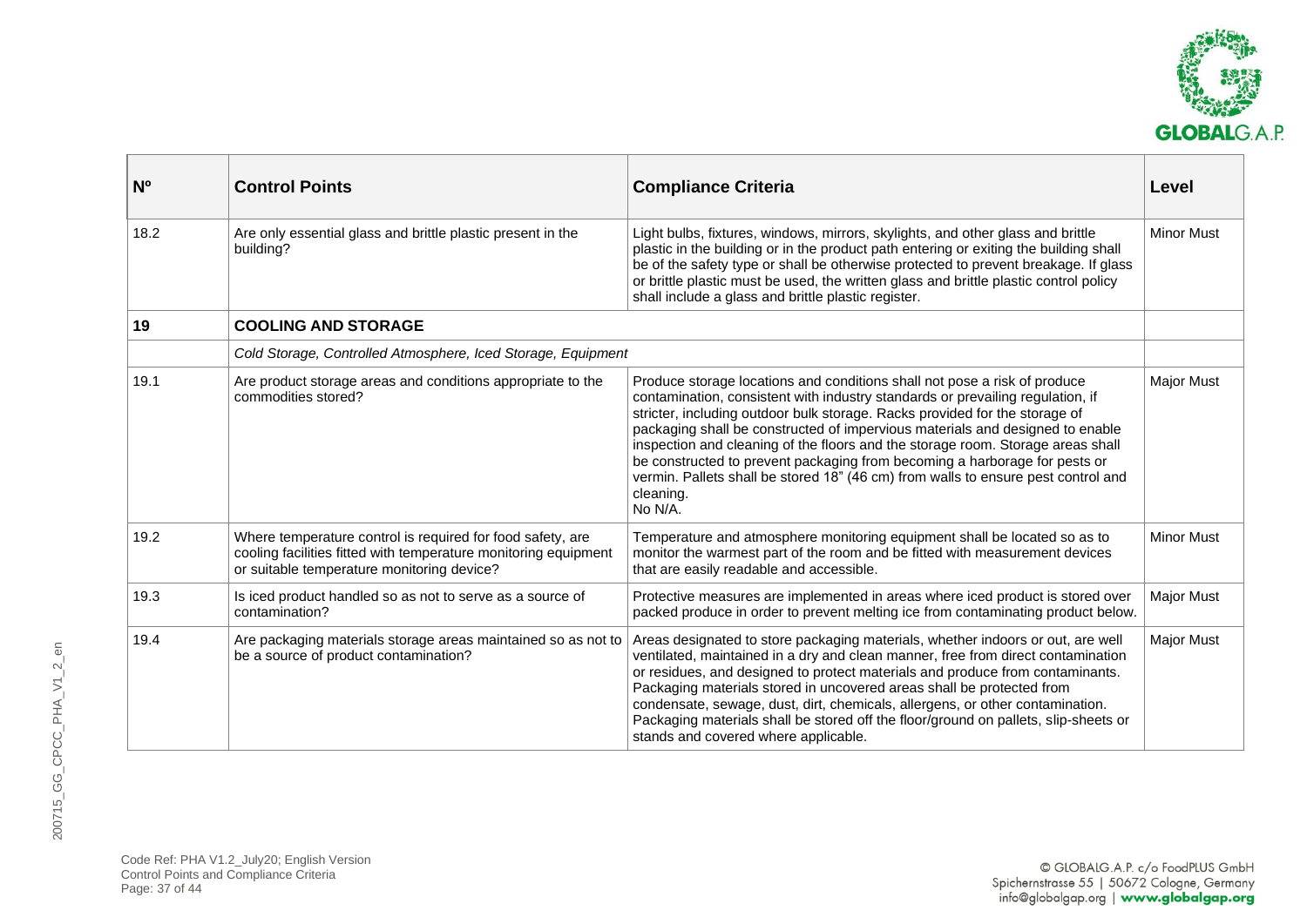

<span id="page-37-0"></span>

| N <sub>0</sub> | <b>Control Points</b>                                                                                                                                                                                                | <b>Compliance Criteria</b>                                                                                                                                                                                                                                                                                                                                                                                                                                                                                                                                                                                                                                                                                                                                                                               | Level             |
|----------------|----------------------------------------------------------------------------------------------------------------------------------------------------------------------------------------------------------------------|----------------------------------------------------------------------------------------------------------------------------------------------------------------------------------------------------------------------------------------------------------------------------------------------------------------------------------------------------------------------------------------------------------------------------------------------------------------------------------------------------------------------------------------------------------------------------------------------------------------------------------------------------------------------------------------------------------------------------------------------------------------------------------------------------------|-------------------|
| 19.5           | Are all other non-product areas maintained so as not to be a<br>source of contamination for product, packaging materials, or<br>food contact equipment?                                                              | Areas designated to store materials, whether indoors or out, such as harvest<br>container storage, machine work areas, extra supply warehouses, vehicle parking<br>or charging areas, are maintained in a dry and clean manner, free from direct<br>contamination or residues, and designed to prevent cross-contamination to<br>product handling areas.<br>No N/A.                                                                                                                                                                                                                                                                                                                                                                                                                                      | <b>Minor Must</b> |
| 20             | <b>EQUIPMENT CALIBRATION</b>                                                                                                                                                                                         |                                                                                                                                                                                                                                                                                                                                                                                                                                                                                                                                                                                                                                                                                                                                                                                                          |                   |
|                | performance.                                                                                                                                                                                                         | All GMP instruments must be calibrated and maintained according to a written program designed to ensure and demonstrate ongoing accurate                                                                                                                                                                                                                                                                                                                                                                                                                                                                                                                                                                                                                                                                 |                   |
| 20.1           | Is all monitoring equipment used to monitor food safety<br>identified?                                                                                                                                               | All monitoring equipment impacting food safety, even equipment not requiring<br>calibration, shall be identified in food safety plan documentation.                                                                                                                                                                                                                                                                                                                                                                                                                                                                                                                                                                                                                                                      | <b>Major Must</b> |
| 20.2           | Are all instruments used to measure temperature, pH,<br>antimicrobial levels and/or other important devices used<br>adequately maintained and calibrated at a frequency sufficient<br>to assure continuous accuracy? | Calibrations for measuring equipment shall be conducted minimum annually.<br>Written procedure and records shall be kept. Methods of verification and<br>acceptable range of variation shall be documented, referencing a national or<br>international calibration standard where applicable. If an oxidation-reduction<br>potential (ORP) system is used, an independent measurement shall be used to<br>verify compliance. Test methods or test strips used to monitor requirements shall<br>be appropriate to their use and sufficiently sensitive to their intended purpose and<br>available in adequate numbers for their designated use. Verification procedures<br>shall be based on legal requirements, manufacturer recommendations, or other<br>industry specific guidance for that equipment. | <b>Major Must</b> |
| 20.3           | Are foreign material control devices inspected and maintained<br>at a defined frequency?                                                                                                                             | Where foreign material control devices such as metal detectors or magnets are<br>utilized in the food safety plan, devices shall be included as part of a preventive<br>maintenance schedule and maintained to ensure effective operation. Calibration<br>methods are defined in the written procedure and conform to prevailing<br>regulation, manufacturer's recommendations, or commodity specific guidance.                                                                                                                                                                                                                                                                                                                                                                                          | <b>Minor Must</b> |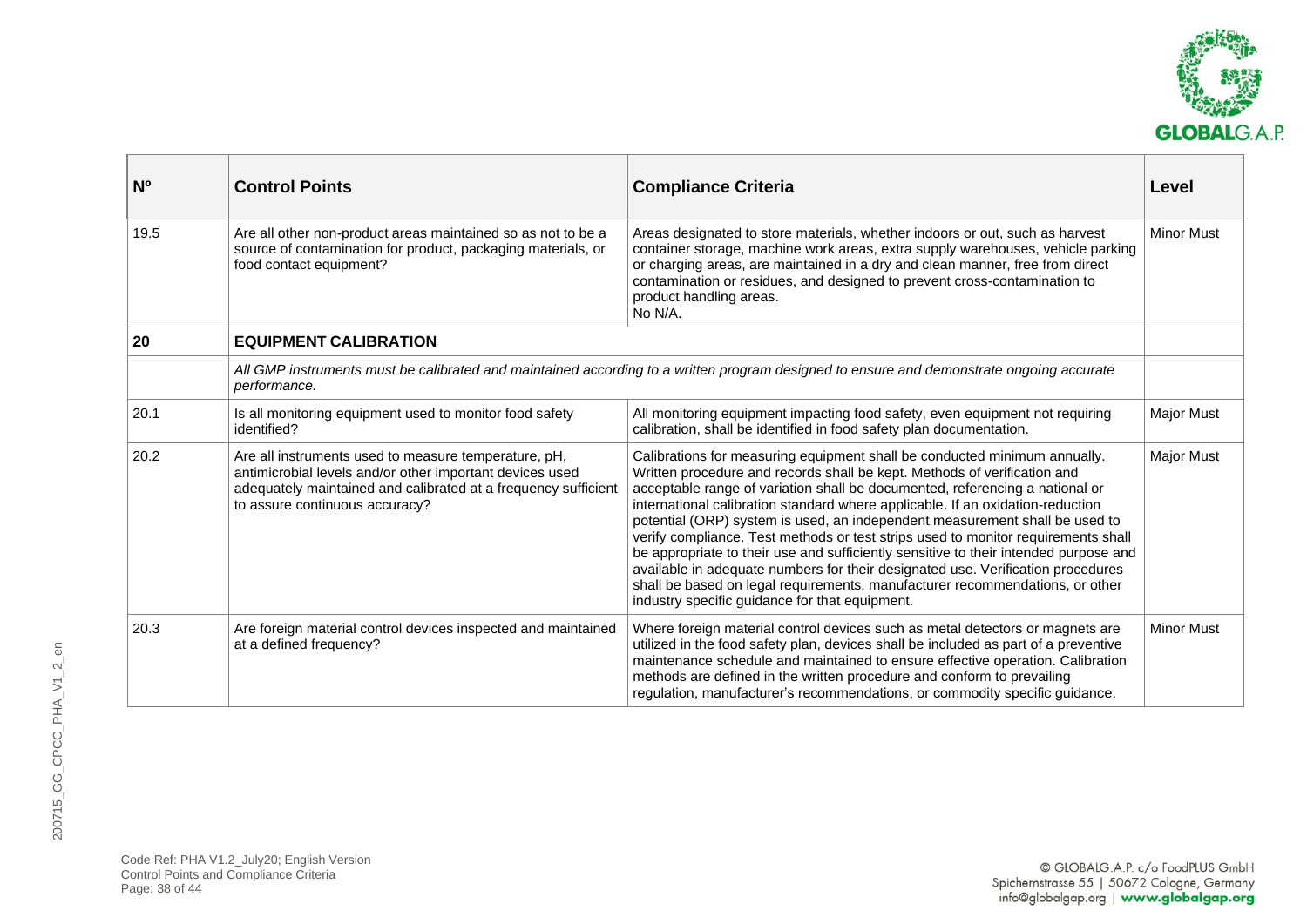

<span id="page-38-1"></span><span id="page-38-0"></span>

| <b>N°</b> | <b>Control Points</b>                                                                                                                                               | <b>Compliance Criteria</b>                                                                                                                                                                                                                                                                                                                                                                                                                                                                                                                                                                                                                                                    | Level             |
|-----------|---------------------------------------------------------------------------------------------------------------------------------------------------------------------|-------------------------------------------------------------------------------------------------------------------------------------------------------------------------------------------------------------------------------------------------------------------------------------------------------------------------------------------------------------------------------------------------------------------------------------------------------------------------------------------------------------------------------------------------------------------------------------------------------------------------------------------------------------------------------|-------------------|
| 21        | <b>TRANSPORTATION</b>                                                                                                                                               |                                                                                                                                                                                                                                                                                                                                                                                                                                                                                                                                                                                                                                                                               |                   |
|           | Vehicles, Loading and Unloading, Inspections, Records                                                                                                               |                                                                                                                                                                                                                                                                                                                                                                                                                                                                                                                                                                                                                                                                               |                   |
| 21.1      | Is transporting equipment maintained to prevent contamination<br>of products being transported?                                                                     | Loading/unloading equipment, such as pallet jacks, carts, trolleys and forklifts,<br>etc., shall be clean and well maintained and of suitable type to avoid<br>contamination of the produce during transport and are listed on the preventive<br>maintenance and/or cleaning schedules.                                                                                                                                                                                                                                                                                                                                                                                       | <b>Major Must</b> |
| 21.2      | Does the operation have a policy, written procedures, and a<br>checklist to verify cleanliness and functionality of shipping<br>units (e.g., trailer)?              | Shipping units shall be clean, functional, and free of objectionable odors before<br>loading, in compliance with current industry practices or regulatory requirements<br>for that commodity. Refrigeration units, if used, must be in working order.<br>Procedures shall prohibit raw animal or animal product transport, or other<br>materials that reasonably may be a source of contamination with biological,<br>chemical, or physical hazards, unless appropriate risk mitigation strategies are in<br>place. Shipping units shall be washed between loads if prior transport included<br>materials that reasonably may be a source of contamination. Records are kept. | <b>Major Must</b> |
| 22        | <b>POST-HARVEST TREATMENTS</b>                                                                                                                                      |                                                                                                                                                                                                                                                                                                                                                                                                                                                                                                                                                                                                                                                                               |                   |
|           | Products, Training, Records, Plant Protection Product Residue Analysis                                                                                              |                                                                                                                                                                                                                                                                                                                                                                                                                                                                                                                                                                                                                                                                               |                   |
| 22.1      | Where biocides, waxes and plant protection products are used<br>for post-harvest protection of the harvested crop, are all label<br>instructions observed?          | There are clear procedures and documentation available, (e.g., application<br>records for post-harvest biocides, waxes, and plant protection products) that<br>demonstrate compliance with the label instructions for chemicals applied.                                                                                                                                                                                                                                                                                                                                                                                                                                      | <b>Major Must</b> |
| 22.2      | Are all the biocides, waxes and plant protection products used<br>for post-harvest protection of the harvested crop officially<br>registered in the country of use? | All the post-harvest biocides, waxes and plant protection products used on a<br>harvested crop are officially registered or permitted by the appropriate<br>governmental organization in the country of application. They are approved for<br>use in the country of application and are approved for use on the harvested crop<br>to which they are applied as indicated on the labels of the biocides, waxes, and<br>crop protection products.                                                                                                                                                                                                                               | <b>Major Must</b> |
| 22.3      | Is an up-to-date list maintained of post-harvest plant protection<br>products that are used, and approved for use, on crops<br>handled in the facility?             | An up-to-date documented list that considers any changes in local and national<br>legislation for biocides, waxes and plant protection products is available for the<br>commercial brand names (including any active ingredient composition) that are<br>used as post-harvest plant protection products for produce handled at the site<br>under GLOBALG.A.P. certification within the last 12 months.                                                                                                                                                                                                                                                                        | <b>Minor Must</b> |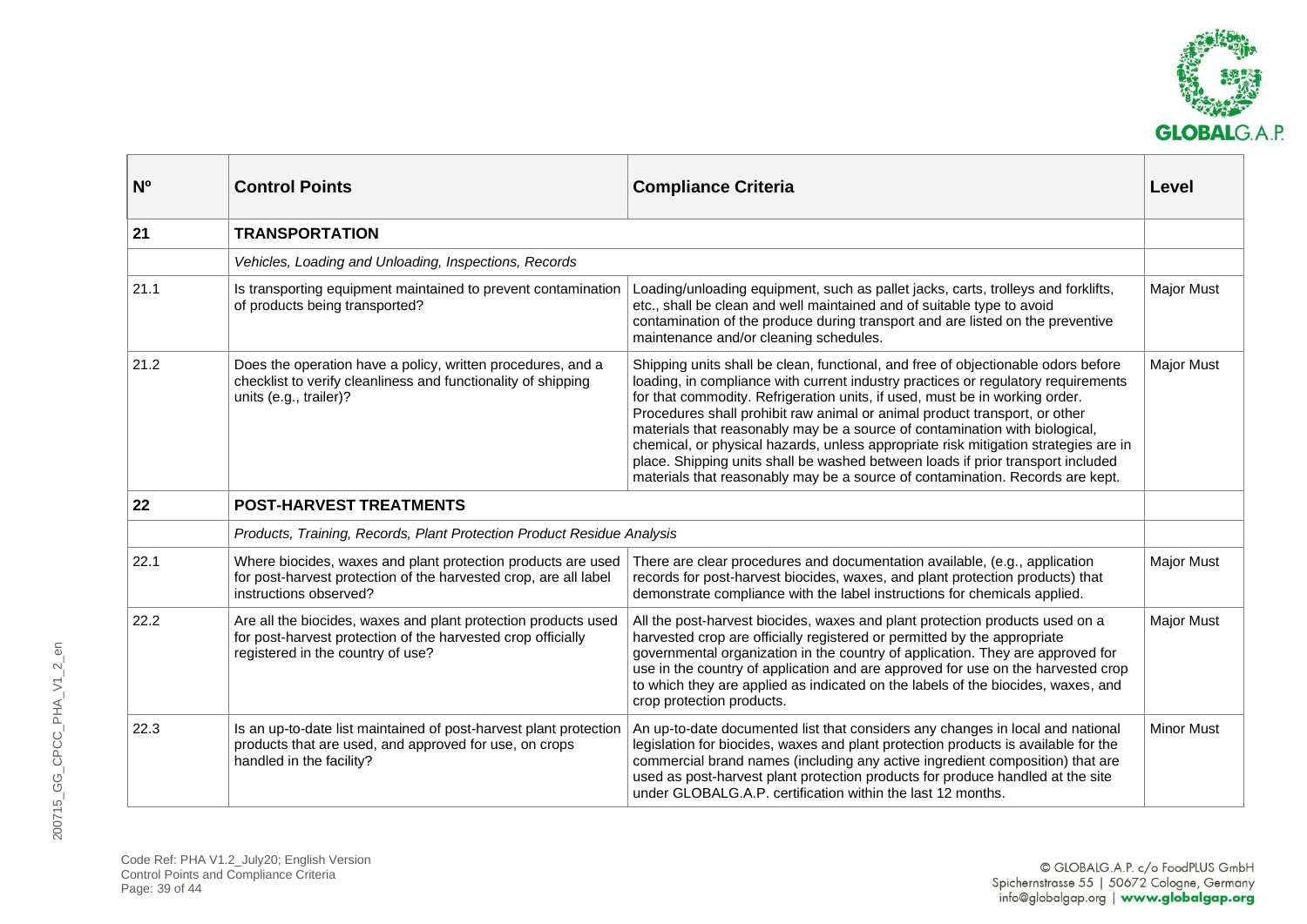

| N <sub>o</sub> | <b>Control Points</b>                                                                                                                                                                                                                                                                                                                                                                         | <b>Compliance Criteria</b>                                                                                                                                                                                                                                                                                                                                                                                                                                                                                                                                                                                                                                                                                                                                                                                                                                                                                                                                | Level             |
|----------------|-----------------------------------------------------------------------------------------------------------------------------------------------------------------------------------------------------------------------------------------------------------------------------------------------------------------------------------------------------------------------------------------------|-----------------------------------------------------------------------------------------------------------------------------------------------------------------------------------------------------------------------------------------------------------------------------------------------------------------------------------------------------------------------------------------------------------------------------------------------------------------------------------------------------------------------------------------------------------------------------------------------------------------------------------------------------------------------------------------------------------------------------------------------------------------------------------------------------------------------------------------------------------------------------------------------------------------------------------------------------------|-------------------|
| 22.4           | Is the technically responsible person for the application of<br>post-harvest plant protection products able to demonstrate<br>competence and knowledge with regard to the application of<br>biocides, waxes and plant protection products?                                                                                                                                                    | The technically responsible person for the post-harvest biocides, waxes and plant<br>protection products applications can demonstrate a sufficient level of technical<br>competence via nationally recognized certificates or formal training.                                                                                                                                                                                                                                                                                                                                                                                                                                                                                                                                                                                                                                                                                                            | <b>Major Must</b> |
| 22.5           | Are the biocides, waxes and plant protection products used for<br>post-harvest treatment stored away from produce and other<br>materials?                                                                                                                                                                                                                                                     | To avoid chemical contamination of the product, biocides, waxes, and plant<br>protection products, etc., are kept in a designated secure area, away from the<br>produce. Products are handled and stored in compliance with section 13.3 and<br>13.4 of this standard.                                                                                                                                                                                                                                                                                                                                                                                                                                                                                                                                                                                                                                                                                    | <b>Major Must</b> |
| 22.6           | Are all records of post-harvest treatments maintained and do<br>they include the minimum criteria listed below?<br>- Identity of product (i.e. lot or batch of produce)<br>- Location (if multiple product lines)<br>- Application dates<br>- Type of treatment<br>- Product trade name and active ingredient<br>- Product dosage<br>- Name of the operator<br>- Justification of application | The following information is recorded in all records of post-harvest biocide, wax,<br>and plant protection product applications:<br>- The lot or batch of produce treated<br>- The product line where the treatment was undertaken<br>- The exact dates (day/month/year) of the applications<br>- The type of treatment used for product application (e.g., spraying, drenching,<br>gassing etc.)<br>- The complete trade name (including formulation) and active ingredient or<br>beneficial organism with scientific name. The active ingredient shall be<br>recorded, or it shall be possible to connect the trade name information to the<br>active ingredient.<br>- The amount of product applied in weight or volume per liter of water or<br>concentration (e.g., ppm) or other carrier medium<br>- The name of the operator who has applied the plant protection product to the<br>produce<br>- The common name of the pest/disease to be treated | <b>Major Must</b> |
| 22.7           | Are all post-harvest plant protection products considered in the<br>hazard analysis for compliance with the MRLs in the country of<br>destination?                                                                                                                                                                                                                                            | Where the MRLs of the market in which the operation is intending to trade<br>products are stricter than those of the country of production, the operation or the<br>operation's supplier(s) shall demonstrate that during the production cycle these<br>MRLs have been considered.                                                                                                                                                                                                                                                                                                                                                                                                                                                                                                                                                                                                                                                                        | <b>Major Must</b> |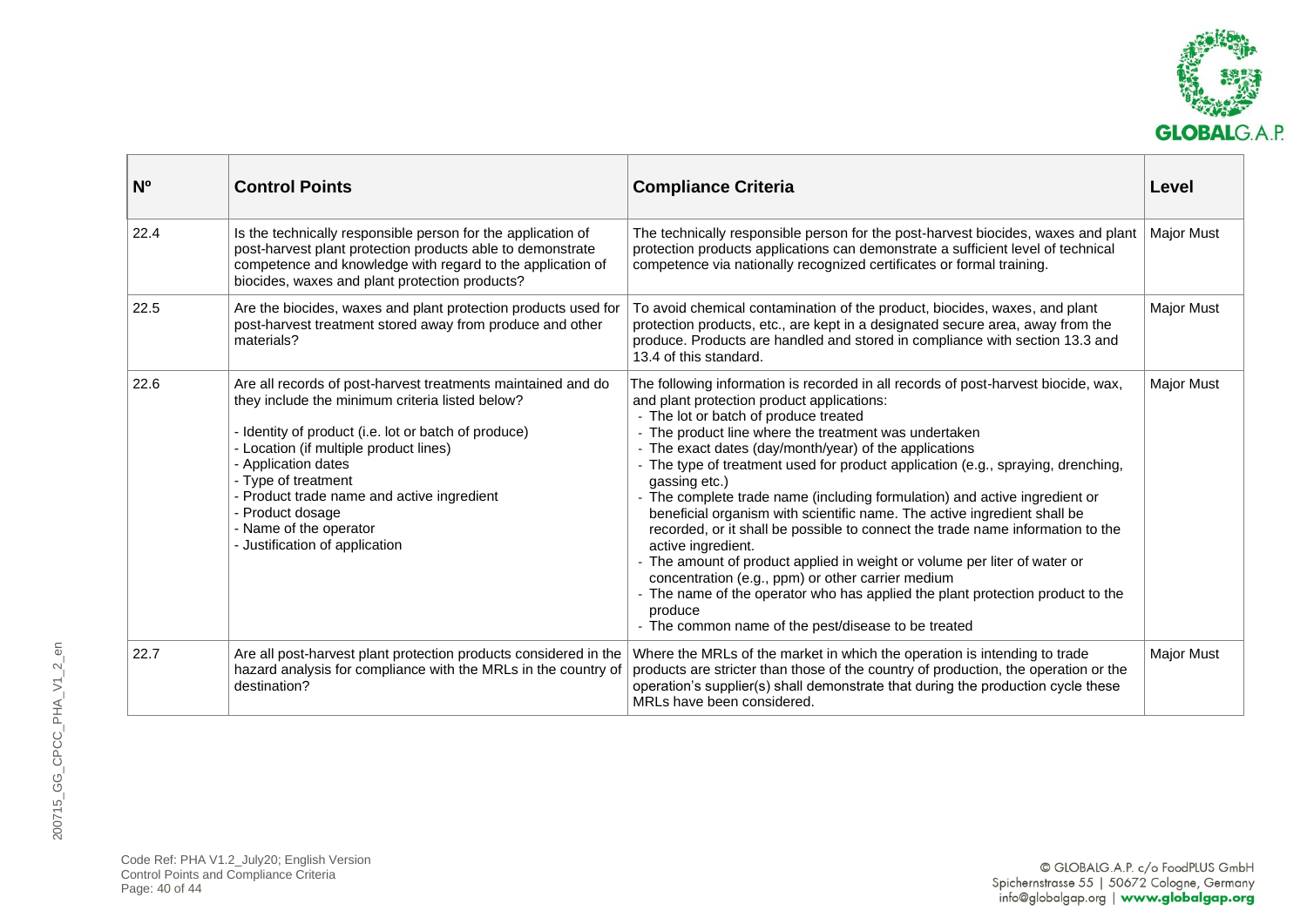

#### <span id="page-40-0"></span>**ANNEX 1 GLOBALG.A.P. GUIDELINE: ENVIRONMENTAL MONITORING Introduction to Environmental Monitoring**

In any food safety plan, the environmental monitoring must be scientifically based and specific to the hazard analysis of the operation.

The following information contains relevant recommendations for an operation's implementation of an environmental monitoring program. Using this standard, an environmental monitoring program is seen as the verification step of the facility design, employee training program, SOPs and sanitation program, whereas the microbiological hazard is identified in the hazard analysis and the sanitation program is documented as a step to control, reduce, or eliminate that microbiological hazard. The hazard is evaluated based on risk, including characteristics of the product, production methods, equipment, scientific literature and studies, and legal requirements. As example, operations using wash water that fall under the preventive control rule may be required to adhere to environmental monitoring for *Listeria* (e.g., cantaloupe, tomato). According to FDA definition, ready-to-eat food (RTE food) means any food that is normally eaten in its raw state or any other food, for which it is reasonably foreseeable that the food will be eaten without further processing that would significantly minimize biological hazards. Customer requirements may vary.

Assessment for the need of environmental monitoring (FSPCA Preventive Controls for Human Food, Instructor Guide, Appendix A6-1):

- Is the product associated with pathogen contamination?
- Does the product receive a validated process control designed to kill environmental pathogens?
- Is the product exposed to the environment after the kill step and before packaging?
- Is the product a ready-to-eat product?
- Does a refrigerated ready-to-eat product support the growth of *Listeria monocytogenes*?

Draft guidance for *Listeria* is available here: [https://www.fda.gov/downloads/Food/Guidance Regulation/GuidanceDocumentsRegulatoryInformation/UCM535981.pdf](https://www.fda.gov/media/102633/download)

Additional draft guidance for developing the hazard analysis for the product can be found in FDA's 2.4.2.4 evaluation factors on page 31 of th[e Hazard Analysis and Risk-](https://www.fda.gov/downloads/Food/GuidanceRegulation/GuidanceDocumentsRegulatoryInformation/UCM517610.pdf)[Based Preventive Controls for Human Food: Guidance for Industry.](https://www.fda.gov/downloads/Food/GuidanceRegulation/GuidanceDocumentsRegulatoryInformation/UCM517610.pdf)

FDA recommends an environmental monitoring program designed to detect areas of pathogen harborage and to verify the effectiveness of cleaning and sanitizing programs in preventing cross-contamination. FDA recommends the following practices:

- Performing environmental sampling on both food contact and non-food contact surfaces (e.g., drains)
- Determining the appropriate target pathogen, test locations, and frequency of sampling
- FDA recommends that the appropriate target pathogen be the most resistant microorganism of public health significance that is likely to occur in fresh-cut produce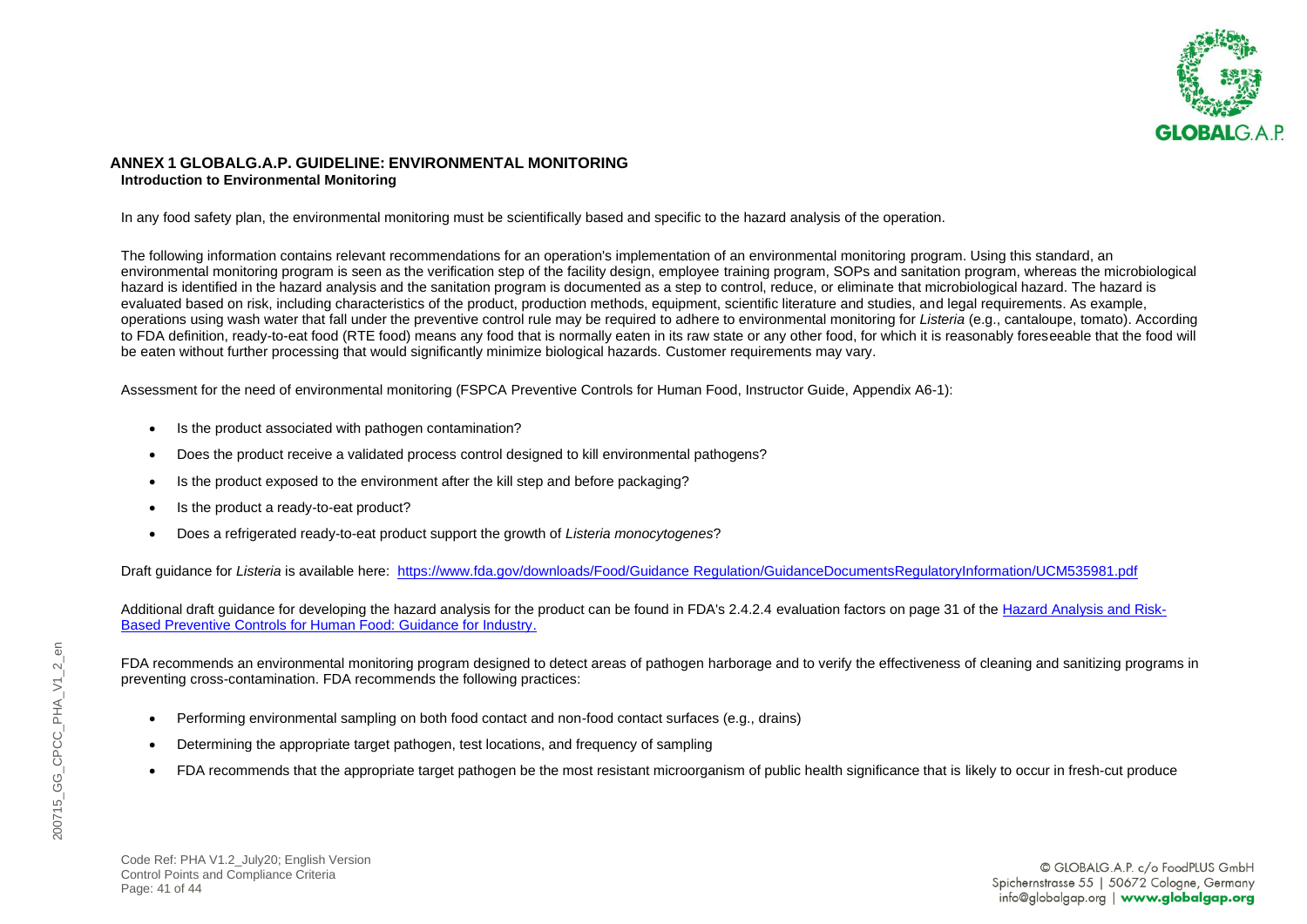

- Focusing environmental monitoring on an indicator organism, such as *Listeria spp.*, which indicates microbial contamination but is non-pathogenic and more easily detectable than a target pathogen, such as L. monocytogenes
- Establishing a plan for action in the event that a microbiological test indicates the presence of a target pathogen or indicator organism
- Documenting corrective actions and follow-up for all positive microbial test results within 7 days

The ultimate goal is to show evidence of a controlled environment, that the sanitation program is effective, and that the operation responds to positive findings and trends.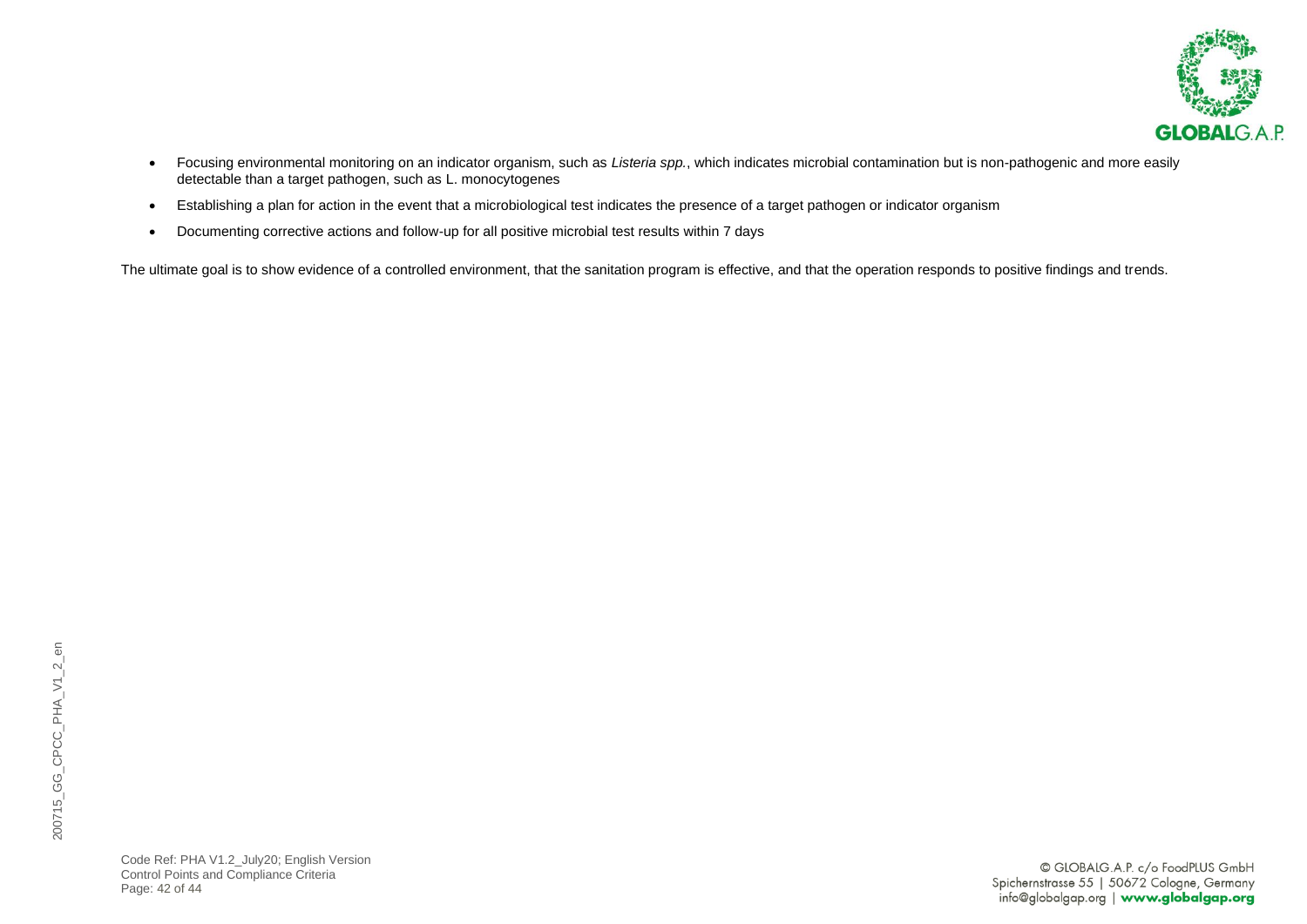

#### <span id="page-42-0"></span>**VERSION/EDITION UPDATE REGISTER**

| <b>New Document</b>           | <b>Replaced Document</b>       | Date of<br><b>Publication</b> | <b>Description of Modifications</b>                                                                                                                                                                                                                                                                                                                                                                                                                                                                                                                                                                                                                                                                                                                                                                   |
|-------------------------------|--------------------------------|-------------------------------|-------------------------------------------------------------------------------------------------------------------------------------------------------------------------------------------------------------------------------------------------------------------------------------------------------------------------------------------------------------------------------------------------------------------------------------------------------------------------------------------------------------------------------------------------------------------------------------------------------------------------------------------------------------------------------------------------------------------------------------------------------------------------------------------------------|
| 190401_GG_CPCC_PHA_V1_1<br>en | 180928_GG_CPCC_PHA_V1_0_<br>en | 1 April 2019                  | Introduction & CPCC Sections 1-2, 4-6, 8-9, 10-11, 13-14, 18, 20-22 -<br>punctuation, word choice, and mechanics corrections<br>1.4.1 - clarification of documentation requirements<br>9.2.5 – clarification and reference to risk assessment<br>9.2.6 – deletion, reference to risk assessment<br>$9.3.4 -$ clarification<br>$9.3.6 -$ clarification<br>Section 11 - clarification                                                                                                                                                                                                                                                                                                                                                                                                                   |
| 200715_GG_CPCC_PHA_V1_2<br>en | 190401_GG_CPCC_PHA_V1_1_<br>en | 15 July 2020                  | Introduction - updated link and corrected references.<br>$1.1.1 -$ clarification<br>$1.1.3 -$ clarification<br>$1.1.4 -$ clarification<br>1.3.1 - change to major must<br>1.3.2 - change to major must<br>$1.4.2 -$ clarification<br>$1.4.3$ – wording changes<br>$1.4.4$ – change to wording<br>$1.4.5 - new control point$<br>2.1.4 - updated language<br>2.1.5 - change to major must, clarification<br>2.1.7- change to major must<br>$4.1 -$ clarification<br>$7.1 - added example$<br>$8.2$ – clarification<br>9.2.4 - change to major must<br>9.2.8 - change to major must<br>$9.4.1 -$ additional text<br>9.4.2 - change to major must<br>9.4.6 - change to major must, clarification<br>$10.1.1 -$ clarification<br>10.1.7 – change to major must<br>10.2.2 – modification and clarification |